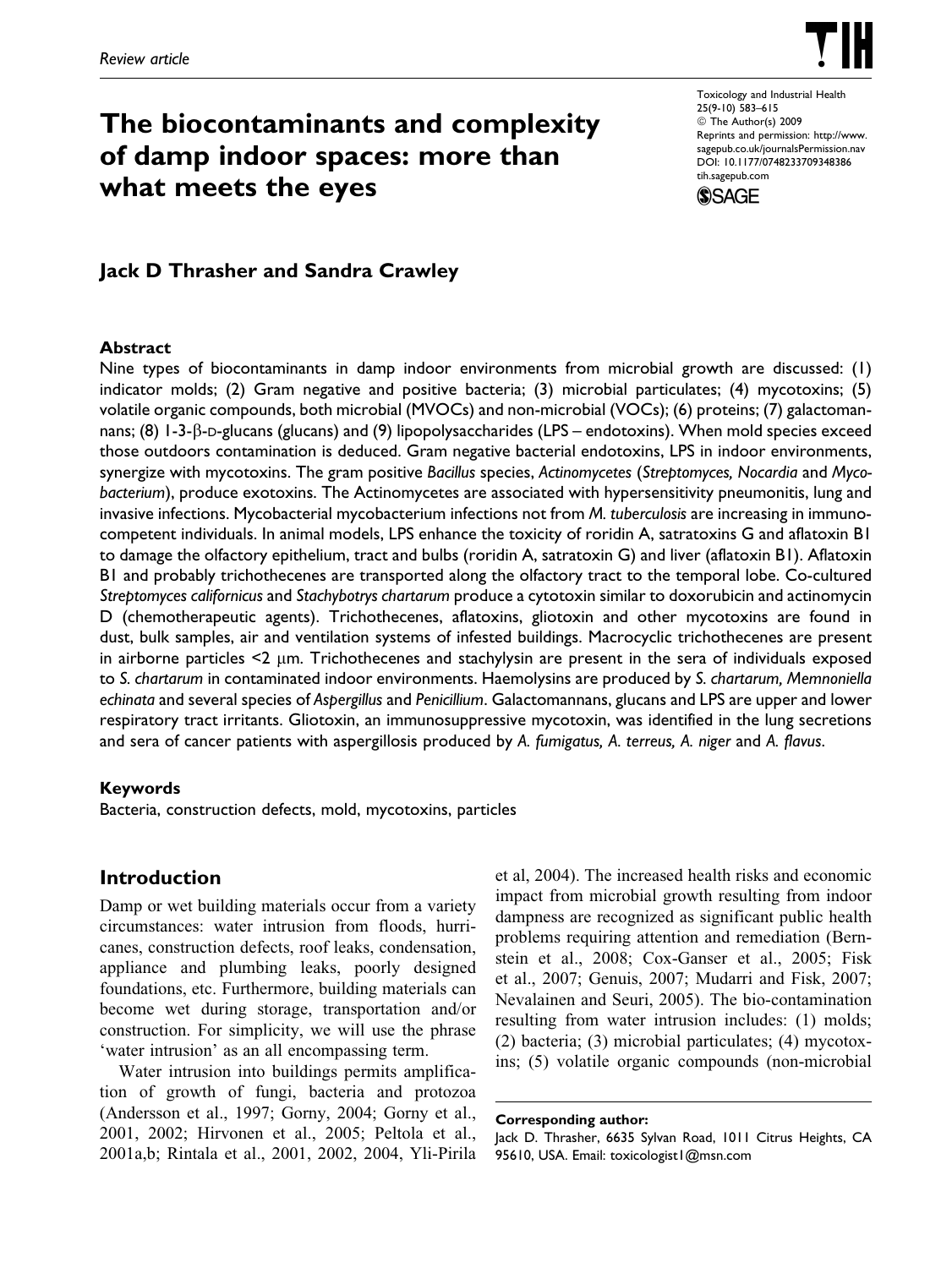[MVOCs] and microbial [VOCs]); (6) proteins (e.g. secreted enzymes, haemolysins and siderophores); (7) galactomannans (extracellular polysaccharides or EPS); (8) 1-3-D- $\beta$ -glucans (glucans) and (9) endotoxins (lipopolysaccharides [LPS]). In this communication, we review indoor biocontaminants resulting from water intrusion and their associated toxicity to animals and humans. It is apparent that the potential additive and synergistic effects of multiple contaminants in the indoor environment have been largely overlooked, except in experimental animal models (Huttunen et al., 2004; Isalm and Pestka, 2006; Islam et al., 2002, 2007; Zhou et al., 1998, 1999, 2000). The study of health risks to humans from exposure to molds have been limited to respiratory disease (asthma) in adults and children (Antova et al., 2008; Jaakkola and Jaakkola, 2004; Rydjord et al., 2008). In this paper, we also review the peer-reviewed research that points to the impacts on human health, including neurological, respiratory and immune systems and other organs, from exposure to damp indoor spaces.

### Molds

Fungal contamination as a major contributor to sick building syndrome has been reviewed. The significant factors for mold growth are water, temperature and substrate (Li and Yang, 2004). Water activity  $(a_w)$ represents available water in a substrate. It is expressed as a decimal fraction of the amount of water present in a substrate that is in equilibrium with relative humidity. Molds that grow at various  $a_w$  are classified as xerophilic (xerotolerant), mesophilic and hydrophilic. The xerophilic molds include species of Penicillium, Aspergillus and Eurotium that grow at  $a_w$  <0.8. Mesophilic molds grow at  $a_w$  0.8-0.9 and include Alternaria, Cladosporium, Phoma, Ulocladium and Epicoccum nigrum. The hydrophilic molds include Chaetomium globosum, Fusarium, Stachybotrys chartarum, Memnoniella echinata, Rhizopus stolonifer and Trichoderma spp. at  $a_w > 0.9$ . Thus, the genera of mold identified indoors are indicative of the extent of water intrusion. Ergosterol and mycotoxins are indicators of mold growth (Hippelein and Rugamer, 2004; Li and Yang, 2004).

Molds grow on surfaces as well as in hidden areas such as in carpet, behind wall paper, inside interior and exterior walls, in attics, in subflooring, etc. They thrive on wet building materials rich in carbohydrates. Molds take nutrients from dead organic material (wood, dry wall, paint, paper, glues, etc.) by secreting

digestive enzymes into the matrix upon which they are growing. It is estimated that approximately 50% of the mold growth in damp indoor environments is hidden, e.g. within walls cavities, carpets, etc. Molds are present in the ventilation systems of contaminated homes, buildings and automobiles (Ahearn et al., 1996, 2004; Li and Yang, 2004).

Certain species of molds are more abundant (amplified) indoors vs outdoors. These include Aspergillus flavus, versicolor, sydowii, niger and fumigatus and Penicillium chrysogenum, brevicompactum, citrinum and decumbens, Chaetomium, Epicoccum, Fusarium and S. chartarum. Cladosporium species are often equally abundant outdoors and indoors. The comparison of total mold spore counts from indoor to outdoor samples is not an adequate method to test for mold contamination. Air sampling is only a snapshot of an indoor environment that fluctuates according to various parameters, e.g. human activity, air conditioning, temperature, opened/closed windows, etc. The extent of mold and other microbial growth must be determined from a combination of samples that include bulk, wipe, air, carpet dust and wall cavity sampling. Next, the frequency (percentage) of various species of Aspergillus, Penicillium, Stachybotrys, etc., in the indoor vs the outdoor samples must be determined. This approach will reveal that several of the aforementioned molds have amplified indoors when compared to outdoors. The profile of indoor mold may be constant when compared to the outdoor profile. However, certain species of Aspergillus and Penicillium, as mentioned above, will be dominant indoors vs outdoors (Schwab and Straus, 2004; Straus et al., 2003; Wilson and Straus, 2002). For example, the authors have observed situations in which Penicillium species were at 100% in the indoor air and bulk samples, while outdoor levels were <12%. Moreover, in other samples, Aspergillus species were greater indoors (46%) vs outdoors ( $\leq 6\%$ ). The US EPA has developed the polymerized chain reaction (PCR) DNA technology to identify 130 of the major indoor fungi to the species level and has licensed several companies to utilize the method (USEPA, 2007).

As an example, the role of air speed equivalent to normal human activity on the release of spores from mold colonies has been reported in bench studies (Gorny 2004; Gorny et al., 2001, 2002; Tucker et al., 2007). Low air speeds cause an initial release of spores from colonies of S. chartarum, Aspergillus niger and versicolor; Penicillium chrysogenum and melinii, and Cladosporium sphaerospermum and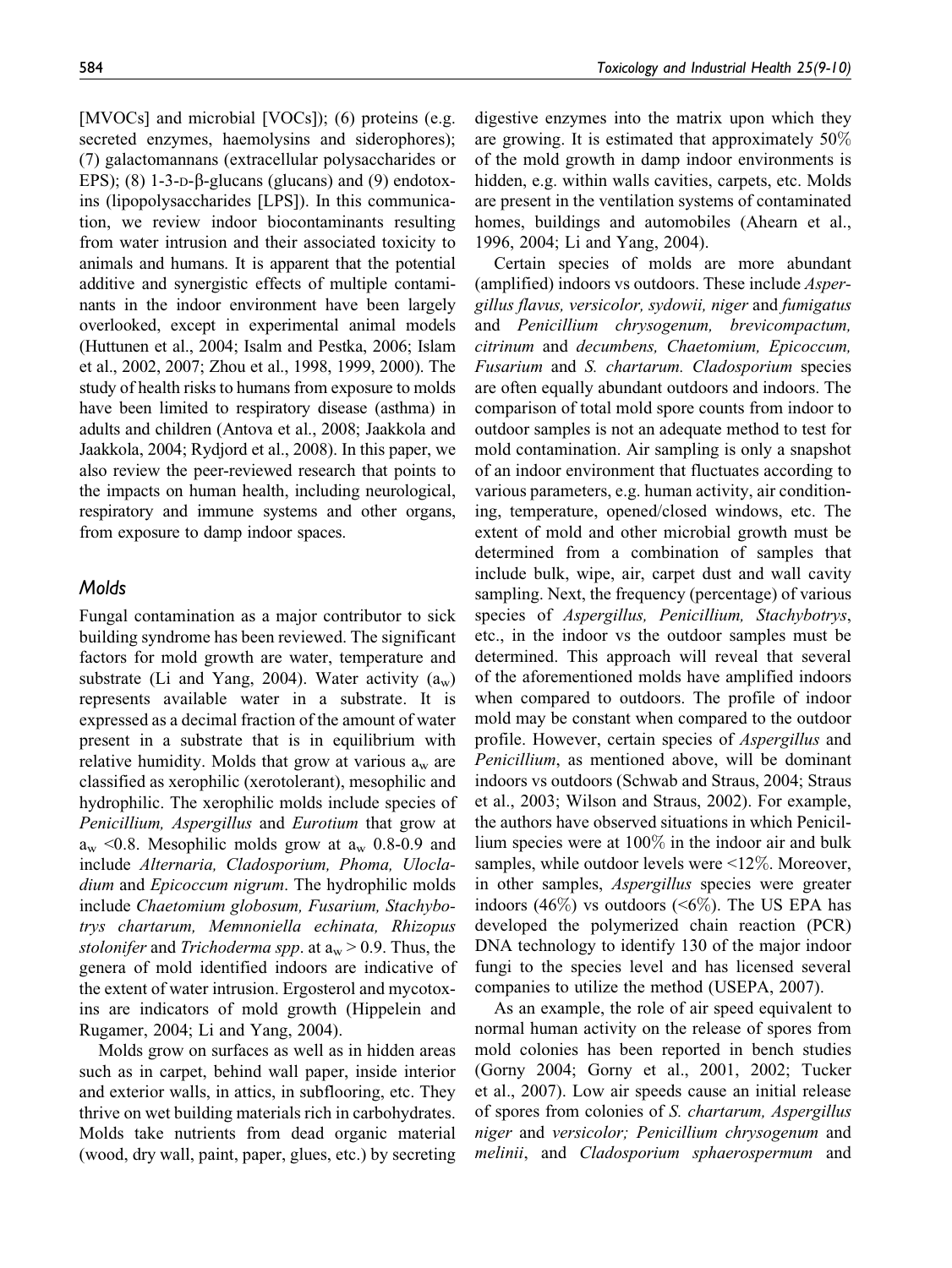cladosporioides. The spore release per square centimeter during the first 10 min was lowest for C. cladosporioides (<500 spores); followed by S. chartarum (4000 spores) and Aspergillus and Penicillium spp. (10,000 spores each). After the initial release, additional spore releases did not occur with Stachybotrys and Cladosporium, while those of Aspergillus and Penicillium slowly declined for the duration of the 70 min of observations (Tucker et al., 2007). The proportion of released amounted to  $0.2\%$  (S. chartarum);  $0.8\%$  (C. cladosporioides);  $1.1\%$  (A. niger) and  $1.8\%$  (P. chrysogenum) of total spore mass of each mold. These observations demonstrate that dry spore molds (Aspergillus and Penicillium) more readily release their conidia when compared to sticky clusters of spores of S. chartarum.

Moderately to heavily damaged homes in the aftermath of Katrina had elevated levels of Aspergillus, Penicillium and Paecilomyces (Chew et al., 2006; Rao et al., 2007b). Moreover, molds detected in water-damaged building materials include A. versicolor, A. sydowii, Trichoderma viride, S. chartarum, Chaetomium globosum, multiple species of Penicillium, Acremonium, Cladosporium, Phoma, Aureobasidium, Phialaphora and yeast (Reijula, 2004).

Rodent lungs have been used to test the adverse effects of various components of common indoor molds. Proteases, isosatratoxin-F, and spores of S. chartarum cause inflammatory and cytotoxic effects in the lungs of juvenile mice. Among the adverse effects are alterations and morphological changes in Type II alveolar cells (Rand et al., 2002), release of interleukin  $1\beta$  (IL-1 $\beta$ ), IL-6, IL-8 and tumor necrosis factor  $\alpha(TNF-\alpha)$  with neutrophilia, granuloma and reduced collagen IV (Pestka et al., 2008; Yike et al., 2007) and a decrease in alveolar space (Rand et al., 2003). Moreover, spores from indoor species of Aspergillus and Penicillium cause lung eosinophilia, neutrophilia, release of inflammatory cytokines (IL-6, TNF-a), vascular leakage, elevated LDH, Th-2 inflammatory responses and other cytotoxic damage in mouse lungs (Cooley et al., 1998, 2000, 2004; Jussila et al., 2002b; Schwab and Straus, 2004).

S. chartarum consists of two chemotypes: one produces trichothecene mycotoxins, while the other releases spirocyclic atranones. Both cause inflammation in mouse lungs (Flemming et al., 2004). S. chartarumis a slimy greenish black mold that does not readily release spores. Thus, the presence of its spores in the indoor air and bulk samples signals either dried disturbed colonies and/or contamination. The spores of Stachybotrys are

rare findings in outdoor air (Cooley et al., 1998; Li and Yang, 2004; Schwab and Straus, 2004; Shelton et al., 2002).

Another issue that has been overlooked is the role of molds in chronic upper and lower respiratory tract disease. Chronic rhinosinusitis (CRS) appears to be a non-immunoglobulin E (IgE) immunological inflammatory response to fungi with nasal eosinophilia and the release of toxic major basic protein has a favorable response to intranasal amphotericin B (Kern et al., 2007; Ponikau et al., 2005, 2006; Sasama et al., 2005). Cladosporium, Aspergillus, Alternaria and Penicillium were frequently cultured from nasal polyps with a histologic type of fibro inflammation present in over 60% of patients vs controls. Fungi were commonly cultured during the hot and humid environment of summer time from the polyps (Shin et al., 2007). In addition, Alternaria, Aspergillus and Cladosporium proteases interact with nasal epithelial cells activating protease receptors (PARs 2 and PARs 3) enhancing the production of chemical mediators and migration of eosinophils and neutrophils into nasal polyps (Shin et al., 2006). The condition involves exaggerated humoral response of both TH1 and TH2 types. Peripheral mononuclear blood cells (PMBCS) from CRS patients produce significantly elevated IL-5 and IL-13 to Alternaria and Cladosporium antigens and increased levels of IgG antibodies to Alternaria (Shin et al., 2004). Also, the antimicrobial peptide, cathelicidin LL-37, is up-regulated by antigens of Aspergillus (fourfold) and Alternaria (sixfold) in CRS patients as well as up-regulated surfactant protein (Ooi et al., 2007a,b).

Molds may infect and/or colonize. Rao et al., (2007a) reported eight cases of colonization of New Orleans immunocompetent residents with Syncephalastrum. The organism was isolated from clinical specimens of sputum, BAL, endotracheal aspirates and nasal swabs. Also, the existence of aspergillosis in immunocompetent and immunocompromised humans is not questioned (Lewis et al., 2005a,b; Raja and Singh, 2006; Samarakoon and Soubani, 2008; Strelling et al., 1966). Several other zygomycetes are capable of causing human disease (Ribes et al., 2000). Mucormycosis of immunocompetent individuals with involvement of the gastrointestinal tract, skin, paranasal sinuses, necrotizing fasciitis and pericardium has been described in India (Jain et al., 2006; Prasad et al., 2008).

Pulmonary aspergillosis and clinical update of the disease has been recently reviewed (Zmeili and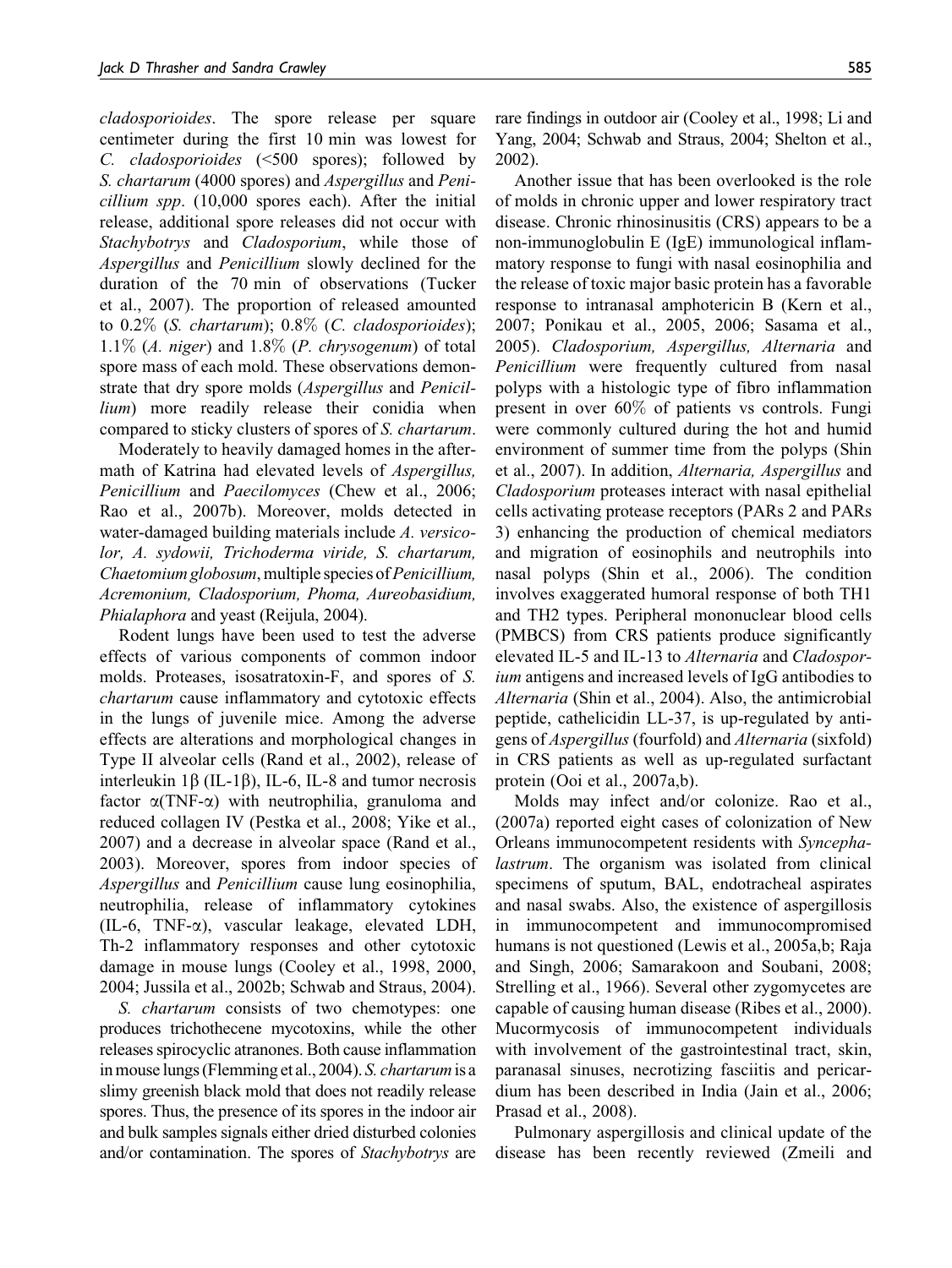Soubani (2007). The recognized clinical conditions are aspergilloma, pulmonary aspergillosis (non-invasive), invasive aspergillosis (IA), chronic necrotizing aspergillosis (CNA) and allergic bronchopulmonary aspergillosis (ABPA). Aspergilloma (fungus ball) occurs in individuals with pre-existing lung disease (tuberculosis, sarcoidosis, bronchiectasis and cysts). The fungus ball exists in pre-existing cavities in diseased lungs. It contains fungal hyphae, inflammatory cells, fibrin, mucous and tissue debris. Other organisms causing fungal balls are zygomycetes and fusarium. Diagnosis of pulmonary aspergilloma is usually based upon clinical history and radiographic features. Approximately 50% of sputum cultures are positive for fungi. The development of IA is usually rapid in immunocompromised individuals (e.g. cancer chemotherapy, organ transplant and haematopoietic stem-cell transplantation [HSCT]) with high mortality in neutropenic (50%) and HSCT (90%) patients. CNA is semi-invasive, resulting from infections of the lungs and runs a slow progressive course. APBA is hypersensitive to *Aspergillus* antigens usually in individuals with asthma or cystic fibrosis who are dependent upon chronic corticosteroid therapy. APBA is an inflammatory condition involving hypersensitivity Type I and III immune responses. The pathology is poorly understood while chronic granulomatous conditions exist in the lungs of affected individuals.

IA by A. fumigatus have been reported in immunocompetent children. Strelling et al., (1966) describe the deaths of a brother (14 months) and sister (4 years) from acute pulmonary aspergillosis and review the literature. The two children developed acute fever, cough and breathlessness with yellowish-brown (haemoptysis) mucus, after playing in a barn. Cultures from the lungs and barn materials isolated A. fumigatus, while tissue sections of the lungs revealed branching fungal hyphae. The doctors' review of the literature described additional deaths and disease from aspergillosis as follows: (1) brother (5 years) and sister (11 years) living on a farm; (2) 20-day-old infant; (3) 18-day-old infant; (4) 7-year-old child (sex not given); (5) boy (6 years) and (6) girl (7 years) who recovered. The cerebellum and frontal lobes were involved in cases 5 and 6.

Immunocompetent adults may develop non-invasive or invasive Aspergillus infections. Non-invasive aspergillosis involves aspergilloma of the lungs visible on computed tomography (CT) scan with a solitary nodule or mass. Microscopically granuloma and cavity lumen

hyphae are present (Kang et al., 2002). On the other hand, IA may infect the lungs as well as other organs. The lungs can be almost completely consolidated with granuloma (Hillerdal et al., 1984; Reijula and Tuomi, 2003), bilateral hilar prominence (Parameswaran et al., 1999), bilateral fibrinous pleural adhesion and extensive parenchymal destruction (Zuk et al., 1989). Blood-stained mucous in bronchi and massive haemoptysis may also be present (Parameswaran et al., 1999; Zuk et al., 1989). Invasion of the tracheobronchial tree can also occur (Mohan et al., 2006). Individuals with asthma or chronic obstructive pulmonary disease (COPD) on either short-term or prolonged corticosteroid therapy (oral, inhalation, intravenous [i.v.]) contract IA mostly from A. fumigatus followed in order by flavus, terreus, niger and nidulans (Ali, et al., 2003; Ganassini and Cazzadori, 1995; Samarakoon and Soubani, 2008; Smeenk et al., 1997; Trof et al., 2007). Disseminated IA to the skin and bone (spondylodiscitis) in a patient with a pulmonary nodule has been described (Domergue et al., 2008), while it involved the lung, liver and spleen in another documented patient (Raja and Singh, 2006). Paranasal sinus involvement, perforation of the nasal septum and invasion of the palate was described in one patient (Khatri et al., 2000; Raja and Singh, 2006; Samarakoon and Soubani, 2008), while another had paranasal, orbital involvement with intracranial extradural extension via the maxillary division of the trigeminal nerve (Subramanian et al., 2007). IA can result in dissemination to the central nervous system (CNS; Garcia et al., 2006; Palanisamy et al., 2005). CNS complications in one person involved headache, nausea, motor impairment and cognitive decline due to progressive cerebellar lesions. After treatment with high doses of itraconazole (1600 mg/day), the patient recovered with only mild cerebellar motor impairment (Palanisamy et al., 2005).

Finally, diabetes mellitus, corticoid steroids therapy, COPD and antibiotics are risk factors for developing IA. Corticosteroids are immunosuppressive. Treated alveolar macrophages (AM) can internalize mold conidia (Philippe et al., 2003). However, the corticosteroids inhibit reactive oxidant intermediates, e.g. NADPH oxidase, as well as the production of cytokines TNF- $\alpha$  and IL-1 (Kamberi et al., 2002; Philippe et al., 2003; Taramelli et al., 1996). Although the conidia are internalized, the killing of conidia by the inhibited AM is significantly reduced, allowing the development of IA (Brummer et al., 2001; Gangneux et al., 2008; Philippe et al., 2003). Corticosteroid use is a major risk factor for the increase in IA in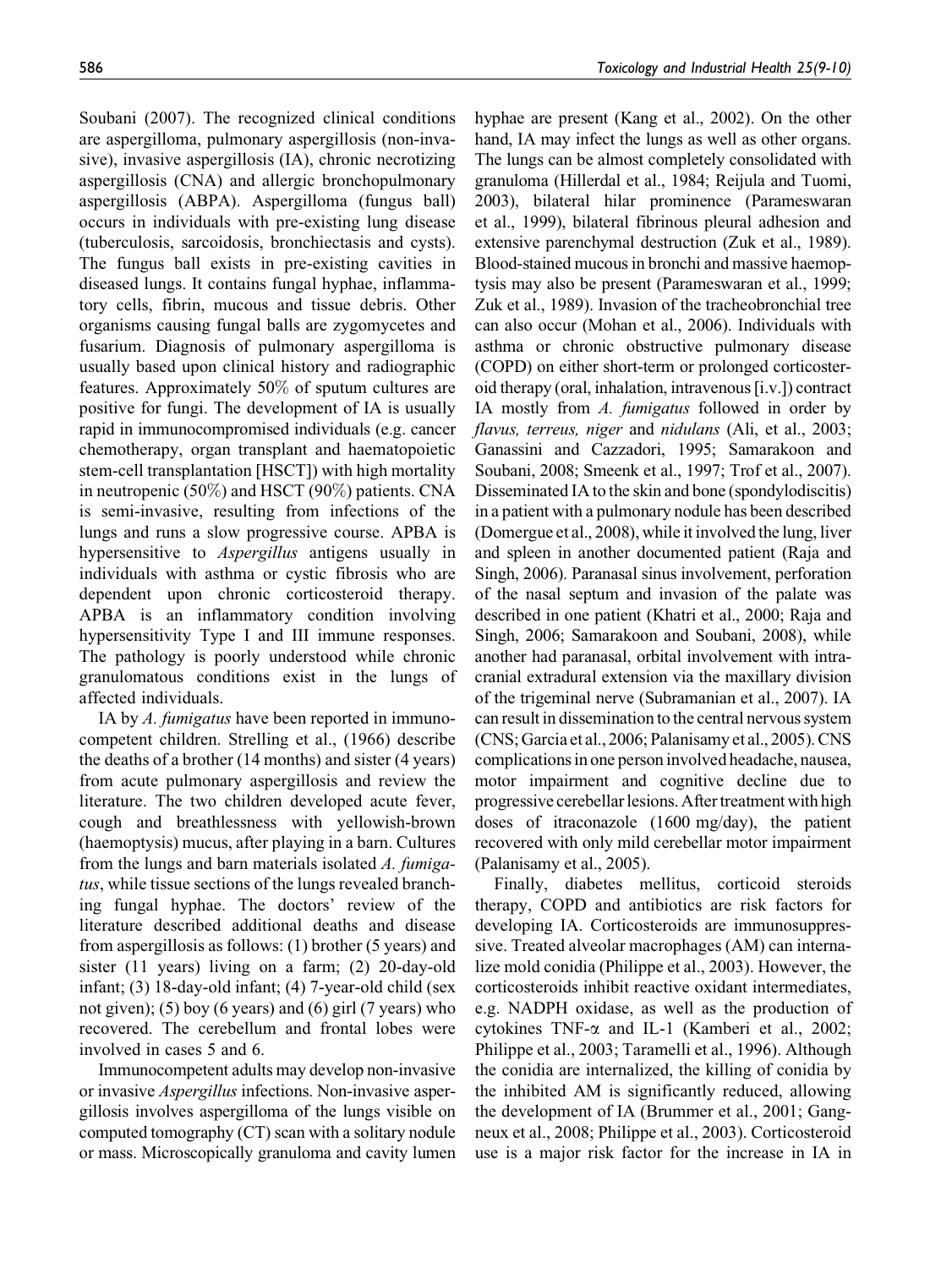non-neutropenic cases (Gangneux et al., 2008; Trof et al., 2007). The use of corticosteroids to treat IA becomes more perilous when the toxic metabolite, gliotoxin, which is produced by several genera of molds, is considered. Gliotoxin is an immunosuppressive mycotoxin produced by A. fumigatus, terreus and niger, several Penicillium species, Trichoderma virens and Candida albicans. It has been detected in the sera and lungs of both mice and humans with aspergillosis (Gardiner et al., 2005; Lewis et al., 2005a,b). Thus, therapy-induced immunosuppression probably leads to fungal metabolite immune suppression. For more information on gliotoxin, see the below category entitled 'Mycotoxins'.

Th-1 cell-mediated immunity was believed to be the major defense against fungal infections, while Th-2 humoral immunity plays a minor role (Blanco and Garcia, 2008). However, recent information suggests that Th-17 cells and IL23/IL17 are important in Aspergillus infections and fungal pathology (Romagnani, 2008; Romani et al., 2008; Tesmer et al., 2008; Zelante et al., 2007, 2008). In this scenario, IL-23/IL-17/TGF- $\beta$  worsen the infection, while IL-6 has a protective role. The regulatory pathway in the pathogenic inflammation to molds involves the kynurenines (Belladonna et al., 2006; Romani and Puccetti, 2008). In addition, the acute phase long pentraxin 3 (PTX3) appears to have a role in the inflammatory process caused by molds (Gaziano et al., 2004).

In mice, the Th-17 cell develops from naive CD4 T cells, while in humans its origin maybe from Tregs or Th-1 cells (Romagnani, 2008). Th-17 was initially described in autoimmune mouse models of autoimmunity: encephalomyelitis (EAE) and collagen-induced arthritis (CIA). Human Th-17 cells promote disruption of blood–brain barrier tight junctions, promote CNS inflammation and kill human neurons through recruitment of  $CD4$  lymphocytes (Kebir et al., 2007). Furthermore, the interleukin, IL-17, secreted by Th-17 lymphocytes is elevated in the sera and diseased tissues from various chronic inflammatory diseases: e.g. Chron's disease, lupus erythematosus and rheumatoid arthritis. However, in autistic children, plasma IL-17 is not elevated, while IL-23 is decreased (Enstrom et al., 2008). It is also likely that Th-17 cells and IL-17 are involved in severe asthma complicated by bacterial infections independent of IgE-mediated allergic disorders (Romagnani, 2008).

The pentraxins are a family of multimeric patternrecognition proteins. They are divided into short (C-reactive protein) and long (PTX3) pentraxins

(Mantovani et al., 2008)). Long PTX3 expression is induced in response to inflammatory signals at sites of inflammation. It is secreted by endothelial cells, monocytes/macrophages, dendritic cells (DCs), smooth muscle cells, fibroblasts and is stored in neutrophil granules (Imamura et al., 2007; Jaillon et al., 2007; Savchenko et al., 2008). Long PTX3 is expressed in individuals with chronic systemic inflammation (Muller et al., 2001; Savchenko et al., 2008). PTX3 is an acute-phase protein produced at sites of infections and is thought to have a protective role against microbial infections, e.g. bacteria, fungi, viruses (He et al., 2007). However, over expression of long PTX3 is associated with more severe in lung injury and correlates with the state of severity of critical illness as well as organ failures (He et al., 2007; Mauri et al., 2008; Muller et al., 2001; Suliman et al., 2008). Thus, in a mouse model of aspergillosis depending upon the therapeutic dose, PTX3 either exacerbated or improved the state of pulmonary inflammation (Gaziano et al., 2004). Finally, long PTX3 is expressed in the CNS of mice following instillation of LPS and during infections by either C. albicans or Cryptococcus neoformans (Polentarutti et al., 2000).

#### Positive gram and gram negative bacteria

Gram positive and gram negative bacteria have been isolated from damp indoor spaces. They are briefly reviewed.

#### Gram Positive Bacteria

Gram positive bacteria have been isolated from waterdamaged building materials. Actinomycetes (Actinobacteria) including several species of Streptomyces, Nocardia and Mycobacterium were cultured from indoor air and dust as well as from moldy, waterdamaged materials (Peltola et al., 2001a,b; Rautiala et al., 2004; Rintala et al., 2001, 2002, 2004; Torvinen et al., 2006). Several species of both potentially pathogenic and saprophytic of Mycobacteria were isolated from workplace air during remediation (Rautiala et al., 2004). Some of the identified species belonged to the Mycobacterium avium complex and are potential human pathogens. It was noted by the authors that the mycobacteria are slow growing. The Actinomycetes are potential human pathogens. The reporting of these infections in the United States is not required; therefore, it is impossible to determine disease prevalence.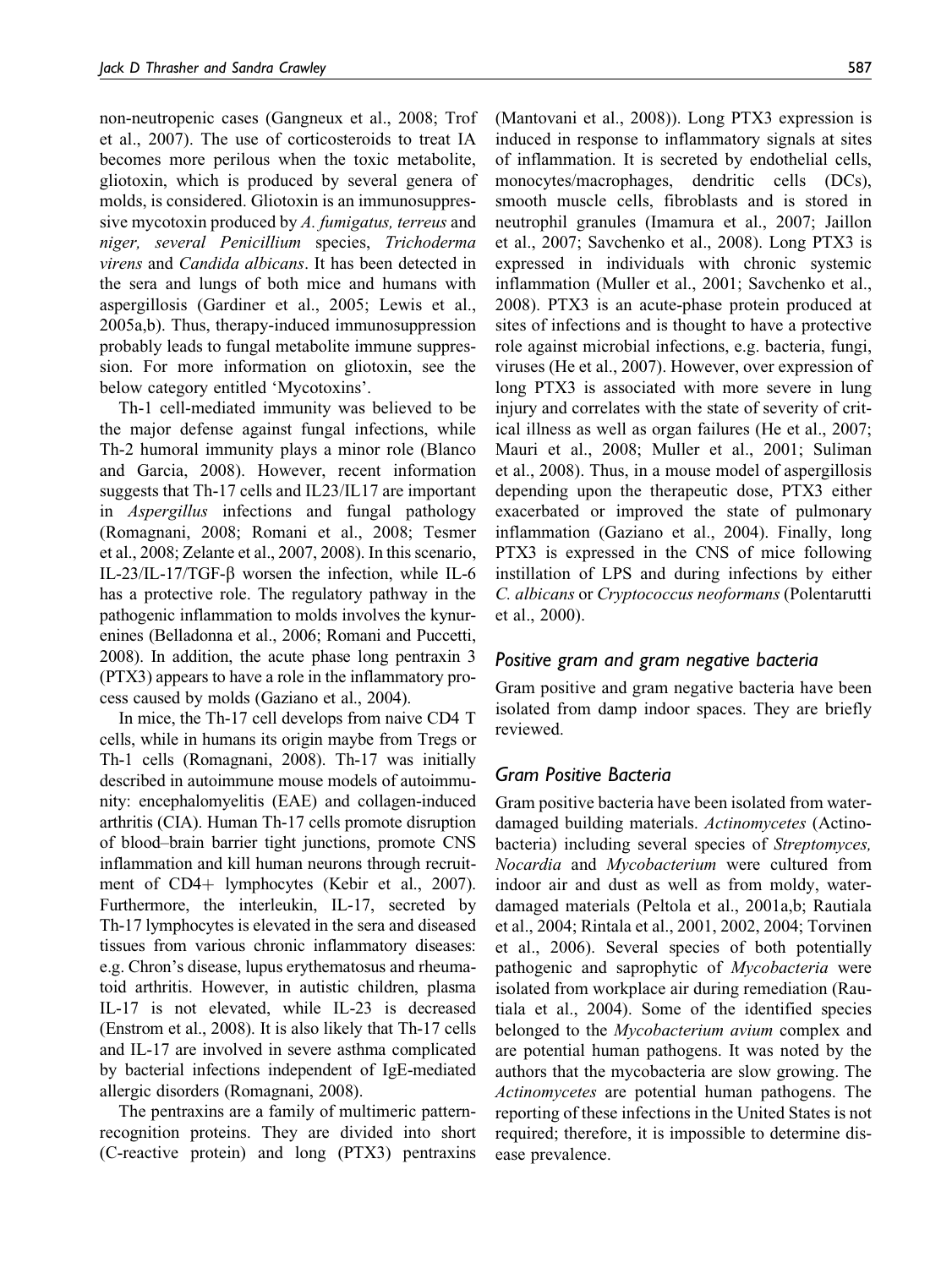| Metabolite           | <b>Disease</b> | Organisms                                         | Health concerns                                                      |
|----------------------|----------------|---------------------------------------------------|----------------------------------------------------------------------|
| Valinomycin          | Unknown        | Streptomyces griseus                              | Mitochondrial poison                                                 |
| Leptomycin B         | Unknown        | Streptomyces species                              | Inhibition of inducible nitric oxide synthetase                      |
| Toxic peptide        | Unknown        | Bacillus amyloliquefaciens                        | Depolarized trans-membrane. Decreased ATP and<br>NADH cell death     |
| Mitochondrial toxin  | Unknown        | <b>Bacillus bumilus</b>                           | Disruption of mitochondrial membrane                                 |
| Mitochondrial toxin  | Unknown        | Nocardiopsis species                              | Disruption of mitochondrial membrane                                 |
| Cytostatic compounds | <b>Unknown</b> | Co-culture of S. chartarum<br>and S. californicus | Cytotoxic compounds that are just as toxic<br>as doxorubicin and AMD |

Table 1. Toxic metabolites produced by bacteria isolated from water-damaged materials and indoor air

Streptomyces californicus produces spores approximately 1  $\mu$ m in mean aerodynamic diameter that can penetrate deep into alveolar spaces of the lungs. Intrathecal instillation of spores in mice caused inflammation characterized by increase concentrations of TNF- $\alpha$ , IL-6, LDH, albumin and haemoglobin in bronchoalveolar lavage fluid (BAL) and sera (Jussila et al., 2001). Moreover, following repeated exposures to the spores in a dose-response study, the inflammation was systemic, involving recruitment of neutrophils, macrophages and activated lymphocytes into the airways and decreased numbers of spleen cells. The dose response was non-linear. BAL from the mice also contained increased concentrations of albumin, total protein, LDH and activated lymphocytes. It was concluded that *S. californicus* spores are capable of causing both lung inflammation and systemic immunotoxic effects (Jussila et al., 2002a, 2003). It is interesting that Streptomycetes produce anthracyclines, e.g. daunorubicin and doxorubicin, drugs widely used in chemotherapy (Arcamone, 1998; Arcamone and Cassinelli, 1998). The anthracyclines cause apoptosis of activated and non-activated lymphocytes as well as a decrease of mature T and B cells in mice. The T and B cell depletion was most severe in the spleen, moderate in lymph nodes and least in the thymus (Ferraro et al., 2000). In addition, various species of this genus are the source for a variety of antibiotics (Gunsalus, 1986).

The inflammatory and cytotoxic affects in vitro of indoor air bacteria compared to mold spores have been reported. The bacteria tested were *Bacillus cer*eus, Pseudomonas fluorescens and mold tested were Streptomyces californicus, A. versicolor, P. spinulosum and *S. chartarum*. The bacteria caused the production of IL-6 and TNF- $\alpha$  in mouse macrophages. Only the spores of S. californicus caused a production of nitric oxide (NO) and IL-6 in both mouse and

human cells. Of the molds, only S. chartarum caused the production IL-6 in human cells. The overall potency to stimulate the production of proinflammatory mediators decreased in order as follows: Ps. fluorescens,  $> S$ . californicus,  $> B$ . cereus,  $> S$ . chartarum,  $> A$ . versicolor,  $> P$ . spinulosum. There was a synergistic response of TNF- $\alpha$  and IL-6 after coexposure with *S. californicus* with both trichodermin and  $7$ - $\alpha$ -hydroxytrichodermol. These observations indicate that bacteria in water-damaged buildings should also be considered as causing inflammatory effects on occupants (Huttunen et al., 2004; see Table 1).

The synergism and interaction of S. californicus and S. chartarum on mouse macrophages have been reported. Spores from these two organisms were tested for the effects on macrophages as follows: spores isolated from co-cultivated cultures, mixture of the spores from separate pure cultures and the spores of each organism. Spores isolated from the co-cultures were compared to the mixture of spores and were more cytotoxic than either the mixture of spores or the spores from each organism. Co-cultured spores caused increased apoptosis of the macrophages by more than fourfold. Cells arrested at G2/M stage of the cell cycle were increased nearly twofold. In contrast, the co-cultured spores significantly decreased the ability of the spores to trigger the production of NO and IL-6 by the macrophages. Thus, co-culturing of the two organisms resulted in microbial interactions that significantly potentiated the ability of spores to cause apoptosis and cell cycle arrest (Penttinen et al., 2005). In a follow-up study, the same authors (Penttinen et al., 2006) compared the cytotoxicity of the co-cultured spores (S. californicus and S. chartarum) to that of chemotherapeutics (doxorubicin, phleomycin, actinomycin D and mitomycin C) produced by S. californicus. The co-cultured spores mediated apoptosis, cell cycle arrest at the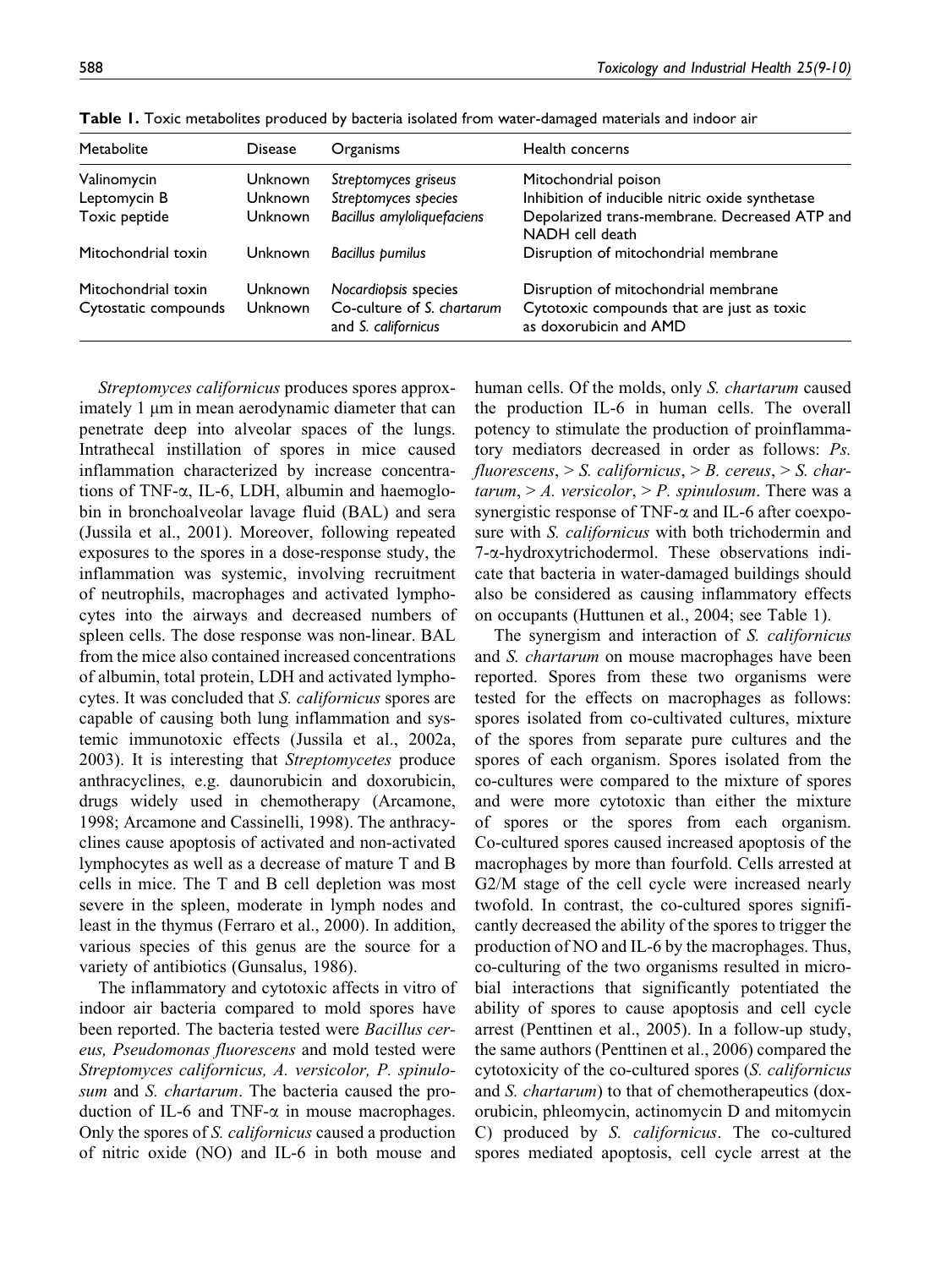S-G2/M phase and caused a fourfold collapse of mitochondrial membrane potential. In addition, a sixfold increase in capase-3 activation and DNA fragmentation was observed. The cytotoxicity of the co-cultured spores was similar to that caused by doxorubicin and actinomycin D. It was concluded that the co-culture of the two organisms caused the production of unknown cytotoxic compound(s) that evoked immunotoxic effects similar to chemotherapeutic drugs. In conclusion, these studies demonstrate that spores from *S. californicus* are cytotoxic to mouse macrophages. More importantly, the co-cultivation of S. californicus and S. chartarum results in a spore mixture that is more toxic than the spores of each organism cultured individually. Additional attention must be paid to the synergism that probably occurs in the microbial mixture that is present in waterdamaged buildings. Moreover, the spores of S. californicus were more toxic to mouse macrophages than was a mixture of spores from co-cultures with various molds (A. versicolor, P. spinulosum and S. chartarum). S. californicus spores alone were more potent inducers of inflammatory and cytotoxic responses than any combination of co-cultivated spore mixtures. In addition, co-culture of S. chartarum and A. versicolor produced a synergistic increase in cytotoxicity with no effect on inflammatory responses of the macrophages (Murtoniemi et al., 2005). Finally, S. griseus strains isolated from indoor environments produce a toxin, valinomycin, which causes mitochondrial swelling, damaged mitochondrial membranes, and disrupted the mitochondrial membrane potential of boar sperm (Andersson et al., 1997; Peltola et al., 2001a). In addition, the Nocardiopsis strains isolated from indoor water-damaged environments are toxigenic and produce a mitochondrial toxin(s) that damages the mitochondria of boar sperm (Peltola et al., 2001a,b). In conclusion, these studies demonstrate that spores from S. californicus are cytotoxic to mouse macrophages. More importantly, the co-cultivation of S. californicus and S. chartarum results in a spore mixture that is more toxic than the spores of either organism cultured individually. Additional attention must be paid to the synergism that probably occurs in the microbial mixture that is present in water-damaged buildings. Finally, Nocardia isolated from water-damaged building materials also cause cytotoxicity.

Streptomyces species are associated with farmer's lung disease (allergic alveolitis). Infections (Streptomycosis) occur most frequently in immunocompromised individuals and people with diabetes mellitus and/or corticosteroid therapy. However, co-infection with Aspergillus in cases of chronic granulomatous disease following exposure to aerosolized mulch has been reported (Siddiqui et al., 2007). Diagnosis is difficult because of mimicry of other diseases (Acevedo et al., 2008; Che et al.,1989; Kagen et al.,1981; Kapadia et al., 2007; Kofteridis et al., 2007; Madhusudhan et al., 2007; Quintana et al., 2008; Roussel et al., 2005). Finally, Streptomyces spp. can cause mycetoma, a condition most endemic around the Tropic of Cancer, but also occurs worldwide, in the United States, Asia, and Latin America (Quintana et al., 2008; Welsh et al., 2007). The organisms are aerobic, produce chalky aerial mycelia and granules of different sizes, textures and colors. Streptomyces do not stain with haematoxylin and eosin, but are gram positive and acid fast stain.

Nocardia are aerobic and infectious (nocardiosis), producing pulmonary disease, skin infections, lymphocutaneous lesions and brain abscesses (Bennett et al., 2007; Mauri et al., 2002; Shook and Rapini, 2007). The genus contains approximately 15 known species. The species identified in human pulmonary and systemic infections include asteroides, pseudobrasilenisis, otitidis-cavriarum, abscessus, farcinica, nova, transvalensis (Bennett et al., 2007; Georghiou and Blacklock 1992; Groves, 1997; Kennedy et al., 2007; Yourke and Rouah, 2003). N. cyriacigeorgica recently was identified as an emerging pathogen in the United States and probably worldwide (Schlaberg et al., 2008). Lymphocutaneous, subcutaneous mycetoma with sulphur granules and superficial skin infections also occur (Shook and Rapini, 2007). N. asteroides was identified with pneumonia and empyema (thoracis) in a healthy 40-day-old neonate after presumed inhalation exposure (Tantracheewathorn, 2004). Nocardia are gram positive and stain partially with acid fast. Serological tests are not available. Predisposing factors are immunocompromised individuals, pre-existing lung disease, corticosteroid therapy and diabetes mellitus (Bennett et al., 2007; Georghiou and Blacklock, 1992; Mari et al., 2001). As occurs with Streptomyces, the disease process can exhibit mimicry. Case reports of immunocompetent patients include brain abscesses (Chakrabarti et al., 2008; Dias et al., 2008; Kandasamy et al., 2008), spinal cord abscess (Samkoff et al., 2008), mimicry of metastatic brain tumor (Kawakami et al., 2008), ventriculitis/choroid plexitis (Mongkolrattanothai et al., 2008), lymphangitis (Dinubile, 2008), lung abscesses (Mari et al., 2001; Martinez et al., 2008;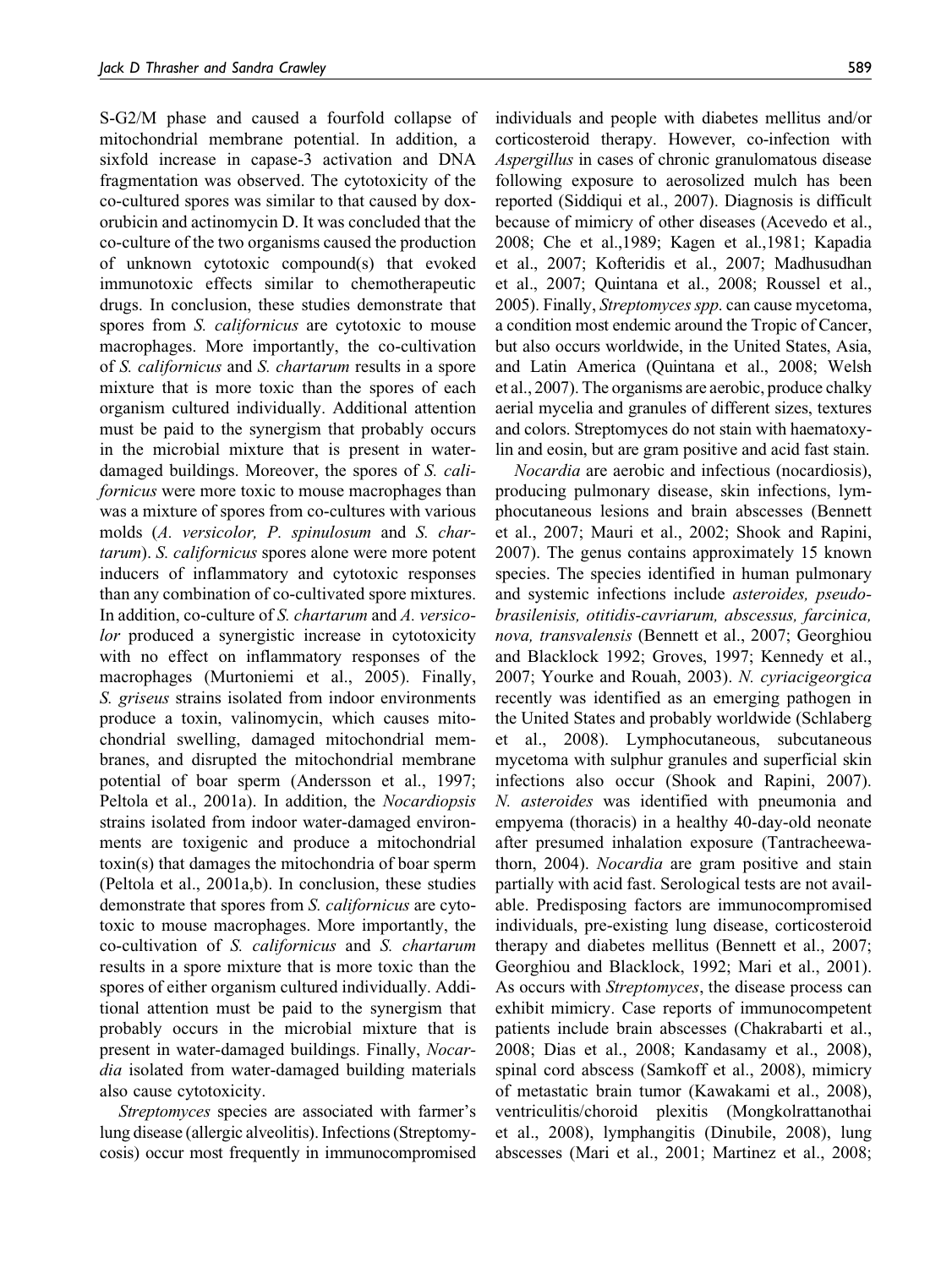Tada et al., 2008), endophthalmitis (Ramakrishnan et al., 2008) and sternal osteomyelitis with mediastinal abscess (Baraboutis et al., 2008). It is recommended that 16s recombinant DNA (rDNA) sequencing should be used to identify infections of novel bacteria (Woo et al., 2008).

Mycobacteria are common in moisture-damaged building materials (ceramic, wood and mineral insulation) and their occurrence increase with the degree of mold damage (Rautiala et al., 2004; Torvinen et al., 2006). They are environmental (soil, water, sewage) opportunistic gram positive bacteria capable of causing hypersensitivity pneumonitis as well as cervical lymphadenitis in children. Mycobacteria have been isolated from water systems, spas, hot tubs and humidifiers and are resistant to disinfection (Primm et al., 2004; Torvinen et al., 2007). The Centers for Disease Control and Prevention (CDC) has implicated M. avium, terrae and immunogenum in outbreaks of hypersensitivity pneumonitis (Falkinham, 2003a,b). M. terrae isolated from the indoor air of a moisturedamaged building induced a biphasic inflammatory response after intrathecal instillation into mouse lungs. There was an initial increase in TNF- $\alpha$  and IL-6 at 6 hour to 3 days, followed by a second phase at 7 to 28 days (Jussila et al., 2002a,b).

The genus *Mycobacterium* consists of approximately 117 species of which 20 are potential human pathogens. They cause non-tuberculous mycobacteria (NTM) lung disease (American Thoracic Society, 2007). M. avium-intracellulare organisms are increasingly significant pathogens in North America, causing a pulmonary infection named MAC (M. avium complex). M. kansasii, chelonae and fortuitum are other important pathogens (Agrawal and Agrawal, 2007; Fritz and Woeltje, 2007; Fujita et al., 2002; Kuhlmann and Woeltje, 2007; Iseman et al., 1985). According to the American Thoracic Society, 2007, 'The minimum evaluation for NTM should include the following: (1) chest radiograph or, in absence of cavitation, chest high-resolution computed tomography (HRCT) scan; (2) three or more sputum specimens stained for acidfast bacilli (AFG) analysis; and (3) exclusion of other disorders such as tuberculosis. Clinical, radiographic and microbiologic criteria are equally important and all must be present to make a diagnosis of NTM lung disease. The following criteria apply to symptomatic patients with radiographic opacities, nodular or cavitary, or HRCT scan that shows multifocal bronchiectasis with multiple nodules. These criteria fit best with *M. avium* complex (MAC), *M. kansasii* and M. abscessus. There is not enough known about NTM of other species to be certain that these diagnostic criteria are universally applicable to all NTM respiratory pathogens. A microbiologic diagnosis includes one of the following: (1) positive cultures from two separate expectorated samples; (2) positive culture from at least one bronchial wash; (3) transbronchial or other lung biopsy with mycobacteria histopathologic features. Patients suspected of having NTM lung disease but who do not meet the diagnostic criteria should be followed until the diagnosis is firmly established or excluded. NTM is on the rise worldwide. Mycobacteria have been isolated from water-damaged building materials from indoor environments. Finally, individuals treated with corticosteroids are at an increased risk.

M. ulcerans is a significant human pathogen that causes Buruli ulcer (BU). Cases of BU have been reported worldwide with the greatest burden of disease occurring in West and Central Africa. Its transmission source is not fully understood, but it may be waterborne. The disease is characterized by progressive, severe necrotizing skin lesions that do not respond to antimicrobial therapy and may require either surgical excision or amputation as treatment. M. ulcerans is an intracellular pathogen. It produces a polyketide-derived macrolide, mycolactone. Mycolactone is cytotoxic at 2 ng/mL and is the organism's virulence factor. Mycobacterium scrofulaceum and kansasii and other mycobacteria produce a less cytotoxic (33 to 1000  $\mu$ g/mL) lipid chemical when tested on fibroblast in vitro (Daniel et al., 2004; Yip et al., 2007). The gram positive toxic organisms identified in indoor environments also include Bacillus spp, Nocardia spp. and Streptomyces spp. (Peltola et al., 2001a,b). Mycobacteria have been isolated from damp indoor environments (Falkinham, 2003a,b; Jusilla et al., 2001, 2002a).

Examples of additional gram positive bacteria are species of Atrhrobacter, Bacillus, Cellumonas, Gordona and Paeniibacillus (Andersson et al., 1997). Bacillus simplex and *Amyloliquefaciens* isolated from moisturedamaged buildings produce surfactin (lipopeptide) and peptides that adversely affect cell membranes and mitochondria (Mikkola et al., 2004, 2007). Finally, there were elevated concentrations of Staphylococci and Actinomycetes in a water-damaged home in which a 3-month-old infant died from a Reye's-like syndrome, with mitochondrial damage resulting in decreased enzymatic activity of complexes I-IV. Mitochondrial DNA mutation testing of the infant resulted in negative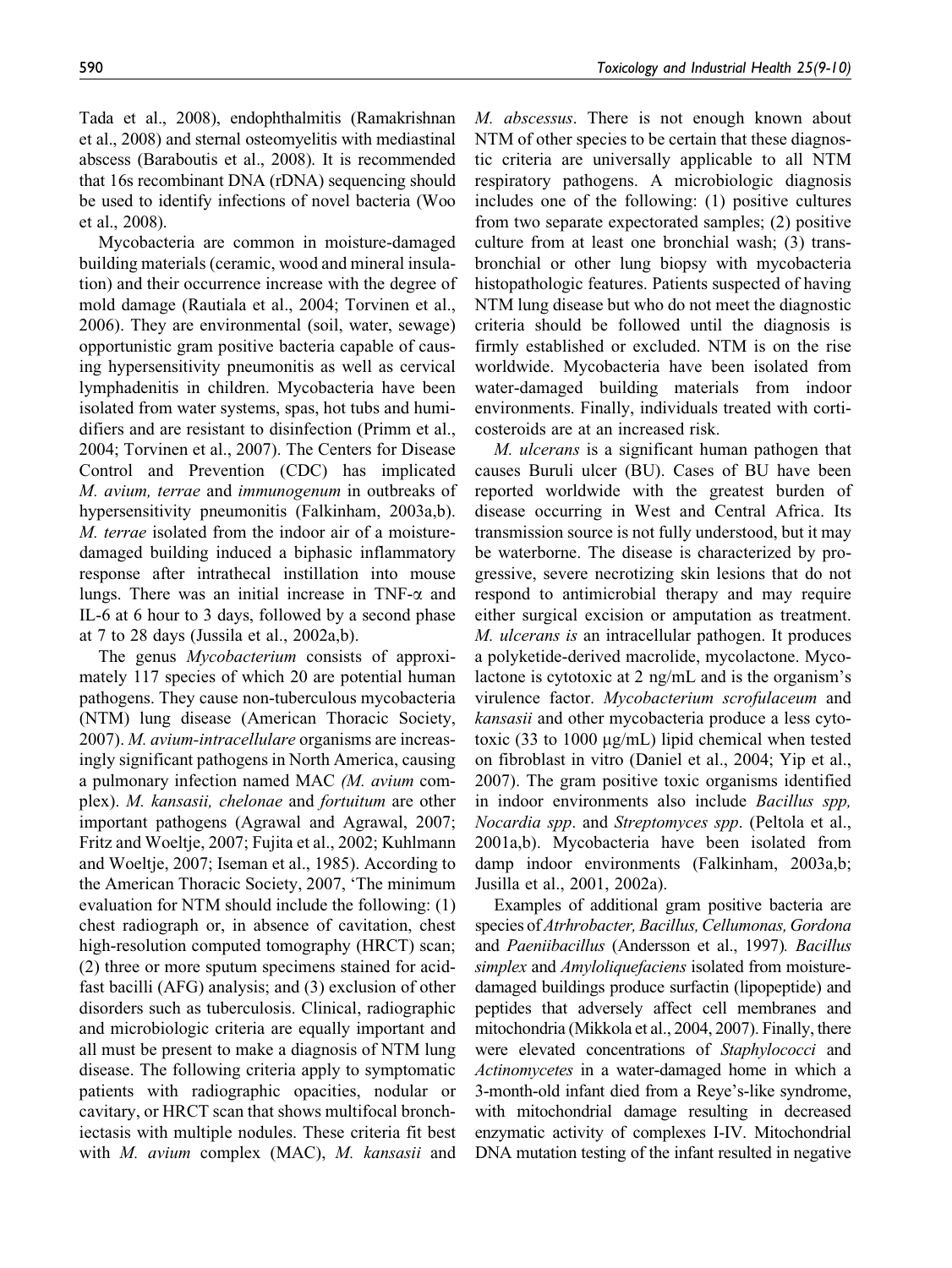findings for known mitochondrial diseases. This home also contained several species of Aspergillus, Penicillium and S. chartarum (Gray et al., in preparation).

Gram negative bacteria: Gram negative bacteria have also been identified in water-damaged buildings. These bacteria produce endotoxins (LPS) and are potentially infectious, particularly species of E. coli, Enterobacter and Pseudomonas (e.g. aeuroginosa and other spp.). Other gram negative bacteria are species of Agrobacterium, Caulobacter, Stenophomonas and Chryseomonas (Andersson et al., 1997). Gram negative bacteria are ubiquitous in the environment and have been isolated from contaminated ventilation systems, humidifiers, carpeting, drywall, etc., in large numbers in water-damaged buildings. Pet Fecal matter from dogs and cats and sewage are two sources of gram negative bacteria. They release endotoxins that can cause a variety of symptoms as well as pulmonary inflammation in building occupants (see endotoxins; Martinez, 2007a,b; Rylander 2004; Simpson et al., 2006; Yang, 2004). Finally, bioaersols of Staphylococcus aureus, multi-antibiotic-resistant and non-resistant strains, have been isolated from healthy residential homes (Gandara et al., 2006).

#### **Particulates**

Colonies of fungi and bacteria shed particulates into the indoor air ranging from nanoparticles to  $9 \mu m$  or larger. For convenience of this discussion, the particulates will be divided into large and small particle fractions. The larger particles are  $>2 \mu m$  consisting of spores and hyphal fragments. They contain mycotoxins, antigenic material, enzymes, haemolysins and other potentially toxic metabolites with adverse effects on the lungs of mice and rats. Hyphal fragments of S. chartarum and other genera of molds probably caused pulmonary bleeding in infants (Dearborn et al., 2002; Etzel et al., 1998; Flappan et al., 1999; Novotny and Dixit, 2000). S. chartarum was isolated from the lung of a child with pulmonary bleeding and haemosiderosis (Elidemer et al., 1999). Spores, hyphal fragments and extracts from several genera of molds cause inflammatory changes in the lungs and nasal passages (Brieland et al., 2001; Rand et al., 2002, 2003, 2005; Schwab and Straus, 2004; Yike et al., 2005, 2007).

The shedding of fine particles  $\leq$   $\mu$ m) from fungal and bacterial growth results from human activity, e.g. radio, TV, talking, walking, etc., which creates vibrations at frequencies from 1 to 20 Hz and air movement (Gorny, 2004; Gorny et al., 2002). The vibrations along with air velocity release spores, hyphal fragments, and fine particulates. The fine particles are up to 320 times more numerous than the large particulates, depending upon mold species and velocity of air. Furthermore, the fine particulates also contain biocontaminants (mycotoxins, endotoxins, antigens, haemolysin, etc.) produced by fungi and bacteria (Brasel, et al., 2004, 2005a,b; Van Emon et al., 2003) and are immunogenic (Gorny, 2004).

The mean diameter, size and density of particulates, particularly nanoparticles, determine the deposition in the nasal cavity and levels of the tracheobronchial tree. Particles  $\leq$   $\frac{1}{2}$  m are deposited in alveolar spaces (Oberdorster et al., 2004; Peters et al., 2006). Nanoparticles mainly deposit in alveoli and transfer into the systemic circulation and distribute to other organs, including the brain (Calderon-Garciduenas et al., 2004, 2008a,b,c; Elder and Oberdorster, 2006; Nemmar et al., 2001; Peters et al., 2006). Transfer into the brain via the olfactory nerve is probable with mycotoxins as well as cadmium, other chemicals, drugs and viruses (Calderon-Garciduenas et al., 2004, 2008a,b,c; Eriksson et al., 1999; Islam et al., 2006, 2007; Larsson and Tjalve, 2000; Peters et al., 2006). As an example, children and young adults exposed to severe air pollution in Mexico City have deposits of particles in the olfactory mucosa with transport along the olfactory tract bulb that show up-regulation of markers of inflammation in the frontal cortex, hippocampus, cerebellum and alteration of the blood–brain barrier (Calderon-Garciduenas et al., 2004, 2008a,b,c). In addition, the translocation of ultrafine particles to the olfactory bulbs and extra-pulmonary organs was observed in rats (Oberdorster et al., 2004) and humans (Peters et al., 2006) demonstrating that fine particles target the brain and other organs, e.g. blood vessels, cardiovascular system and kidneys. Evidence for endothelial inflammation and damage in children was characterized by increased TNF-a, prostaglandin E2 (PGE2), C-reactive protein and increased endotholein-1 and down-regulation of soluble adhesion molecules (Calderon-Garciduenas et al., 2008c). Finally, air pollution leads to brain inflammation resembling Alzheimer-like pathology as well as neurocognitive deficits in young adults and children (Calderon-Garciduenas et al., 2004, 2008a). These authors also demonstrated fine particles within RBCs adjacent to capillary endothelium in the brain. In conclusion, exposure to fine particles present in damp indoor spaces (Gorny, 2004) that have been proven to contain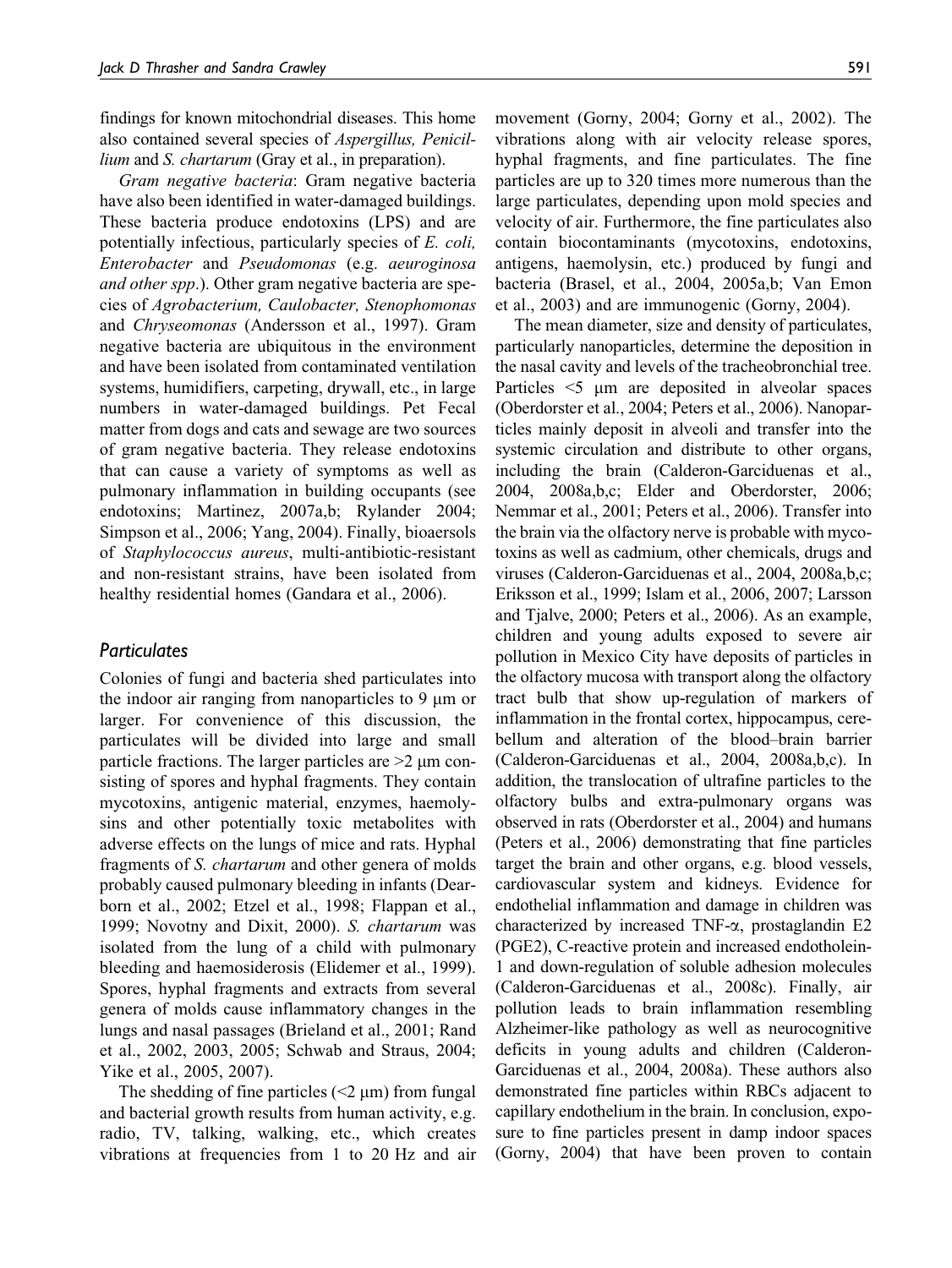trichothecenes (Brasel et al., 2005a,b; Gottschalk et al., 2008) and other toxic metabolites (Johanning et al., 2002a,b) must be considered as probable sources of human neurocognitive abnormalities, described below, Mechanism of Neurological Injury.

#### **Mycotoxins**

Mycotoxins are produced by some fungi (Campbell et al., 2004; Jarvis, 2002; Li and Yang, 2004; Nielsen, 2003). Mycotoxin production is influenced by substrate composition, water activity and temperature. It is crucial to inventory indoor molds to species in order to assess if toxigenic molds are present. Exposure of occupants mainly results from inhalation and, to a lesser extent, skin absorption and ingestion. Molds produce mycotoxins during rapid growth (Straus, personal communication). At low concentrations, they cause mycotoxicosis in humans and animals. The mycotoxins causing disease include aflatoxins, ochratoxin A, trichothecenes, citreviridins, fumonisins and gliotoxins (Bennett and Klich, 2003; Peraica et al., 1999; Richard 2007). Mycotoxins can regulate the immune system up or down as well as inhibit synthesis of protein, RNA and DNA (Bok et al., 2006; Stanzani et al., 2005). Moreover, they can form DNA adducts (Peng et al., 2007; Pfohl-Leszkowicz et al., 2007), protein adducts (Campbell et al., 2004; Vojdani et al., 2003a,b; Yike et al., 2006) and cause oxidative stress (Gardiner et al., 2005; Peng et al., 2007) as well as mitochondrial directed apoptosis (Chan, 2007; Stanzani et al., 2005). Some of the animal and human health concerns from mycotoxin-producing fungi are listed in Table 2.

Conjugation of mycotoxins to human serum albumin and detection of the conjugates have been reported. Aflatoxin B1-albumin adducts occur with up to 350 pg of AFB1-lysine equivalent/mg albumin (Wild et al., 1990). The conjugation is reported to be permanent and irreversible (Nassar et al., 1982). Humans form aflatoxin–albumin conjugates equivalent to similar conjugates formed in animals sensitive to the mycotoxin (Wild et al., 1996). Aflatoxin–albumin adducts are present in children with impaired growth (Gong et al., 2004) and in cases of acute aflatoxicosis (Azziz-Baumgartner et al., 2004). Genetic polymorphism in glutathione S-transferases affects adducts level. Individuals with glutathione S-transferase M1 (GSTM1) null had increased levels of adducts versus individuals with normal GSTM1 enzymatic activity. This enzyme conjugates aflatoxin B1 8, 9-epoxide to albumin (Chen et al., 2000; Sun et al., 2001; Wojnoski et al., 2004). In addition, polymorphism in CYP3A5 and CYP3A affects aflatoxin–albumin adduct levels. CYP3A5 haplotypes with high enzyme activity had increased levels compared to individuals with low activity. The effect was more evident in individuals with low CYP3A4 enzyme activity (Wojnoski et al., 2004). More recently, attention has been directed towards the study of S. chartarum and trichothecenes. Albumin conjugates with satratoxin G have been demonstrated. As many as 10 satratoxin molecules adduct with albumin at lysyl, cysteinyl and histidyl amino acid residues of the protein. Satratoxin G-albumin adducts were identified in the sera of exposed humans and rat pups (Yike et al., 2006). In addition, antibodies to satratoxin H were present in the systemic circulation of humans exposed to S. *chartarum* (Vojdani et al., 2003a,b).

The neurotoxic mycotoxins include ergot alkaloids, trichothecenes, citreviridin, patulin, fumonisins and tremorgens. The neurotoxic effects of the tremorgens in laboratory animals are on the brainstem, stellate ganglion and Purkinje cells of the cerebellum. The tremorgens can affect neuroreceptor sites (e.g. gamma aminobutyric acids [GABA] and inositol 1, 4, 5-trisphosphate receptor), inhibit acetylcholinesterase, and release excitatory neurotransmitters (e.g. glutamate aspartate, GABA, serotonin) (Campbell et al., 2004; Chen et al., 1999; Land et al., 1987; Selala et al., 1989; Valdes et al., 1985). In humans, the tremorgens verrucologen and fumitremogen C produced by A. fumigatus have been implicated in wood trimmer's disease, characterized by alveolitis and tremors (Land et al., 1987). Verruculogen decreases GABA levels in the mouse brain (Hotujac et al., 1976).

Fumonisin-contaminated corn tortillas have been linked to an increased risk of neural tube defects and fetal death in residents along the Texas–Mexico border (Missmer et al., 2006). These mycotoxins inhibit ceramide synthase causing an accumulation of bioactive intermediates of sphingolipid metabolism (sphinganine and sphingoid bases). They also interfere with folate transport and cause craniofacial defects in mouse cultures and in utero. The administration of folic acid or a complex sphingolipid was preventative with respect to the in utero defects (Marasas et al., 2004).

Intrathecal instillation of extracts of P. brevicompactum and chrysogenum that contained mycophenolic acid and roquefortine C in mice at concentrations of the mycotoxins ranging from  $0.5$  to  $12.5$  nM/g body weight caused inflammation within 6 hours at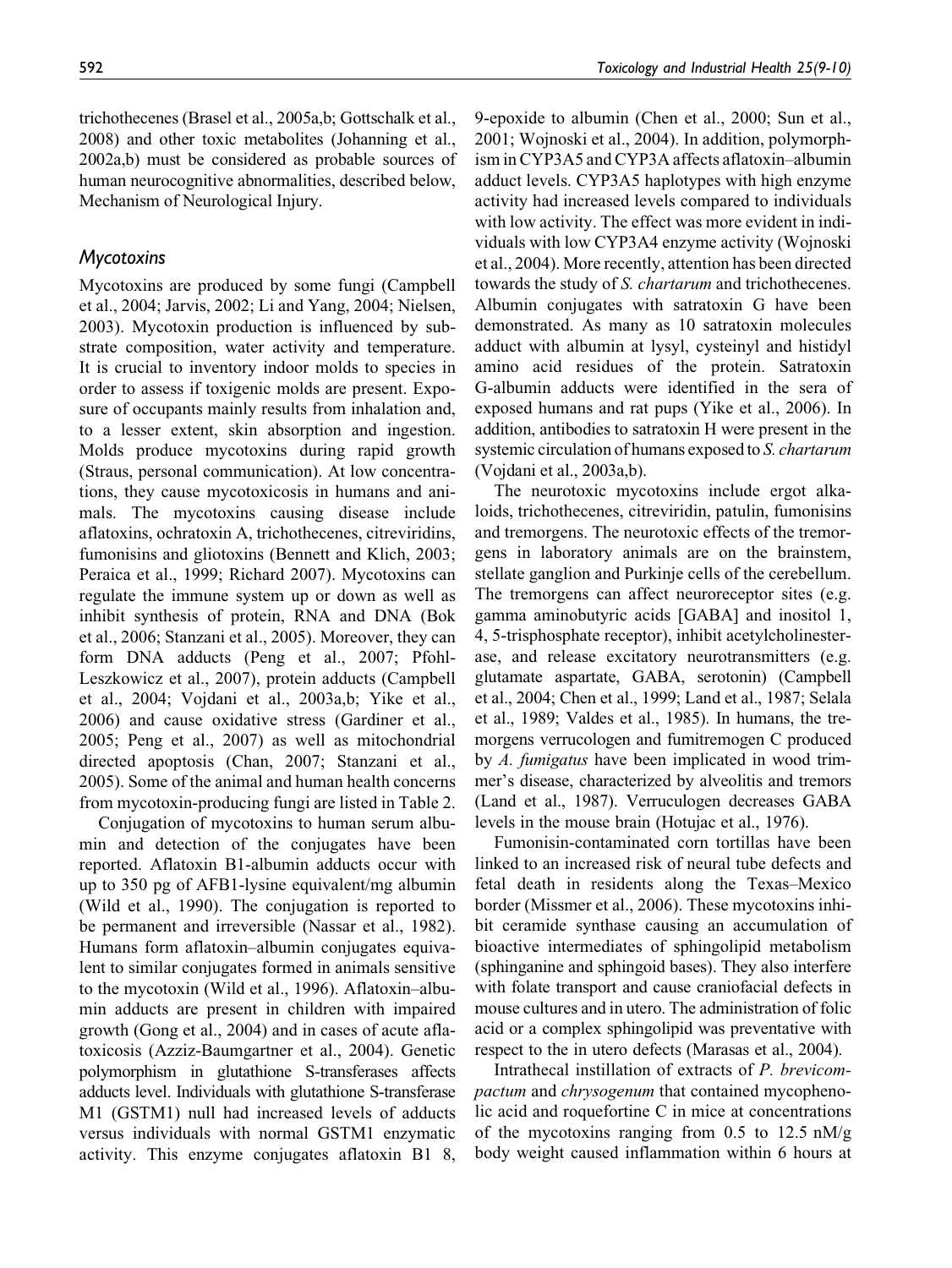| Metabolite                                                                                                                                                                  | <b>Disease</b>                         | Organisms                                                                                                     | <b>Health Concerns</b>                                                                                   |
|-----------------------------------------------------------------------------------------------------------------------------------------------------------------------------|----------------------------------------|---------------------------------------------------------------------------------------------------------------|----------------------------------------------------------------------------------------------------------|
| Gliotoxin                                                                                                                                                                   | Invasive aspergillosis                 | Aspergillus fumigatus,<br>terres, flavus, niger,<br>Trichoderma virens,<br>Penicillium spp,<br>Candia albican | Immune toxicity, immune<br>suppression, neurotoxicity                                                    |
| Aflatoxin B1; kojic acid;<br>aspergillic acid;<br>nitropopionic acid                                                                                                        | Carcinogenesis                         | Aspergillus flavus                                                                                            | Liver pathology and<br>cancer; immune toxicity;<br>neurotoxicity                                         |
| Fumigaclavines; fumitoxins;<br>fumitermorgens;                                                                                                                              | Aspergillosis                          | Aspergillus fumigatus                                                                                         | Lung disease; neurotoxicity;<br>tremors; immune toxicity                                                 |
| verruculogen; gliotoxin<br>Ochratoxin A                                                                                                                                     | <b>BEN</b>                             |                                                                                                               |                                                                                                          |
|                                                                                                                                                                             | Urinary tract tumors;<br>Aspergillosis | Aspergillus niger<br>Penicillium verrucsum                                                                    | Immunosuppression<br><b>BEN</b><br>Lung disease                                                          |
| Ochratoxin A<br>Penicillic Acid;<br>Xanthomegnin;                                                                                                                           | Urinary tract<br>Tumors                | Aspergillus ochraceus                                                                                         | Nephropathology                                                                                          |
| Viomellein; Vioxanthin<br>Sterigmatocystin<br>5-methoxysterigmato cystin                                                                                                    | Carcinogenesis                         | Aspergillus versicolor                                                                                        | Liver pathology and cancer                                                                               |
| Chaetomiums;<br>Chaetoglobosum<br>A and C                                                                                                                                   | Unknown                                | Chaetomium globosum                                                                                           | Cytotoxicity<br>Cell division                                                                            |
| Griseofulvin;<br>Dechlorogrseofulvins<br>Trichodermin;<br>Trichodermo                                                                                                       | Unknown                                | Memnoniella echinata                                                                                          | Carcinogenesis?<br>Reproductive toxin<br>Hypersensitivity?<br>Protein synthesis inhibition               |
| Mycophenolic acid<br>Botryodiploidin<br>Patulin; citrinin                                                                                                                   | Unknown<br>Unknown                     | Penicillium brevicompactum<br>Penicillium expansum                                                            | Cytotoxic; mutagen<br>Immune toxicity; cytotoxic;                                                        |
| Chaetoglobosin<br>Roquefortine C                                                                                                                                            |                                        |                                                                                                               | <b>Tremors</b>                                                                                           |
| Verrucosidins<br>Penicillic acid<br>Nephrotoxic glyco-peptides                                                                                                              | Unknown                                | Penicillium plonicium                                                                                         | Tremors, cytotoxicity;<br>Nephropathology                                                                |
| Trichothecenes<br>Trichodermol<br>Trichodermin<br>Gliotoxin; Viridin                                                                                                        | Unknown                                | Trichoderma species                                                                                           | Trichothecene toxicity<br>Immunotoxicity                                                                 |
| <b>Fumonisins</b>                                                                                                                                                           | CNS birth defects                      | Fusarium verticillioides<br>(aka moniliforme)                                                                 | Neural tube defects in<br>animals and humans                                                             |
| Spirocyclic<br>Drimanes; roridin<br>Satratoxins (F, G, H)<br>Hydroxyroridin E<br>Verrucarin J<br>Trichodermin<br><b>Dolabellanes</b><br>Altrones B, C;<br>Stahybotrylactams | Pulmonary bleeding                     | Stachybotrys chartarum                                                                                        | Respiratory bleeding<br>Protein synthesis inhibition<br>Neurotoxicity<br>Cytotoxicity<br>Immune toxicity |

#### Table 2. Mycotoxins produced by toxic molds

BEN; Balkan Endemic Nephropathy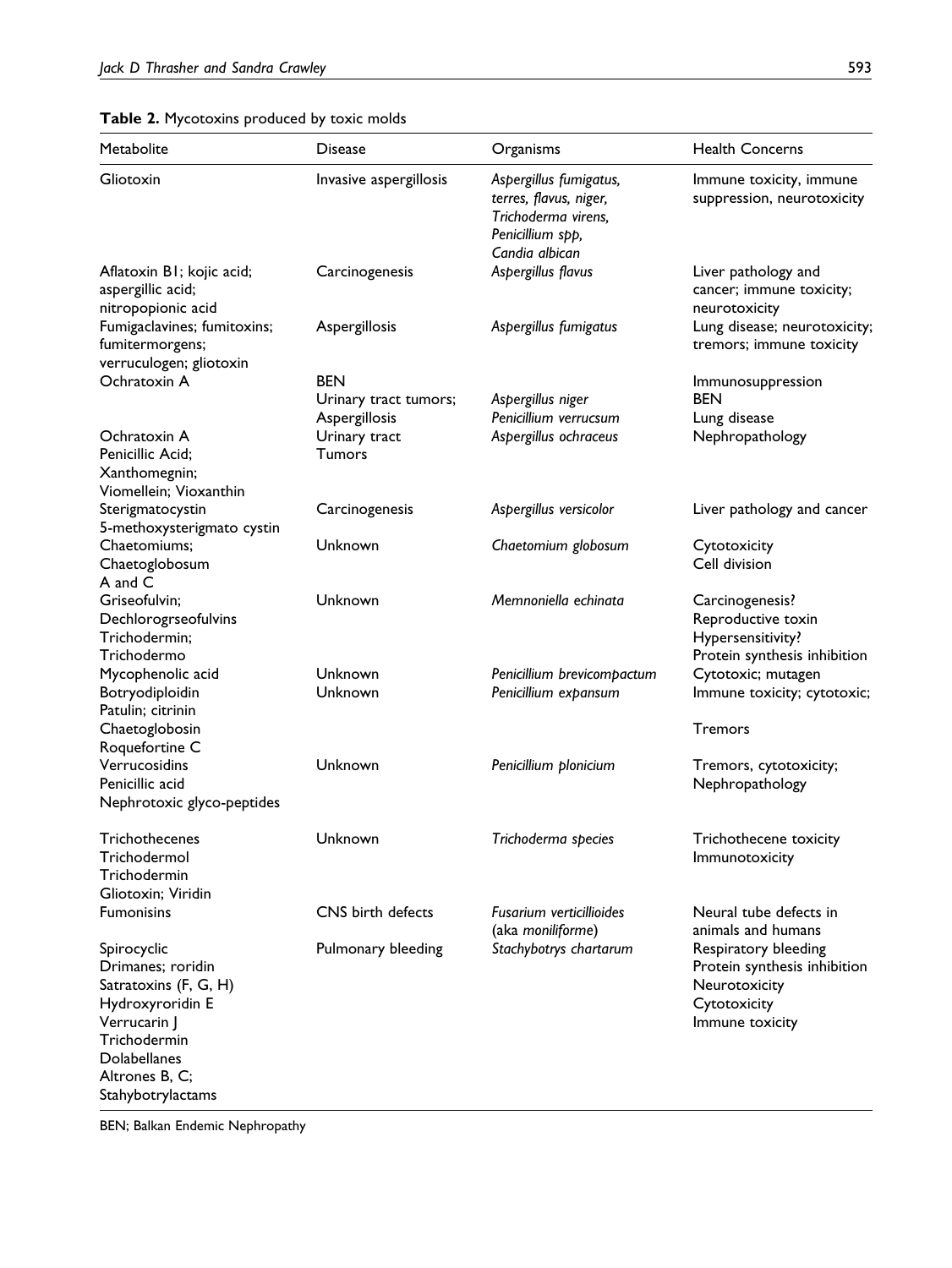concentrations of mycotoxins. Cellular and chemical markers of inflammation were elevated, including macrophages and neutrophils, MIP-2, TNF and IL-6 concentrations in bronchoalveolar lavage fluid (BALF). A dose response was seen for mycophenolic acid (macrophages) and MIP-2. In addition, brevianamide A induced cytotoxicity with increased LDH concentrations. Albumin, a marker of pulmonary capillary vascular leakage, was also elevated in the BALF (Rand et al., 2005). Finally, zearalenone and zearalenol are estrogenic compounds already associated or correlated with increased incidence of infertility, abortion and uterine prolapse in livestock (Zinedine et al., 2007). They probably have estrogenic action in humans exhibited by precocious puberty

(Leffers et al., 2001; Massart et al., 2008). Mycotoxins have been detected in the air and building materials following water intrusion. Sterigmatocystin produced by A. versicolor was detected in 2 of 11 carpet dust samples from water-damaged homes (Englehart et al., 2002). Bulk samples from a Finnish building with moisture problems were analyzed for 17 different mycotoxins. Sterigmatocystin was present in 24% of the samples. Trichothecenes were detected in 19% of the materials as follows: Satratoxin G or H (five samples); diacetoxyscirpenol (five samples); 3-acetydeoxynivalenol (three samples) and deoxynivalenol, verrucarol or T-2 tetraol in an additional five samples. Citrinine was found in three samples. A. versicolor was present in most sterigmatocystin-containing samples. Stachybotrys spp. were present where satratoxins were detected (Tuomi et al., 2000). Screening of dust samples from the ventilation system of office buildings revealed the presence of the trichothecenes, T-2 toxin, diacetoxyscirpenol, roiridine A and T-2 tetraol (Smoragiewicz et al., 1993). Satratoxin G and H were identified in buildings with dampness in Denmark (Gravesen et al., 1999) and Germany (Gottschalk et al., 2008) and the United States (Hodgson et al., 1998). Finally, Johanning et al. (1996, 1999, 2002a,b) demonstrated that indoor air of S. chartarum contaminated structures is cytotoxic in an in vitro MTT (-(4, 5-dimethylthiazolyl)-2, 5-diphenlytetrazolium bromide) assay. MTT is a colorimetric assay that involves the reduction by mitochondria of living cells of the yellow MTT to purple formazan. Trapped particulates from the indoor air of moldy buildings contain macrocyclic trichothecenes (satratoxins) and spirocyclic lactones. However, mycotoxins produced by other genera of molds in the indoor air cannot be ruled out. Thus, the MTT cytotoxicity assay responds to mycotoxins, e.g. gliotoxin, fumonisins, aflatoxins, patulin, etc., as well as Type A and B trichothecenes (Hanelt et al., 1994; Schultz et al., 2004; Smith et al., 1992; Visconti et al., 1991; Yike et al., 1999).

The authors of this paper were involved in sampling of three homes. Molds isolated and cultured from bulk samples obtained from the three homes revealed mycotoxins as follows: Home 1: satratoxins H and G, isosatratoxin F, roridin, 1-2, E and isororidin, epoxydolabellane A, MER 503; aflatoxin B, sterigmatocystin and cyclopanzoic acid; Home 2: roquefortine C, sterigmatocystin and 5-methyloxysterigmatocystin; and Home 3: sterigmatocystin, MER 503 and dolabellanes (Neville, P-K Jarvis unpublished reports). 18-month-old male child in one of the homes died from pulmonary bleeding. In the other two homes, two women and a 7-year-old boy developed permanent neurocognitive deficits as well as increased sensitivity to various odorous chemicals. The latter three had changes in quantitative electroencephalograms (QEEG) involving the frontal cortex as well as other regions of their brains. The neurocognitive deficits were shown by testing performed by neuropsychologist Raymond Singer, PhD Santa Fe, New Mexico.

Airborne macrocyclic trichothecenes in contaminated buildings, control buildings and outdoor air were investigated (Brasel et al., 2005a,b). The Quant Tox Kit manufactured by Envirologix was utilized to detect satratoxin G and H, verrucarin A, verracarol and isosatratoxin F by an ELISA method with roridin A as the control. Air samples were collected using a Spin Con PAS bioaerosol sample. The air samples were pulled through multistage polycarbonate filters of 5.0, 1.2 and 0.4  $\mu$ m. The mycotoxins were present in all particulate fractions, particularly  $0.4$  to  $1.2 \mu m$ . Briefly, macrocyclic trichothecene concentrations present in the fine particle fractions ranged from  $\approx$  10 to >1300 pg/m<sup>3</sup>, significantly greater ( $p < .001$ ) than detection in control buildings and outdoor air. In addition, the trichothecenes were detected in the sera of symptomatic occupants of the same buildings vs controls ( $p \leq .05$ ; Brasel et al., 2004). More recently, elevated macrocyclic trichothecenes were reported in flooded moldy dwellings in which S. chartarum was present (Charpin-Kadouch et al., 2006). Additionally, Bloom et al. (2007), using gas chromatography as well as HPL with tandem mass spectrometry, tested for the presence of trichothecenes (verrucarol, trichodermol, satratoxins G and H, trichodermol, gliotoxin, aflatoxins and sterigmatocystin) in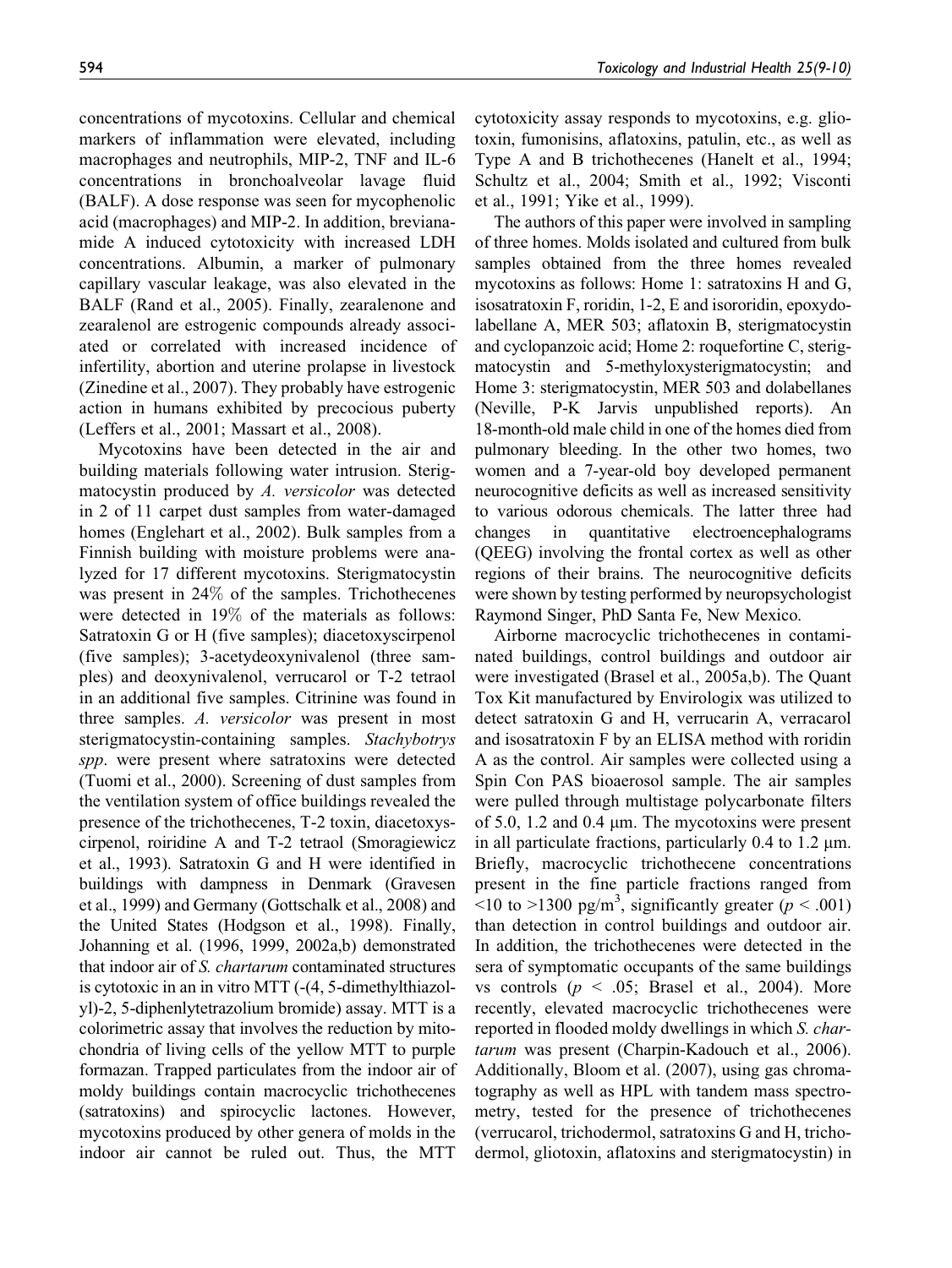building materials and dust from water-damaged buildings and homes. Of 62 samples, 45 were positive for mycotoxins, three of eight settled dust samples and five of eight air dust samples were positive for macrocyclic trichothecenes and sterigmatocystin. Additionally, concentrations of various mycotoxins were as follows: building materials (gliotoxin at 0.43-1.12 pg/mg; sterigmatocystin at 4.9-50,000 pg/ mg; trichodermol at 0.9-8700 pg/mg; verrucarol at 8.8-17,000 pg/mg and dust samples (aflatoxin B1 at 32.0-13,500 pg/cm<sup>2</sup>; sterigmatocystin at 3.6-10,900 pg/cm<sup>2</sup>; trichodermol at 6.5-170 pg/cm<sup>2</sup>; verrucarol at 25-3,400 pg/cm<sup>2</sup>; gliotoxin at 400 pg/cm<sup>2</sup>). In addition, verrucarol and sterigmatocystin were found in dust samples from Katrina homes (Bloom, 2008). Also, airborne satratoxin G and H were demonstrated in a contaminated home utilizing a 0.8-um filter and LC-MS/MS (Gottschalk et al., 2008). More recently, hydrophilic fungi and ergosterol were shown to be associated with respiratory illness in a water-damaged building (Park et al., 2008). Ergosterol is a biomarker for the assessment of mold damage (Foto et al., 2005; Hippelein and Rugamer, 2004). In conclusion, mycotoxins in damp indoor environments become airborne in both large (spores, hyphae fragments) and fine particles. They are also present in bulk in dust samples from the same buildings. In conclusion, multiple mycotoxins, e.g. trichothecenes, aflatoxins, gliotoxin, are prevalent in water-damaged homes and buildings.

The epipolythiodioxopiperzines (ETP) are a class of fungal toxins produced by several different genera of mold (Gardiner et al., 2005). One of the most abundant ETP is gliotoxin produced by A. fumigatus, niger, terreus, flavus, Trichoderma virens, Penicillium spp. and C. albicans (Gardiner et al., 2005; Lewis et al., 2005b). Gliotoxin is a virulence factor in invasive A. fumigatus in mice and probably for humans (Kupfahl et al., 2008; Lewis et al., 2005a,b; Sugui et al., 2007). Gliotoxin is an immunomodulating toxin with suppressive activity (Mullbacher et al., 1986; Sutton et al., 1994). It inhibits macrophage and polymorphonuclear cell function and generation of alloreactive cytotoxic T cell. The toxin inhibits the transcription factor, nuclear factor kappalight-chain-enhancer of activated B cells (NF-kB), an integral part of the inflammatory immune response and controls expression of some cytokines. Finally, gliotoxin and other ETPs are mitochondrial poisons resulting in reduction of adenosine triphosphate (ATP) by hyper-polarization of the mitochondrial membrane and causing apoptosis (Gardiner et al., 2005; Pardo et al.,

2006). Gliotoxin has been identified in the lungs and sera of mice and cancer patients with aspergillosis (Lewis et al., 2005a). The percentage of Aspergillus species isolated from cancer patients with IA secrete gliotoxins as follows: A. fumigatus –  $93\%$ ; A. niger – 75%; A. terres – 24%; and S. flavus – 4% (Lewis et al., 2005b). Moreover, the production of gliotoxin by clinical and environmental isolates of A. fumigatus has been confirmed in Germany and Austria (Kupfahl et al., 2008). The percentage of A. fumigatus isolates that produced gliotoxin was clinical isolates  $-98\%$ : environmental isolates  $-96\%$ . The toxin was also detected in decreasing frequency in other isolated species: A. niger – 56\%; A. terreus – 37\%; and A. flavus – 13%. In conclusion, these observations make it imperative that more attention should be paid to Aspergillus species as well as other genera of molds and their production of gliotoxin. The need for an increased awareness of these molds is apparent with respect to the exposure of humans who have risk factors of corticosteroid usage, COPD, diabetes mellitus, pre-existing illnesses as well as altered immune function, e.g. autoimmune diseases.

#### Mechanism of neurological injury

Three independent sets of information have been used to discuss a plausible mechanism for neurological impairment observed in humans exposed to contaminated air. The first set includes clinical observations on humans exposed to water-damaged environments. The second entails animal experiments demonstrating neurological injury from mycotoxins instilled into the olfactory mucosa. The third set of data involves clinical and pathology of brain injury to children and young adults exposed to the polluted air of Mexico City.

Clinical findings in patients exposed to waterdamaged buildings: Both central and peripheral neuropathy have been reported in individuals chronically exposed to damp indoor environments (Campbell et al., 2003; 2004; Crago et al., 2003; Gordon and Cantor, 2004, 2006; Gray et al., 2003; Kilburn, 2003, 2004; Rea et al., 2003). Briefly, exposed individuals develop peripheral neuropathy with autoantibodies directed against several neural antigens (Campbell et al., 2004). Toxic encephalopathy involves multiple symptoms, including loss of balance, recent memory decline, headaches, lightheadedness, spaciness/disorientation, insomnia, loss of coordination (Gray et al., 2003; Kilburn 2003,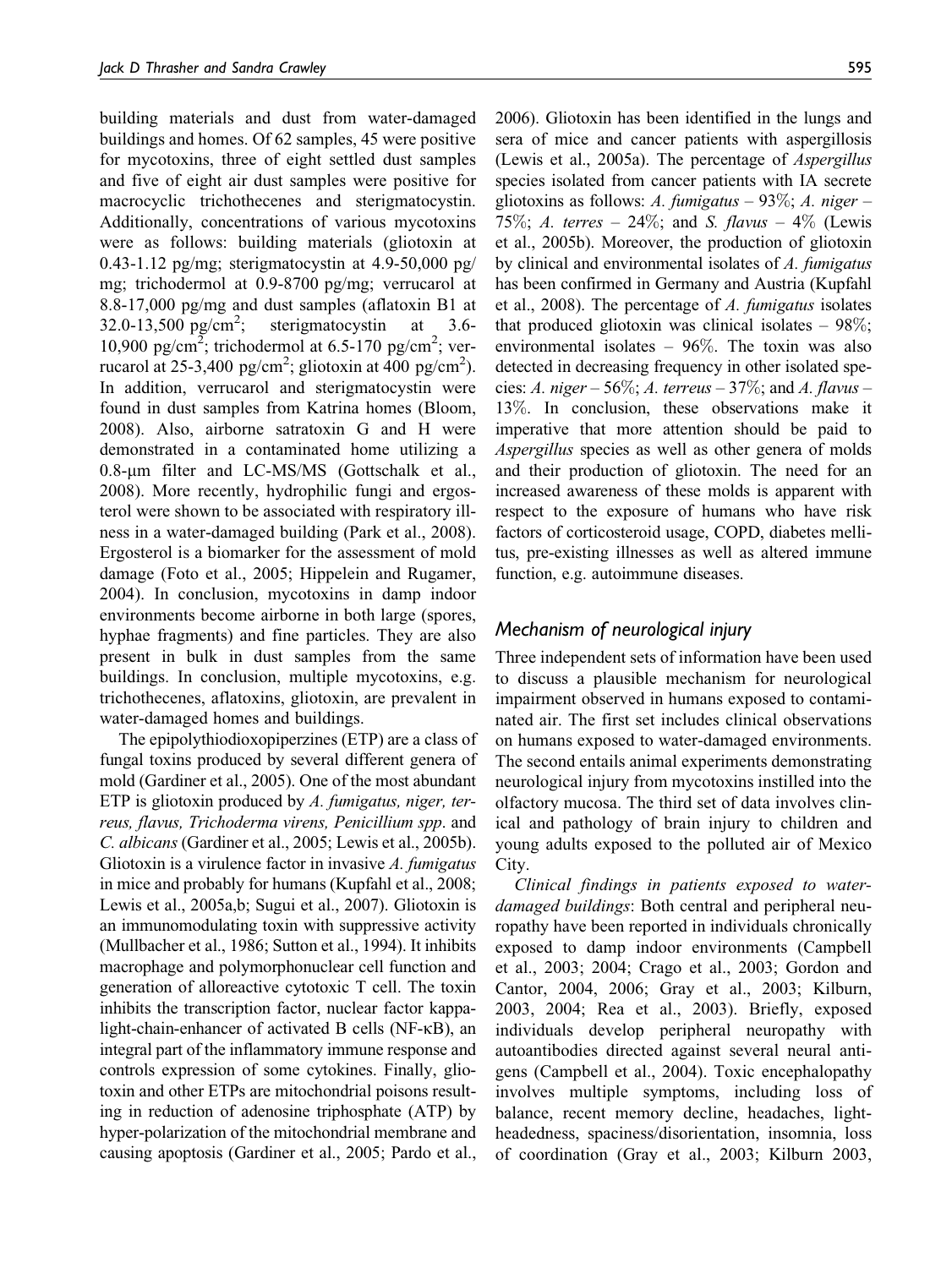2004; Rea et al., 2003). Exposed individuals had alterations in QEEG involving the frontal cortex and other regions of the brains (Crago et al., 2003) coupled with neurocognitive decline (Crago et al., 2003; Gordon and Cantor, 2004, 2006; Kilburn, 2003, 2004) as well as significant changes in various neurological measurements (declines in simple reaction and choice reaction times, increased body sway with eyes open and closed, increased latency of blink reflex, and decreased grip strength, among others (Kilburn, 2003, 2004). The probable explanation of the causative mechanism comes from both animal models and humans exposed to air pollution.

Instillation of mycotoxins into the olfactory mucosa of rodents: Satratoxin G, roridin A and aflatoxin B1 instilled into the olfactory area cause sensory olfactory neuron loss, nasal and brain inflammation and neurotoxicity. The mycotoxins are transported into the brain along the olfactory tract leading to inflammation and damage in the tract and the olfactory bulbs. Tritium labelled aflatoxin B1 at 0.2, 1 or 20 mg was intranasally instilled in rats and followed by autoradiography and spectrometry. The mycotoxin was bioactivated in the olfactory/nasal mucosa and transported along the olfactory tract to the bulbs. Twenty-four hours after instillation, the olfactory epithelium was disorganized and undulating with pyknotic nuclei, shrunken cytoplasm and transport of the labelled aflatoxin to the olfactory bulbs. The pathology was still present at 5 days post instillation at 20 mg (Larsson and Tjalve, 2000). Satratoxin G was instilled into the olfactory mucosa in mice at 5 and 25 µg/kg body weight. Apoptosis of olfactory neurons occurred along with the release of proinflammatory cytokines TNF- $\alpha$ , IL-6, IL-1 and MIP-2 in the nasal airways, ethmoid turbinates and olfactory bulbs. Marked atrophy of the olfactory nerve and glomerular layers of the bulb were observed (Islam and Pestka, 2006; Islam et al., 2006). Similarly, roridin A instilled into the olfactory mucosa of mice at 500  $\mu$ g/kg body weight induced apoptosis of olfactory neurons, atrophy of the olfactory epithelium and olfactory bulbs. The kinetics of the reported pathology was potentiated by the simultaneous exposure to lipopolysaccharide (Islam et al., 2007). Also, lipopolysaccharides enhance the hepatoxicity of aflatoxin B1 in rats (Barton et al., 2001; Luyendyk et al., 2002, 2003). Finally, C-14 aromatic carboxylic acids are transferred unchanged into the brain and olfactory bulbs following intranasal instillation in mice (Eriksson et al., 1999). These observations point towards at least one probable mechanism for the encephalopathy observed in humans exposed to the biocontaminants in damp indoor spaces.

Children and young adults living in Mexico City: Additional evidence for the role of particles and associated toxins as causation in the onset of toxic encephalopathy is derived from observations of children and young adults residing in Mexico City. Particulate matter in polluted outdoor air consists of fine and ultrafine particles to which toxins are adsorbed.

Autopsies were performed on children and young adults who had died suddenly and who did not have familial or personal history of neurological disease. Inhaled particles were observed by electron and light microscopy. They were distributed to organs (liver, spleen, kidneys, brain, within RBCs and heart), via the systemic circulation and/or by macrophage and dendritic cell activity and via the olfactory mucosa. Observations on the brains showed marked upregulation of inflammatory markers in the frontal cortex, olfactory bulb, substantia nigrae, vagus nerve and disruption of the blood–brain barrier. Pathological observations included deposition of ultrafine particles, accumulation of amyloid  $\beta$ -42,  $\alpha$  synuclein and increased expression of COX2 in the brains. These findings were observed in the frontal cortex, olfactory bulb, substantia nigrae and vagus nerve of affected individuals (Calderon-Garciduenas et al., 2004, 2008a,b,c; Peters et al., 2006). The pathology resembled that of Alzheimer- and Parkinson-like diseases (Calderon-Garciduenas et al., 2004; 2008b).

Clinically healthy children exposed to air pollutants have systemic inflammation and endothelial damage with significant increases in inflammatory markers (TNF- $\alpha$ , PGE2, C-reactive protein, IL-1 $\beta$ , endothelin-1) with a concomitant down-regulation of soluble adhesion molecules (Calderon-Garciduenas et al., 2008c). Finally, exposed children exhibited significant deficits in short- and long-term cognition with neuropsychological testing. Over 50% of them had magnetic resonance imaging (MRI) findings of prefrontal white matter hyperintense lesions. Concomitantly exposed canines had the same MRI changes and increases in COX2 inflammatory markers, i.e. neuroinflammation (Calderon-Garciduenas et al., 2008a).

In conclusion, published observations point towards the role of fine particles in the exposure of occupants in water-damaged structures to mycotoxins and other biocontaminants (see below Endotoxins and MVOCs/ VOCs). The observations include (1) particulates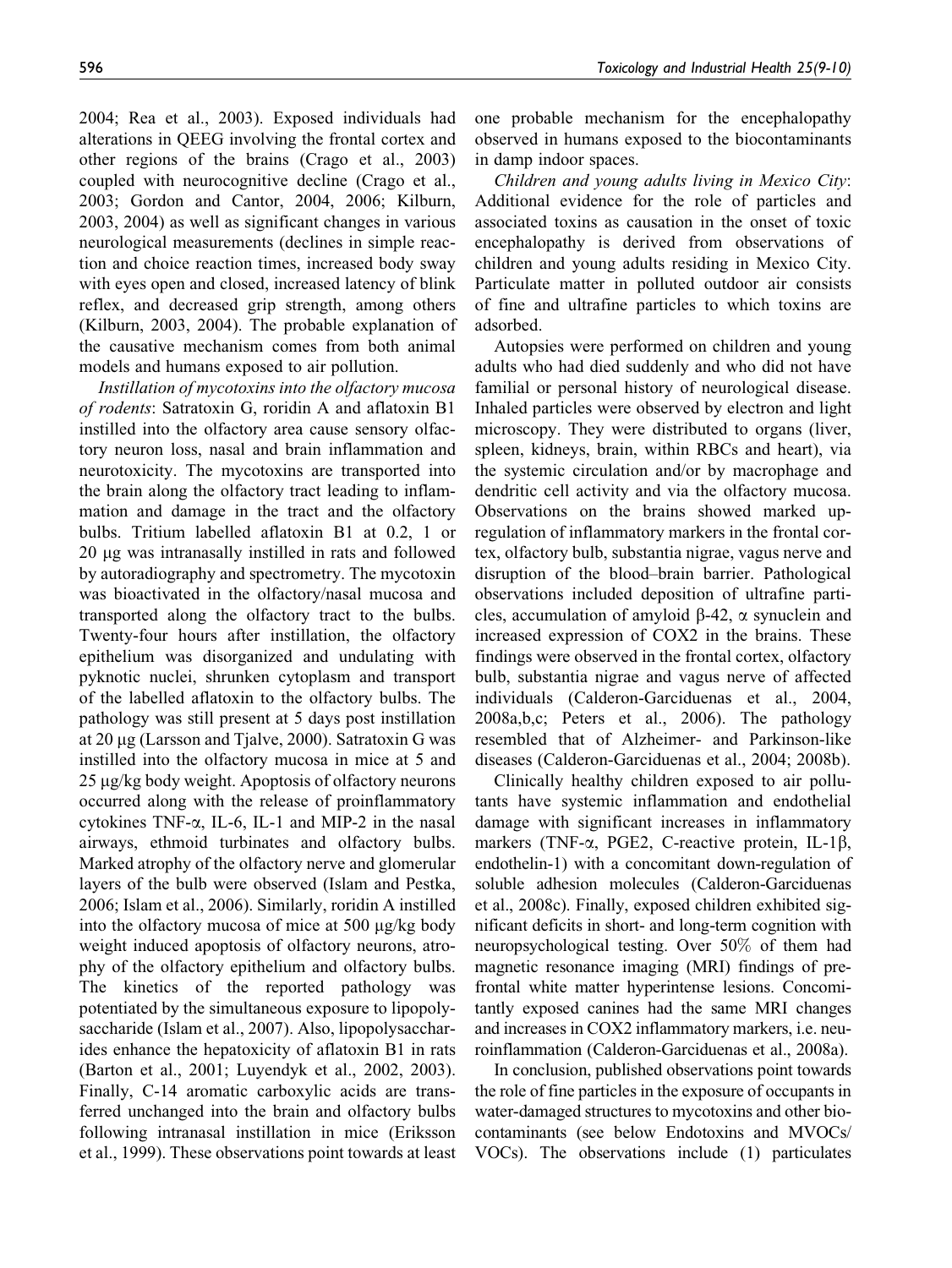$\leq$ 1.5 µm contain trichothecenes and are associated with growth of the mold (Brasel et al., 2005a,b); (2) the trichothecenes were detected in the sera of symptomatic individuals occupying the S. chartarum contaminated structures (Brasel et al., 2004); (3) trichothecenes and other mold by-products are present in particles  $\leq$  2  $\mu$ m in other settings and are cytotoxic in the MTT assay (Johanning et al., 2002a,b); (4) trichothecenes are in the urine, blood, nasal and lung secretions of individuals exposed to molds in water-damaged homes (Croft et al., 1986; 2002; Hooper, 2008, personal communication); (5) finally, the blood concentrations of the haemolytic protein (stachylysin) of five symptomatic individuals exposed to S. chartarum averaged 371 nanograms/mL (Van Emon et al., 2003) and (6) toxic strains of Bacilli, Nocardia and Streptomyces were isolated from indoor air in the particle range of 0.56 to 2.1  $\mu$ m (Peltola et al., 2001a,b).

#### VOCs and MVOCs

In general, VOCs and MVOCs are present in the indoor environment. Some of the sources for VOCs are building materials, cleaning agents, personal care products (perfumes), paints, furnishings, microbial growth, etc. (Kim et al., 2007; Lee et al., 2005). In addition, fungi and bacteria also produce VOCs, usually referred to as microbial MVOCs. The composition MVOCs varies according to substrate, humidity and species (Claeson and Sunesson, 2005; Gao and Martin, 2002; Gao et al., 2002; Korpi et al., 1999; Nilsson et al., 2004; Sunesson et al., 1996). The emitted MVOCs include limonene, hexanol, acetone, butanone, pentanone, 2-ethyl-1-1 hexanol, 1-butanol, 3-methyl-1 butanol, 2-methyl-1-propanol, terpineol, 2-heptanone, 1-octen-3-0l, dimethyl disulfide, 2-hexanone, 3-octanone, 2 pentylfuran, aldehydes, ammonia and various amine compounds (Claeson and Sunesson, 2005; Gao and Martin, 2002; Gao et al., 2002; Li and Yang, 2004; Nilsson et al., 2004; Korpi et al., 1999; Sunesson et al., 1996). For the sake of further discussion, the MVOCs and VOCs will be considered as VOCs.

Porous materials act as a sponge-adsorbing VOC, the latter from which re-emission occurs. Thus, regardless of the origin of the VOCs, adsorption to indoor dust, particles and porous surfaces occurs. Inhalation of dust and particles leads to deposition of the VOCs in the olfactory mucosa as well as the respiratory tract (Gorny, 2004; Nilsson et al., 2004; also see above fine particulates). Indoor VOC concentrations are higher than outdoor concentrations, increasing human exposures to toxins (Kinney et al., 2002; Wallace et al., 1991). Children living in dwellings with elevated VOCs from microbes have a higher prevalence of asthma, fever, wheezing and irritation of the eyes (Elke et al., 1999). Fungal-related VOCs in damp buildings have been associated with increased nasal biomarkers of inflammation (cationic proteins, myeloperoxidase and albumin), increased blinking and a decrease in forced vital volume (FVC) (Walinder et al., 2001, 2005). In addition, fungal colonization of fiberglass insulation leads to the distribution of VOCs through the air conditioning system, which may be related to sick building syndrome (Ahearn et al., 1996, 2004). In conclusion, more attention needs to be paid to the contributions of VOCs to the adverse health effects in individuals residing in water-damaged building.

# Extracellular proteins, enzymes, siderophores and haemolysins and pulmonary haemorrhage

Molds excrete extracellular enzymes and proteins to digest and absorb nutrients from substrates that include lipases, proteinases, chitinases, amylases, esterases, phospho-lipases, siderophores and haemolysins, among others (Birch et al., 2004; Donohue et al., 2005, 2006; Hu et al., 2004; Kudanga et al., 2007; Mellon et al., 2007; Moon, et al., 2006; Schretti et al., 2007; Vesper and Vesper, 2004; Vesper et al., 2004; Yike et al., 2007). Inhaled microbial proteinases cause inflammation in the respiratory tract, activating protease receptors with production of IL-6, IL-8 and release of IL6, IL-8, PGE2, granulocyte-macrophage colony-stimulating factor (GMCSF). Neutrophils and eosinophils are recruited (Asokananthan et al., 2002; Chiu et al., 2007; Reed, 2007; Shin et al., 2006; Yike et al., 2005, 2007). In addition, siderophores that bind iron have a distinct role in A. fumigatus infections (Schretti et al., 2007).

An outbreak of infantile pulmonary haemosiderosis in Cleveland was associated with S. chartarum. A haemolysin (stachylysin) and a siderophore were identified from strains of *Stachybotrys* isolated from the infants' homes and from a lung of a child with pulmonary haemorrhage (Dearborn et al., 2002; Elidemer et al., 1999; Vesper et al., 2000). The Cleveland cases were criticized by the CDC for statistical errors and limitations in sampling procedures during the initial evaluation of the affected homes (CDC, 2000). However, recent observations indicate that species of mold other than S. chartarum secrete haemolysins.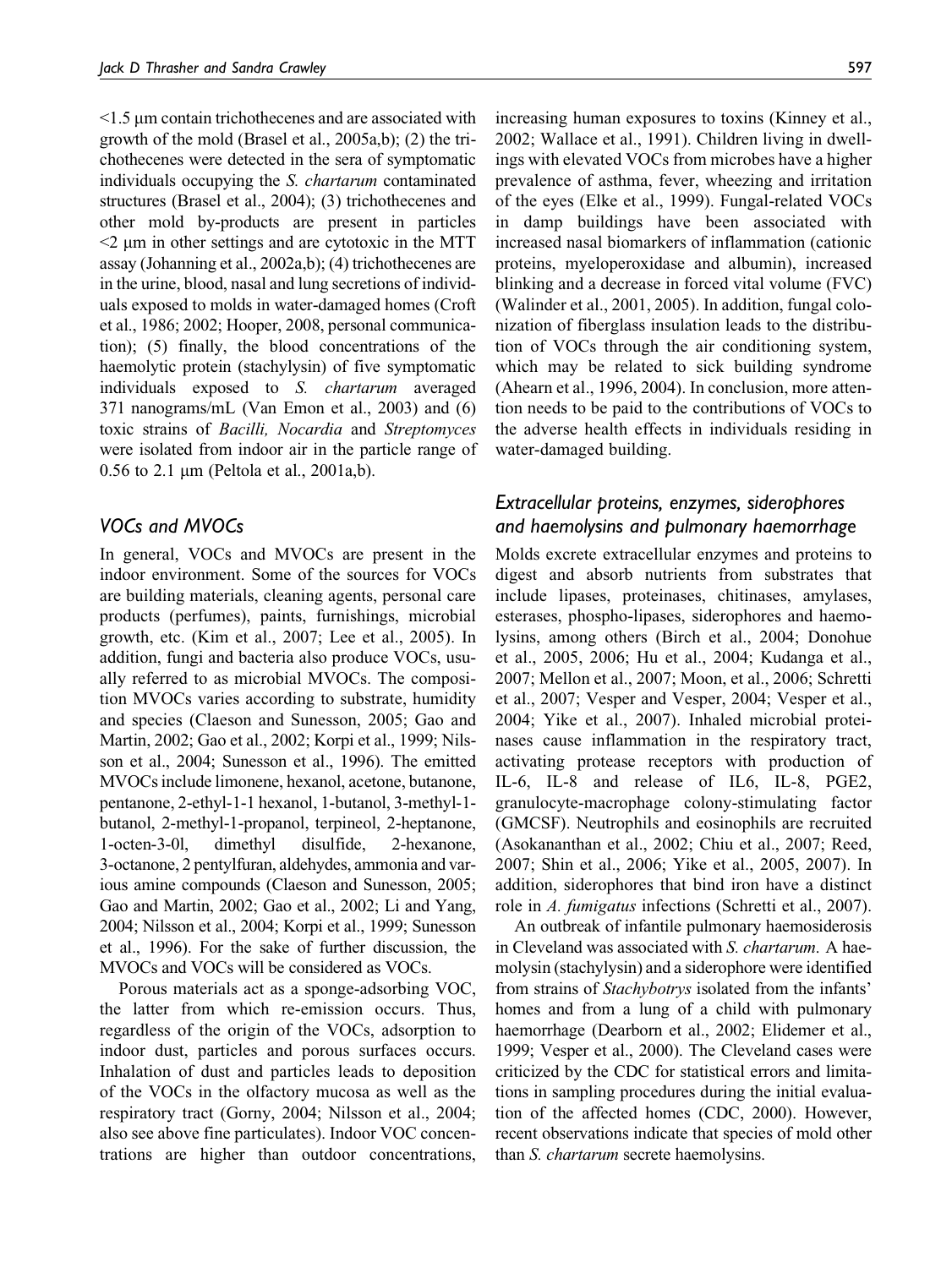Several of the mold genera were isolated from the dust of the Cleveland case homes. They were identified to species by quantitative polymerase chain reaction. The isolates were tested for the production of haemolysins (Vesper and Vesper, 2004). Eleven species of *Aspergillus*, ten species of *Penicillium*, two species of Ulocladium, Paecilomyces variotil, Memnoniella echinata, Scopulariopsis brevicaulis, Trichoderma longibrachiatum and viride and S. chartarum were demonstrated to cause haemolysis of sheep's blood agar. Haemolysins were more often produced by the fungi from homes with pulmonary haemorrhage (42%) than from reference homes (10%). These observations emphasize the complexity of damp indoor spaces and broaden the possible biological agents responsible for the adverse health effects to occupants of water-damaged indoor environments.

#### Galactomannans (EPS)

Galactomannans are cell wall polysaccharides consisting of a mannose back bone with galactose side groups. Other sugars include glucose, rhamnose, arabinose and xylose. They are highly branched with 1-2, 1-5 and 1-6 linkages and are released from the cell wall during growth (Notermans and Soentoro, 1986; Notermans et al., 1987, 1988). EPS are antigenic with 1-5 linked b-D-galactofuranosides being immunodominant from Aspergillus/Penicillium species (Kamphuis et al., 1992; Notermans et al., 1988). Antibodies against EPS have been detected in the sera of animals and humans (Notermans et al., 1987, 1988). EPS are present in the sera of immunocompromised organ transplant patients with IA (Pfeiffer et al., 2006). In addition, antigenic EPS are produced by species of Rhizopus, Mucor, Rhizomucor, Absidia cormybifera and Syncephalastrum racemosum (De Ruiter et al., 1992). EPS are readily detected in house dust of homes with reported dampness and are associated with respiratory symptoms in children (Douwes et al., 1999, 2003, 2006). They and 1-3-β-p-glucans are good markers for the overall level of fungal concentrations in dust and as a surrogate for estimating airborne fungal exposure (Chew et al., 2001). Thus, EPS are additional biocontaminants in damp indoor spaces and appear to be associated with respiratory symptoms in children.

# $1, 3$ - $\beta$ - $D$ -glucans

The  $1, 3$   $\beta$ -D-glucans (glucans) are diagnostic markers for fungal infections, particularly, Aspergillus species, systemic candidiasis, and other fungi (Kondori et al., 2004; Pazos et al., 2005; Pickering et al., 2004). However, PCR DNA analytical tests give earlier and more specific diagnostic results for infections (Khan et al., 2007; Musher et al., 2004; Rantakokko-Jalava et al., 2003).

The glucans have been demonstrated in the indoor air and dust and their presence is related to fungal growth and possible intrusion from outdoor sources (Chew et al., 2001; Douwes et al., 2006; Gehring et al., 2001; Rylander, 1999, 2004). The glucans cause airway inflammation. They have been identified in bronchoalveolar lavage fluid from individuals with acute eosinophilic pneumonia (Kawayama et al., 2003; Thorn and Rylander, 1998). Inhalation of glucans by healthy individuals caused an increase in eosinophilic cationic protein,  $TNF-\alpha$  and a reduction of peripheral blood eosinophil numbers (Thorn et al., 2001). Similar observations have been reported in guinea pigs and mice treated with glucans (Fogelmark et al., 2002). In contrast, blood leukocytes from healthy volunteers and patients allergic to house dust glucans enhance the release of IgE and histamine in vitro (Holck et al., 2007). Thus, the effects of inhaled glucans may be different in eosinophilic pneumonia cases vs healthy and allergic individuals when tested in vivo compared to in vitro assays. Airway inflammation in adults with chronic exposure to glucans is associated with increased prevalence of atopy, a slight increase in myeloperoxidase and a decrease in forced expiratory volume ( $FEV<sub>1</sub>$ ; Thorn and Rylander, 1998). Moreover, children exposed to glucans in dust at home and at school have variability in pulmonary peak flow values as well as signs of airway inflammation (Douwes et al., 2000; Rylander, 1997, 1999; Rylander et al., 1998) and have a higher incidence of infections (Rylander, 2004). Finally, nasal deposition of glucans is not associated with acute inflammation with respect to an increase of the chemo-attractant eotaxn and eosinophils in nasal lavage fluid (Beijer and Rylander, 2005). Inflammatory response to 1-3  $\beta$ -D-glucans involves toll-like receptors 2 (TLR2) and TLR4 receptors, MYD88 and Dectin-1 (Hohl et al., 2005; Meier et al., 2003; Wang et al., 2002). Finally, antibodies against glucans have been demonstrated in humans and animals exposed to molds (Kamphuis et al., 1992; Notermans et al., 1987, 1988). The detection of glucan antibodies suggests that inhalation of glucans and/or colonization/infection has occurred. In either event the antibodies to glucans demonstrate an immune response unrelated to IgE sensitivity. Also, glucans are in the blood of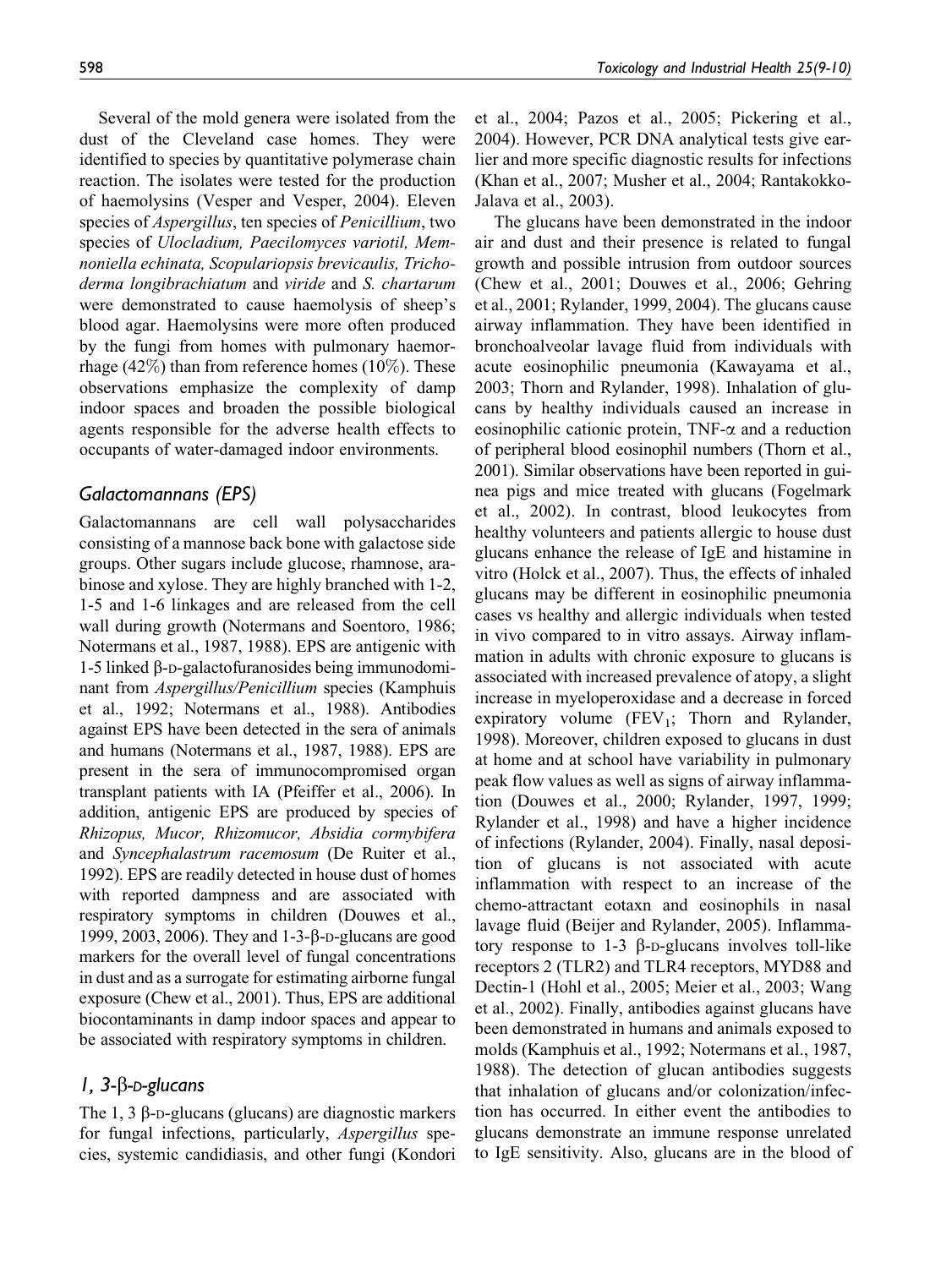patients with deep invasive mycosis and fungal febrile episodes and can be used to diagnose infections (Kedzierska, 2007; Miyazaki et al., 1995; Obayashi et al., 1995; Pickering et al., 2004). Additional work is needed to determine the role of glucans in respiratory inflammation. However, children seem to be more susceptible to exposure.

#### **Endotoxins**

Endotoxins are LPS complexes of the outer cell wall of gram-negative bacteria, usually pathogens such as E. coli, Salmonella, Shigella and Pseudomonas, etc. The LPS are maintained within the outer cell wall until autolysis of the bacteria, which releases them into the surrounding environment. They are pyrogenic (fever producing), antigenic and cause inflammation through the activation of the complement system via CD14 protein, the TLR4-signaling pathway and release of inflammatory cytokines, e.g. TNF-a. CD14 protein binds LPS and transfers them to the TLR4 receptor. Clinical or experimental outcomes include fever, leukopenia, hypoglycemia, hypotension, impaired perfusion of essential organs (brain, heart, kidney), activation of C3 and the complement cascade, bleeding, intravascular coagulation, septic shock and death. In addition, LPS also cause an increased production of the long pentraxin PTX3 (Cunningham et al., 2005; Imamura et al., 2007) and in the maturation of dendritic cells evoking Th1 and Th17 responses (Iwamoto et al., 2007). LPS are present in the indoor environment of normal and waterdamaged homes and buildings (Douwes et al., 2006; Gorny, 2004; Gorny et al., 2002; Park et al., 2000, 2006; Rao et al., 2007b).

In transgenic mouse models, endotoxins interact with the TLR4-signaling pathway, CD14 phenotype, TNF- $\alpha$  and other factors leading to increased airway inflammation (Jung et al., 2006; Martinez, 2007a,b; Togbe et al., 2007). In addition, in vitro and in vivo animal models of neurological diseases have shown that intra-peritoneal (i.p.), i.v. and intracerebral administration cause expression of proinflammatory markers of microglia (Qin et al., 2004) as well as the induction of oligodendrocyte injury via TLR4 (Lehnardt et al., 2002). Intracerebral or systemic administration of endotoxin exacerbates microglial inflammatory response and increases neuronal cell death in ME7 prion mouse model (Cunningham et al., 2005). Moreover, systemic inflammation (e.g. infectious states) appears to be involved in chronic neurodegenerative disease (e.g. Alzheimer, Parkinson). The increased synthesis of inflammatory cytokines and other mediators during infections and/or systemic LPS challenge promote an inflammatory response that may contribute to the progression of chronic neurological disease (Cunningham et al., 2005: Godbout et al., 2005; Perry, 2004; Polentarutti et al., 2000). Co-exposure of mice to vomitoxin and LPS caused a synergistic increase in TNF- $\alpha$  messenger RNA (mRNA) as well as plasma TNF- $\alpha$  and IL-6. Marked cell death (apoptosis) and loss occurred in the lymphatic organs, thymus, Peyer's patches, spleen and bone marrow (Islam et al., 2002; Zhou et al., 1999, 2000). The priming of mice with LPS lowered the dosage of deoxynivalenol causing upregulation of inflammatory cytokines (IL- $\alpha$  and - $\beta$ , IL6 and TNF- $\alpha$ ) and massively increased the thymus apoptosis (Islam et al., 2002). Similarly, in vitro priming of TLR of murine macrophages and human whole blood cultures renders macrophages sensitive to exposure to mycotoxins and other xenobiotics. The LPS-sensitized macrophages have an increased production of mRNA of IL-1 $\beta$ , IL-6 and TNF- $\alpha$  after exposure to deoxynivalenol (DON), satratoxin G and zeralenone (Pestka and Zhou, 2006). Also, administration of aflatoxin B1 and endotoxin to rats augments liver sinusoidal damage and clotting by converting soluble fibrinogen to insoluble fibrin clots (Luyendyk et al., 2003). Finally, nasal inflammation, inflammatory cytokine production and atrophy of the olfactory nerve and olfactory bulbs in mice are enhanced by the co-administration of LPS and roridin A (Islam et al., 2007). In conclusion, mold agents and LPS exposure are synergistic with adverse effects on organ systems, including the brain, leading to a systemic inflammatory response.

Inhaled LPS causes adverse airway responses in healthy individuals as well as individuals with asthma and other respiratory conditions. Healthy volunteers challenged with LPS had variable airway responsiveness (Kline et al., 1999). Eight sensitive subjects had at least a 20% decline in the  $FEV_1$ , at a dose of 6.5 µg or less, while 11 hyporesponsive subjects maintained an FEV<sub>1</sub> at least 90% after inhaling 41 µg of LPS. Peripheral monocytes from the hyporesponsive individuals released fewer IL-6 and IL-8 than the sensitive subjects.

The interaction between the environment and lung responsiveness is a complicated gene-environment interaction (Martinez, 2007a). The interactions involve TLR2 and -4 and IL-1 receptors as well as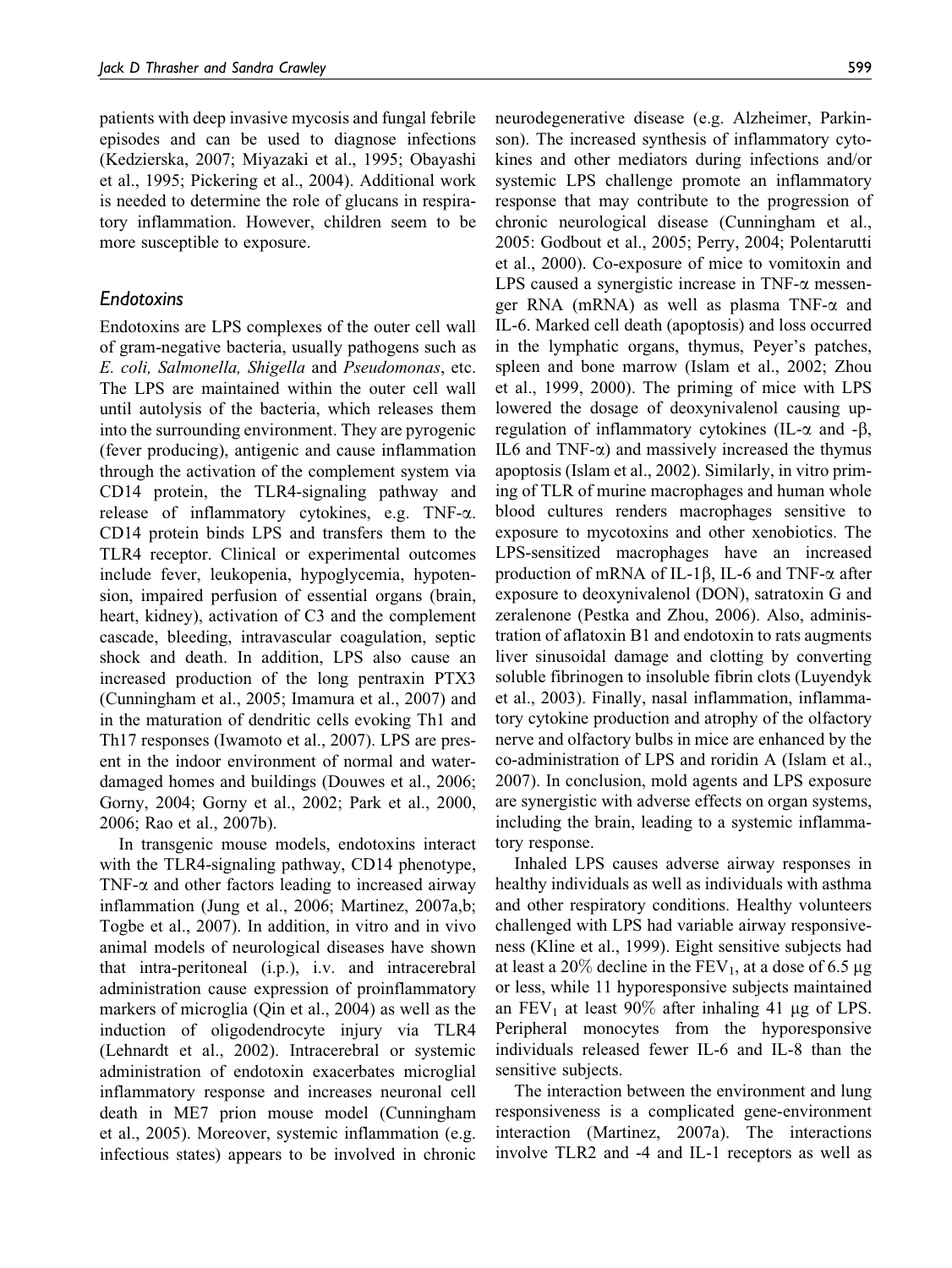polymorphism of CD14 protein (Liebers et al., 2008; Martinez, 2007b; Simpson et al., 2006). In addition, down-stream adaptor molecules, e.g. My88 and TRAM, are also involved (Tanimura et al., 2008). Furthermore, other genes (e.g, IL-13, DEFB1, TLR2, TRL4) seem to have a role in the phenotypic complex condition referred to as asthma. Apparently, IgEmediated conditions are not the norm, while the role of IL-4, IL-5, eosinophils, and neutrophils are difficult to control (Martinez, 2007a,b). Thus, children with CC genotype at –159 of CD14 have a decreased risk of allergic sensitization to endotoxins while having an increased risk of non-atopic wheezing (Simpson et al., 2006). Also, it has been shown that the CC allele of CD14 is a risk factor for allergic phenotypes at a low concentration of endotoxins, whereas the TT allele is a risk factor for higher concentrations of LPS (Martinez, 2007b). In conclusion, gene and air pollution interactions in asthma and endotoxins are complex and require more genome-associated studies with better assessment of exposure and phenotype (London, 2007).

In conclusion, synergism between endotoxins and mycotoxins has been demonstrated in vitro and in animal models. As discussed above, LPS enhance the damage to the olfactory epithelium, tract and bulb of roridin A in mice. In addition, exposure to LPS and aflatoxin B1 enhances liver toxicity in rats. Treated animals had damage to sinusoidal cells and hepatocytes with increased alanine aminotranserase and fibrin deposition (Barton et al., 2001; Luyendyk et al., 2002, 2003). Oral administration of vomitoxin with simultaneously injected LPS in mice produced a significant enhancement of TNF- $\alpha$ , IL-6 and IL-1 $\beta$ in spleen cells (Zhou et al., 1999). A similarly designed study resulted in an increase of apoptosis of lymphocytes in the spleen, thymus and Peyer's patches (Zhou et al., 2000). Finally, in vitro priming of murine and human whole blood macrophages enhances the proinflammatory cytokine production (Pestka and Zhou, 2006). Two questions arise from these observations: (1) What role does the genetic polymorphism CD14 protein have in synergism of LPS and mycotoxins? (2) Are the children with CD14 CC genotypes more or less sensitive to the inflammatory conditions caused by mycotoxins?

# Discussion and Conclusion

Damp indoor spaces create environments in which molds and gram negative and positive bacteria flourish. In the process of normal organism growth or in response to a change in environmental conditions (e.g. less moisture, human activity, etc.), the microorganisms produce a variety of biocontaminants that impinge upon occupants. A comprehensive review of published peer-reviewed literature, as we have done, clearly shows evidence of deleterious effects on occupants exposed to indoor biocontaminants. Data from in vitro and animal models support this conclusion. The weight of the findings lies with multiple authors publishing in a variety of professional journals, who have arrived at similar conclusions. For example, asthma in adults and children as well as clusters of rheumatic conditions have been attributed to fungal and bacterial contaminants (Jaakkola and Jaakkola, 2004; Luosojarvi et al., 2004; Myllykangas-Luosujarvi et al., 2002; Nevalainen and Seuri, 2005; Park et al., 2008). Neurological sequelae have been reported to include peripheral and central neuropathy, alterations in QEEG and neurocognitive deficits (Campbell et al., 2003, 2004; Crago et al., 2003; Gordon and Cantor, 2004, 2006; Kilburn, 2003, 2004; Rea et al., 2003). In addition, multiorgan symptoms are present in occupants (Croft et al., 1986, 2002; Gray et al., 2003; Hodgson et al., 1998; Johanning et al., 1996, 1999; Rea et al., 2003). Finally, trichothecenes and stachylysin were demonstrated in the sera of individuals exposed to S. chartarum (Brasel et al., 2004; Van Emon et al., 2003). These observations and others cited in this review indicate that a systemic inflammatory response is occurring and the synergism of the biocontaminants, particularly LPS and mycotoxins, probably plays a significant role in this response.

Regardless of the sizeable body of evidence documented in scientific and medical literature, the major focus of governmental agencies and medical universities has been directed towards allergies and asthma in regard to mold exposures. However, the literature indicates otherwise. Occupants exposed to multiple biocontaminants in indoor environments develop multi-organ symptoms indicating that a systemic inflammatory response is occurring. A general systemic inflammatory is characterized by the presence of proinflammatory agents (TNF-a, IL-1, myeloperoxidase, C-reactive proteins, neutrophils, lymphocyte activation markers, etc.) in the systemic circulation (Rylander, 2004). Furthermore, when the synergism and interactions of the biocontaminants are considered, it can only be concluded that multiple systemic health effects in humans and animals are not only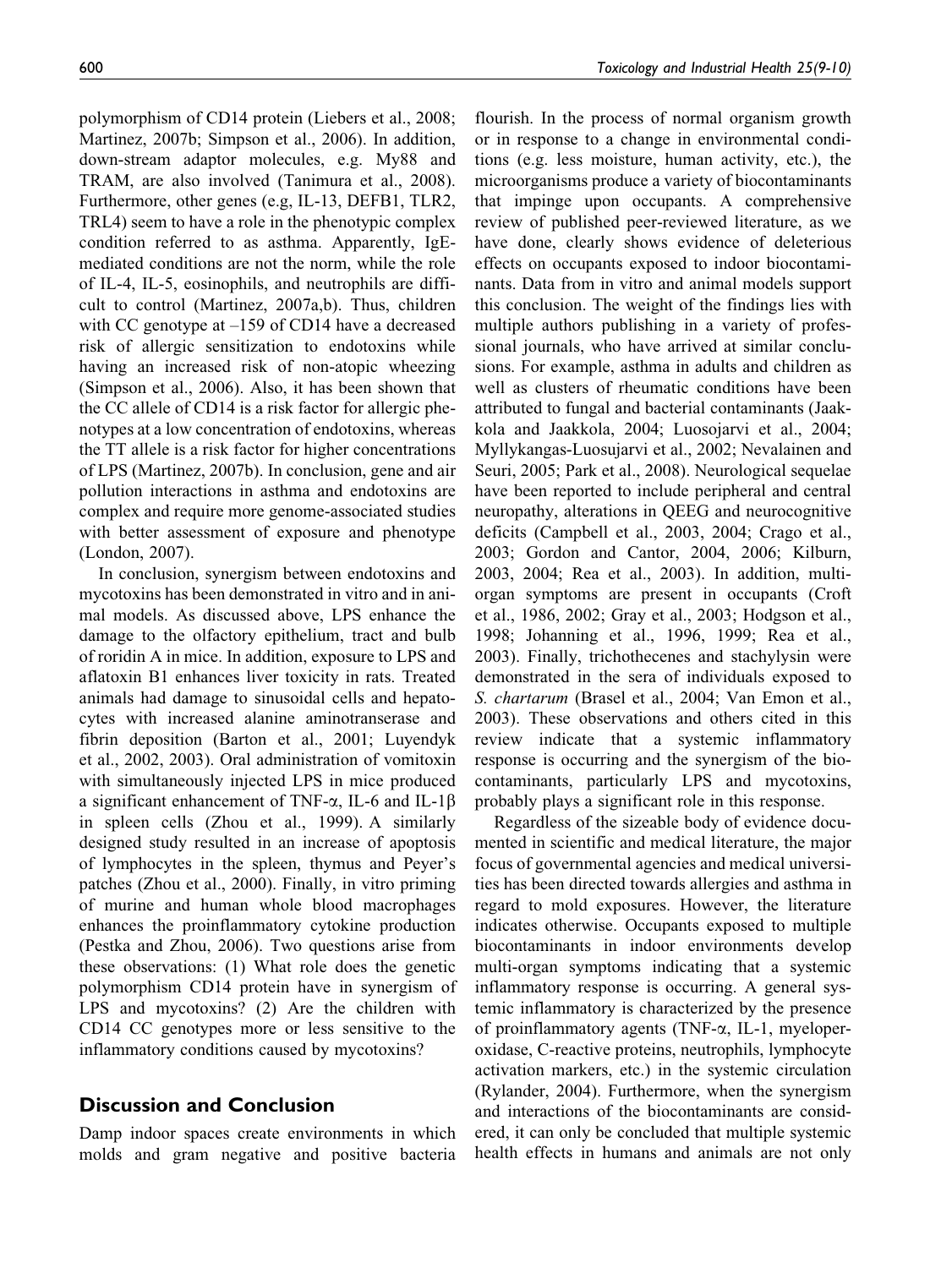occurring but are scientifically and medically explicable. For example, the toxic interactions between LPS and mycotoxins are synergistic in vitro and in vivo. Additional examples include cytotoxicity of spores from co-cultured S. chartarum and S. californicus. The toxic effects mimic chemotherapeutics doxorubicin and actinomycin D. The gram positive Actinomycetes (Streptomyces and Nocardia) and other gram positive bacteria produce exotoxins that damage mitochondria. Streptomyces, Nocardia and Mycobacterium species are potential human pathogens with corticosteroids, diabetes mellitus, COPD and immunecompromised conditions as risk factors. Streptomyces and Mycobacterium spp. cause hypersensitivity pneumonitis. Of concern is the rise of biocontaminant-related diseases worldwide, which must be paid heed. According to the American Thoracic Society, NTM is increasing in immunocompetent individuals. Since Mycobacterium is a common environmental contaminant, attention should be paid to both indoor and outdoor sources. In addition, IA is also on the increase in immunocompetent patients. The risk factors for IA are corticosteroids, diabetes mellitus, COPD and extensive use of antibiotics. It is important to understand that corticosteroids inhibit the oxidative pathways of AM, which are the first line of innate immune system defense against foreign organisms. Finally, gliotoxin, a virulence factor, is produced by both clinical and environmental isolates of A. fumigatus, A. terreus, A. niger and A. flavus. Furthermore, gliotoxin has been identified in the sera and lung secretions in humans and mice with aspergillosis. We must determine the significance of gliotoxin in water-damaged buildings and its correlation with the rise of IA in immunocompetent individuals.

Currently, the concept of Th1/Th2 interactions in inflammatory response to molds is under challenge. Apparently, mouse and human Th17 cells, IL-17, IL-23 and related mediators have a key role in promoting inflammation and impair antifungal immune resistance in lungs and CRS (Romagnani, 2008; Romani and Puccetti, 2008; Romani et al., 2008; Zelante et al., 2007). Interestingly, tryptophan catabolites (kynurenines) and mouseTreg T cells have a protective effect in taming overzealous exaggerated inflammatory responses. IL-17 and IL-23 pathway down regulates the tryptophan catabolism (Belladonna et al., 2006; Romani et al., 2008). Other advances in understanding the inflammatory response to bacteria and molds are occurring rapidly. Long PTX3 (prototype protein of pentraxin) is essential for resistance to A. fumigatus and other pathogens (Gaziano et al., 2004). PTX3 is released from lung epithelial cells, dendritic cells, macrophages and neutrophils by TNF- $\alpha$ , IL-10 and endotoxins (Doni et al., 2006; Imamura et al., 2007; Jaillon et al., 2007). Increased expression of PTX3 leads to an enhancement of acute lung injury and inflammation (Gaziano et al., 2004; Han et al., 2005). On the other hand, in a mouse model of aspergillosis, administration of appropriate doses of PTX3 gave complete resistance to infection and reinfection. The protective effect was similar or superior to that observed with liposomal amphotericin B or deoxycholate amphotericin B. In addition, PTX3 accelerated recovery of phagocytosis and Th1 lymphocytes with a concomitant decrease in inflammation. Interestingly, PTX potentiated the therapeutic efficacy of sub-optimal doses of deoxycholate and amphotericin B (Gaziano et al., 2004). Thus, recent advances in research have revealed that reactive proteins (PTX3) and Th17 lymphocytes impart pathology observed in chronic inflammatory conditions in humans and rodents. The recent information clearly demonstrates that non-IgE allergic mechanisms have a major role in chronic inflammation caused by microbial infections (Chenz and O'Shea, 2008; Gaziano et al., 2004; He et al., 2007; Iwamoto et al., 2007; Korn et al., 2007; Mauri et al., 2008; Muller et al., 2001; Romagnani, 2008). At least two of the mediating factors are long PTX3 and IL-17. It appears from the reviewed literature that long PTX3 is the inflammatory reactive protein that should be monitored in a variety of chronic diseases.

In conclusion, the medical profession worldwide should add to its basic curriculum detailed information on the health effects of the multi-biocontaminants present in water-damaged buildings. Diagnostic tests should be developed and recommended to determine the nature of building-related illness, e.g. allergy, hypersensitivity pneumonitis, encephalopathy, fungal infections, bacterial infection, etc. Finally, the medical profession must recognize the importance of immediate removal of occupants from the toxic environment. Government agencies and medical universities need to increase research to continue to further solidify knowledge regarding health impacts that multibiocontaminants have on human and animal occupants. Preventing exposure to indoor biocontaminants is the most effective way for society to avoid the illnesses they cause. When exposure has already occurred, immediate removal of the occupant(s) from the contaminated environment is paramount and will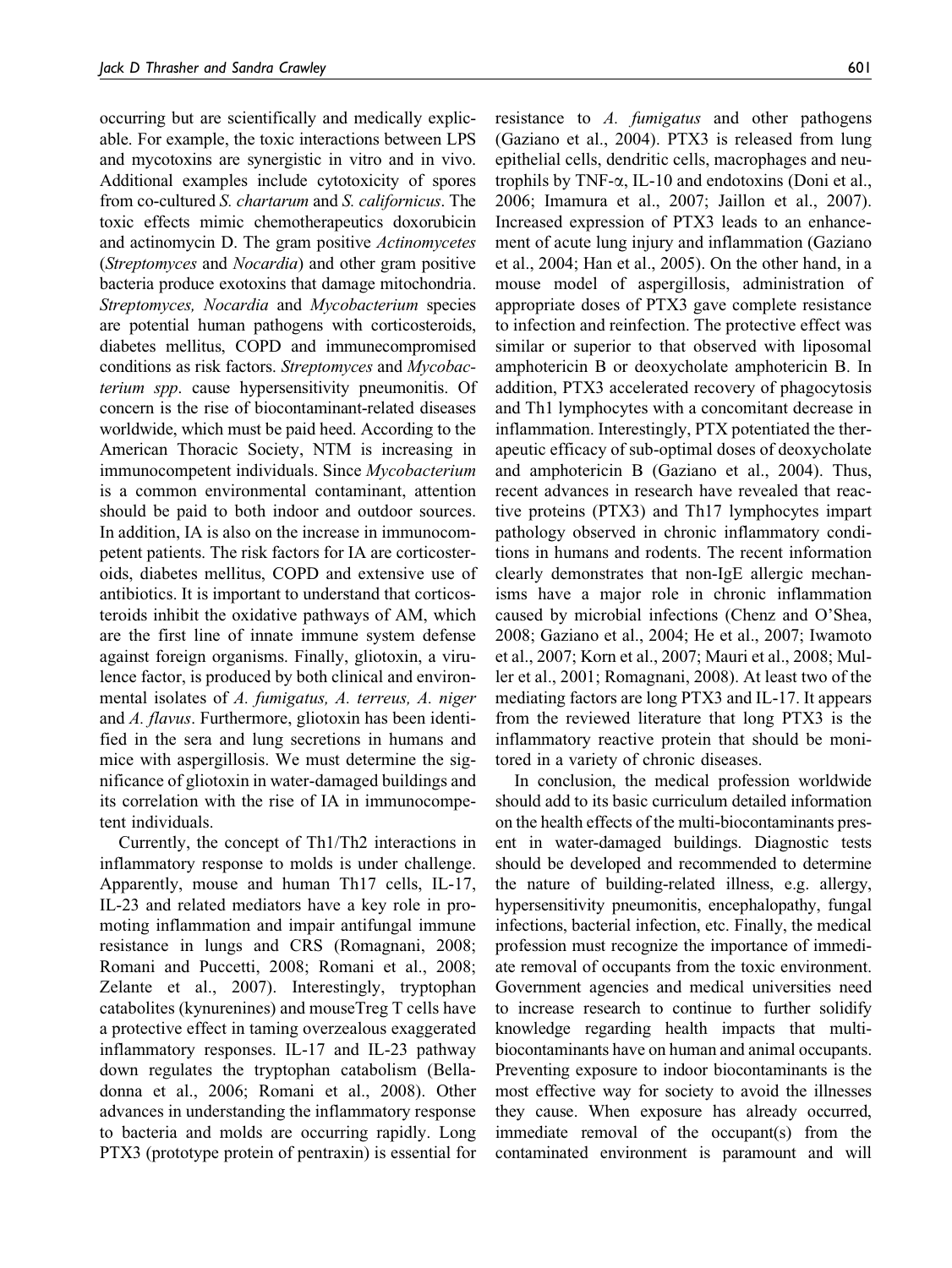minimize further damage to health. Proper diagnoses will enable affected individuals to either remediate the contaminated structures, if possible, or locate other housing and/or work environments. Increased awareness of the potential health hazards of indoor biocontaminants is the first step in managing – and ultimately reducing – the illnesses they induce. As pointed out in the preface to this issue, ''If everything has to be double-blinded, randomized and evidence-based, where does that leave new ideas?'' (Kilburn, 2009).

#### Acknowledgements

We want to give special thanks to Ms Lee Ann Billings, Kaye H Kilburn, MD, and Lawrence A Plumlee, MD, for their welcomed review of this manuscript and their constructive suggestions.

#### Declaraton of Conflict of Interests

Dr Thrasher is an independent consultant without a monetary affiliation with public or private organizations. He has been involved as an expert witness in both plaintiff and defense cases involving toxic exposures to a variety of contaminants. He is currently the Director of Toxicology for the National Toxic Encephalopathy Foundation, a nonprofit corporation, located in Las Vegas, Nevada, USA. Ms Crawley recently joined the office of Dr Thrasher. She is not affiliated with public or private organizations. She reviews and extracts medical records of individuals exposed to toxins. She assists and counsels people who have post-traumatic stress syndrome.

#### **References**

- Acevedo F, Baudrand R, Letelier LM, and Gadete P (2008) Actinomycosis: a great pretender. Case reports of unusual presentations and a review of the literature. International Journal of Infectious Diseases 12: 358–362.
- Agrawal A, Agrawal A (2007) Lung, Nontuberculous Mycobacterial Infections. Available at: http:/www. emedicine.com/RADIO/topic413.htm
- Ahearn DG, Crow SA, Simmons RB, et al. (1996) Fungal colonization of fiberglass insulation in the air distribution system of a multi-story office building: VOC production and possible relationship to a sick building syndrome. Journal of Industrial Microbiology 16: 280–285.
- Ahearn DG, Price DL, Simmons R, Noble-Wang J, and Crow SA (2004) Indoor moulds and their associations with air distribution systems. Advances in Applied Microbiology 55: 113–138.
- Ali ZA, Ali AS, Tempesi ME, and Wiselka MJ (2003) Invasive Pulmonary Aspergillosis Complicating Chronic Obstructive Pulmonary Disease in an Immunocompetent

Patient. Available at: http://www.jpgmonline.com/article.asp?0022-3859;year=2003;volume=49;issue=1;sp

- Andersson MA, Nikulin M, Koljalg U, et al. (1997) Bacteria, molds, and toxins in water-damaged building materials. Applied and Environmental Microbiology 63: 397–393.
- Antova T, Pattenden S, Bruneskreef B, et al. (2008) Exposure to indoor mould and children's health in the PATY study. Journal of Epidemiology and Community Health 62: 708–714.
- Arcamone FM (1998) From the pigments of actinomycetes to third generation antitumor anthracyclines. Biochemie 80: 201–206.
- Arcamone FM, Cassinelli G (1998) Biosynthetic anthracyclines. Current Medicinal Chemistry 5: 391–419.
- Asokananthan N, Graham PT, Fink J, Knight DA, Bakker AJ, and McWilliam AS (2002) Activation of proteaseactivated receptor (PAR-1, PAR-2, and PAR-4 stimulates IL-6, IL-8 and prostaglandin E2 release from human respiratory epithelial cells. Journal of Immunology 168: 3577–3585.
- Azziz-Baumgartner E, Lindblade K, Gieseker K, et al. (2004) Case-control study of an acute aflatoxicosis outbreak, Kenya, 2004. Environmental Health Perspectives 113: 1779–1783.
- Baraboutis IG, Argyropoulou A, Papastamopoulos V, Psaroudaki Z, Paniara O, and Skoutelis AT (2008) Primary sternal osteomyelitis caused by Nocardia nova: case report and literature review. The Brazilian Journal of Infectious Diseases 12: 257–259.
- Barton CC, Baron EX, Ganey PE, Kunkel SL, and Roth RA (2001) Bacterial lipopolysaccharide enhances aflatoxin B1 hepatotoxicity in rats by a mechanism that depends on tumor necrosis factor alpha. Hepatology 33: 66–73.
- Beijer I, Rylander R (2005) (1 $\rightarrow$ 3)-Beta-D-glucan does not induce inflammation after nasal deposition. Mediators Inflammation 1: 50–52.
- Belladonna MI, Grohmann U, Guidetti P, et al. (2006) Kynurenine pathway enzymes in dendritic cells initiate tolerogenesis in the absence of functional IDO. Journal of Immunology 177: 130–137.
- Bennett NJ, Domachowske J, and Johann-Liang R (2007) Nocardiosis. Available at: http://www.emedicine.com/ ped/topic1610.htm
- Bennett JW, Klich M (2003) Mycotoxins. Clinical Microbiology Reviews 36: 497–516.
- Bernstein JA, Alexis N, Bacchus H, et al. (2008) The health effects of nonindustrial indoor air pollution. The Journal of Allergy and Clinical Immunology 91: 585–591.
- Birch M, Denning DW, and Robson GD (2004) Comparison of extracellular phospholipases activities in clinical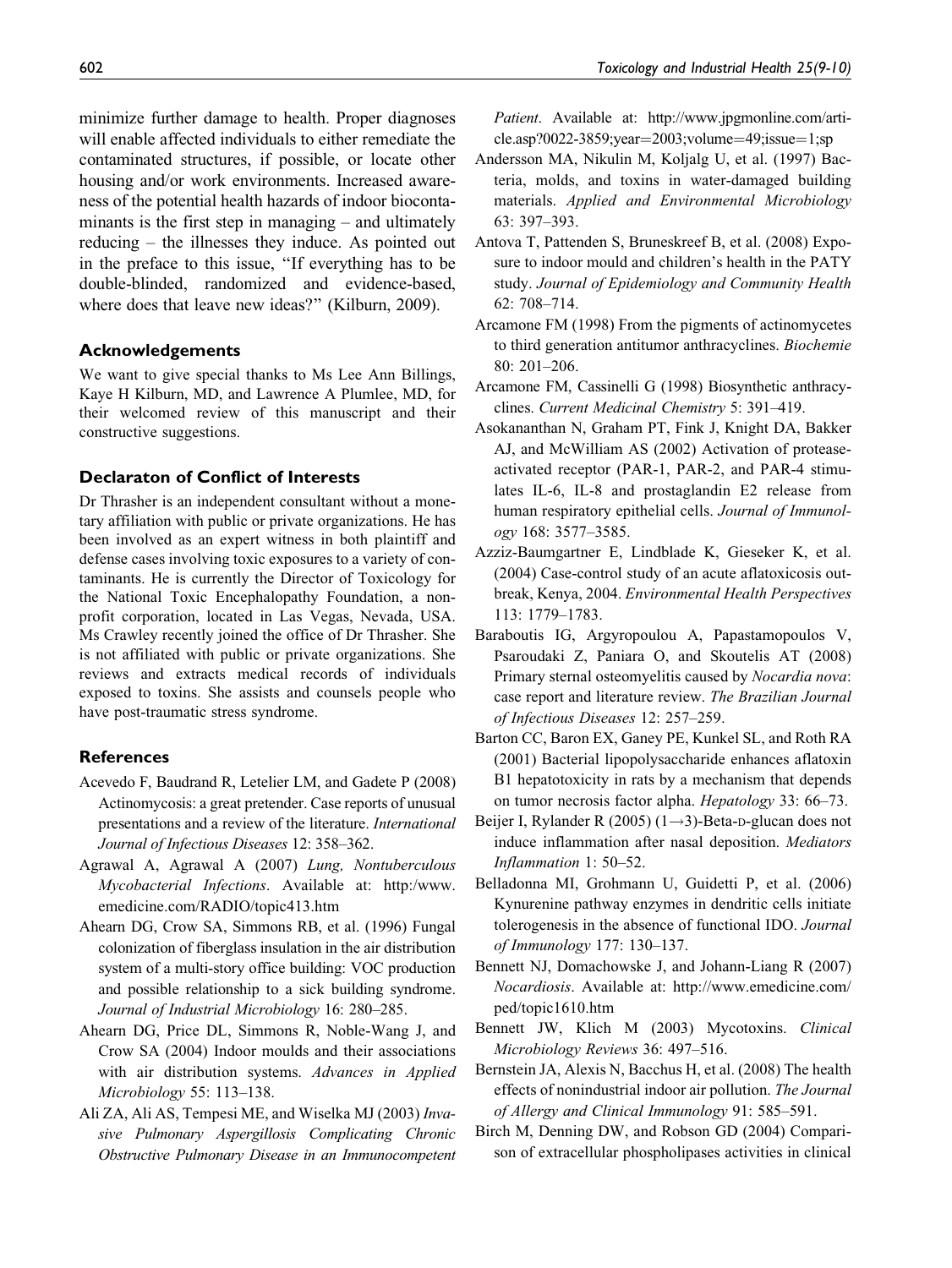and environmental Aspergillus fumigatus isolates. Medical Mycology 42: 81–86.

- Blanco JL, Garcia ME (2008) Immune response to fungal infections. Veterinary Immunology and Immunopathology 125: 47–70.
- Bloom E (2008) Mycotoxins in Indoor Environments. Determination Using Mass Spectrometry. Doctoral Thesis. Lund University Faculty Doctoral Dissertation Series. Vol. 112. ISBN: 978-91-86059-65-1. ISSN: 1652-8220.
- Bloom E, Bal K, Nyman E, Must A, and Larsson L (2007) Mass spectrometry-based strategy for direct detection and quantification of some mycotoxins produced by Stachybotrys and Aspergillus spp. in indoor environments. Applied and Environmental Microbiology 73: 2411–2417.
- Bok JW, Chung D, Balajee SA, et al. (2006) Gliz, a transcriptional regulator of gliotoxin biosynthesis, contributes to Aspergillus fumigatus virulence. Infection and Immunity 74: 6761–6768.
- Brasel TL, Campbell AW, Demers RE, et al. (2004) Detection of trichothecene mycotoxins in sera from individuals exposed to Stachybotrys chartarum in indoor environments. Archives of Environmental Health 59: 417–423.
- Brasel TL, Douglas DR, Wilson SC, and Straus DC (2005a) Detection of airborne Stachybotrys chartarum macrocyclic trichothecene mycotoxins on particulates smaller than conidia. 71 (1): 114–122.
- Brasel TL, Martin JM, Carriker CG, Wilson SC, and Straus DC (2005b) Detection of airborne Stachybotrys chartarum macrocyclic trichothecene mycotoxins in indoor environment. Applied and Environmental Microbiology 71: 7376–7388.
- Brieland JK, Jackson C, Menzel F, et al. (2001) Cytokine network in lugs of immunocompetent mice in response to inhaled Aspergillus fumigatus. Infection and Immunity 69: 1554–1560.
- Brummer E, Magbool A, and Stevens DA (2001) In vivo GM-CSF prevents dexamethasone suppression of killing of Aspergillus fumigatus conidia by bronchoalveolar macrophages. Journal of Leukocyte Biology 70: 868–872.
- Calderon-Garciduenas L, Reed W, Maronpot RR, et al. (2004) Brain inflammation and Alzheimer's-like pathology in individuals exposed to severe air pollution. Toxicologic Pathology 32: 650–658.
- Calderon-Garciduenas L, Mora-Tiscareno A, Ontiveros E, et al. (2008a) Air pollution, cognitive deficits and brain abnormalities: a pilot study with children and dogs. Brain and Cognition 68: 117–127.
- Calderon-Garciduenas L, Solt AC, Henriquez-Roldan C, et al. (2008b) Long-term air pollution exposure is

associated with neuroinflammation, an altered innate immune response, disruption of the blood-brain barrier, ultrafine particulate deposition, and accumulation of amyloid beta-42 and alpha-synuclein in children and young adults. Toxicologic Pathology 26: 289–310.

- Calderon-Garciduenas L, Villarreal-Calderon R, Valencia-Salazar G, et al. (2008c) Systemic inflammation, endothelial dysfunction, and activation in healthy children exposed to air pollution. Inhalation Toxicology 20: 499–506.
- Campbell AW, Thrasher JD, Gray MR, and Vojdani A (2004) Molds and mycotoxins: effects on the neurological and immune systems of humans. Advances in Applied Microbiology 55: 375–405.
- Campbell AW, Thrasher JD, Madison RA, Vojdani A, Bray MR, and Johnson A (2003) Neural antibodies and neurophysiological abnormalities in patients exposed to molds in water-damaged buildings. Archives of Environmental Health 58: 464–474.
- Centers for Disease Control and Prevention (CDC). (2000) Update: pulmonary hemorrhage/hemosiderosis among infants, Ohio, 1993-1996. MMWR. Morbidity and Mortality Weekly Report 49: 180–184.
- Chakrabarti P, Nandi SS, and Todi K (2008) Nocardia brain abscess in a diabetic patient. Indian Journal of Pathology and Microbiology 51: 151–153.
- Chan WH (2007) Citrinin induces apoptosis via a mitochondrial-dependent pathway and inhibition of survival signals in embryonic stem cells, and causes developmental injury to blastocysts. The Biochemical Journal 404: 317–326.
- Charpin-Kadouch C, Maurel G, Felipo R, et al. (2006) Mycotoxin identification in moldy dwellings. Journal of Applied Toxicology 26: 475–479.
- Che DY, Liu SC, and Huang XZ (1989) Pathogenesis of extrinsic alveolitis and pulmonary fibrosis induced by Streptomyces thermohygroscopicus. Chinese Medical Journal 102: 563–567.
- Chen JW, Luo YL, Hwang MJ, Peng FC, and Ling KH (1999) Territrem B, a tremorgenic mycotoxin that inhibits acetylcholinesterase with a noncovalent yet irreversible binding mechanism. The Journal of Biological Chemistry 274: 34916-34923.
- Chen SY, Chen CJ, Tsi WY, et al. (2000) Associations of plasma aflatoxin B1-albumin adduct level with plasma selenium level and genetic polymorphism of glutathione S-transferases M1 and T1. Nutrition and Cancer 38: 79–85.
- Chenz Z, O' Shea JJ. (2008) Th17 cells: a new fate for differentiating T cells. Immunologic Research 41: 86–102.
- Chew GL, Douwes J, Doekes G, et al. (2001) Fungal extracellular polysaccharides,  $\beta$ - $(1\rightarrow 3)$ -glucans and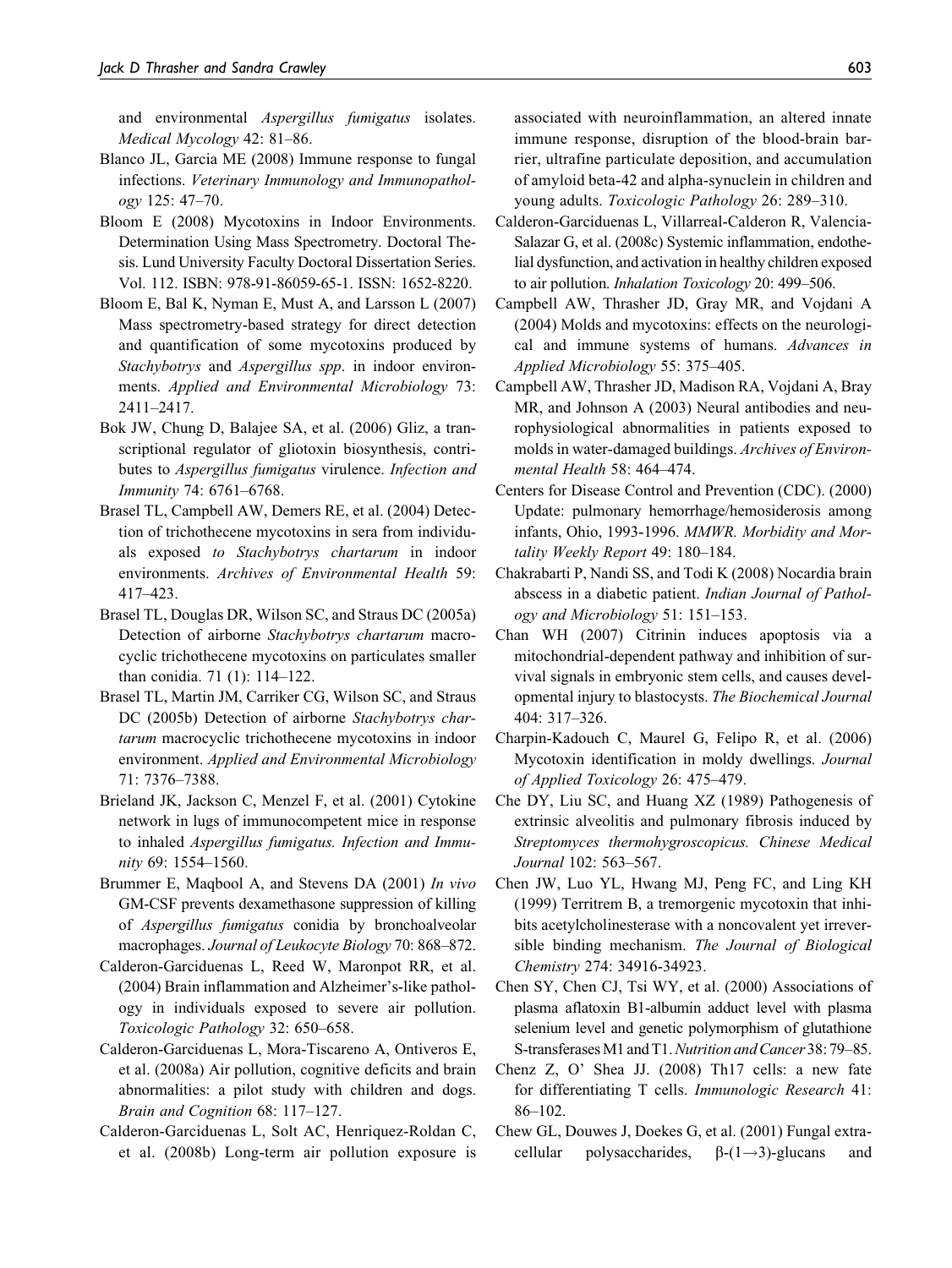culturable fungi in repeated sampling of house dust. Indoor Air 11: 171–178.

- Chew GL, Wilson J, Rabito FA, et al. (2006) Mold and endotoxin levels in the aftermath of hurricane Katrina: a pilot project of homes in New Orleans undergoing renovation. Environmental Health Perspectives 114: 1883–1889.
- Chiu LL, Perng DW, Yu CH, and Chow LP (2007) Mold allergen, pen C13, induces IL-8 expression in human airway epithelial cells by activating protease-activated receptor 2 and 2. Journal of Immunology 278: 5237–5244.
- Claeson AS, Sunesson AL (2005) Identification using versatile sampling and analytical methods of volatile compounds from Streptomyces albidoflavus grown on four humid building materials and one synthetic medium. Indoor Air 15: 41–47.
- Cooley JD, Wong WC, Jumper CA, and Straus DC (1998) Correlation between the prevalence of certain fungi and sick building syndrome. Occupational and Environmental Medicine 55: 79–84.
- Cooley JD, Wong WC, Jumper CA, and Straus DC (2004) Fungi and the indoor environment: their impact on human health. Advances in Applied Microbiology 55: 3–30.
- Cooley JD, Wong WC, Jumper CA, Hutson HJ, Schwab CJ, and Straus DC (2000) An animal model for allergic penicilliosis induced by intranasal instillation of viable Penicillium chrysogenum conidia. Thorax 55: 489–496.
- Cox-Ganser JM, White SK, Hones R, et al. (2005) Respiratory morbidity in office workers in a water-damaged building. Environmental Health Perspectives 113: 485–490.
- Crago BR, Gray MR, Nelson LA, Davis M, Arnold L, and Thrasher JD (2003) Psychological, neuropsychological and electrocortical effects of mixed mold exposure. Archives of Environmental Health 58: 452–463.
- Croft WA, Jarvis BB, and Yatawara CS (1986) Airborne outbreak of trichothecene toxicosis. Atmospheric Environment 20: 549–552.
- Croft WA, Jastromiski BM, Croft AL, and Peters HA (2002) Clinical confirmation of trichothecene mycotoxicosis in patient urine. Journal of Environmental Biology 23: 301–320.
- Cunningham C, Wilcockson DC, Campion S, Lunnon K, and Perry VH (2005) Central and systemic endotoxin challenges exacerbate the local inflammatory respond and increase neuronal death during chronic neurodegeneration. The Journal of Neuroscience 25: 9275–9284.
- Daniel AK, Lee RE, Portaels F, and Small PL. (2004) Analysis of Mycobacterium species for presence of a macrolide toxin, mycolactone. Infection and Immunity 72: 123–132.
- Dearborn DG, Smith PG, Dahms BB, et al. (2002) Clinical profile of 30 infants with acute pulmonary hemorrhage in Cleveland. Pediatrics 110: 527–537.
- De Ruiter GA, Van Bruggen-van der Lugt AW, Nout MJ, et al. (1992) Formation of antigenic extracellular polysaccharides by selected strains of Mucor spp., Rhizopus spp., Rhizomucor spp., Absidia cormybifera and Syncephalastrum racemosum. Antoine Van Leeuwenhoek 62: 189–199.
- Dias M, Nagarathna S, Mahadevan A, Chandramouli BA, and Chandramuki A (2008) Nocardial brain abscess in an immunocompetent host. Indian Journal of Medical Microbiology 26: 274–277.
- Dinubile MJ (2008) Nodular lymphangitis: a distinctive clinical entity with finite etiologies. Current Infectious Disease Reports 10: 404–410.
- Domergue V, Orlandini V, Begueret H, et al. (2008) Cutaneous pulmonary and bone aspergillosis in a patient presumed immunocompetent presenting subacute cutaneous lupus erythematosus. Annals de Dermatologie et de Venereologie 235: 217–221.
- Doni A, Michela M, Bottazzi B, et al. (2006) Regulation of PTX3, a key component of humoral innate immunity in human dendritic cells: stimulation by IL-10 and inhibition by IFN-gamma. Journal of Leukocyte Biology 79: 797–802.
- Donohue M, Chung V, Magnuson ML, Ward M, Selgrade MJ, and Vesper S (2005) Hemolysin chrysolysin from Penicillium chrysogenum promotes inflammatory response. International Journal of Hygiene and Environmental Health 208: 279–285.
- Donohue M, Wei W, Wu J, et al. (2006) Characterization of nigerlysin, hemolysin produced by Aspergillus niger, and effect on mouse neuronal cells in vitro. Toxicology 219: 150–155.
- Douwes J, Sieber R, Wouters IM, Doekes G, Fitzharris P, and Crane J (2006) Endotoxin,  $(1\rightarrow 3)$ - $\beta$ -D-glucans and fungal extracellular polysaccharides in New Zealand homes: a pilot study. Annals of Agricultural and Environmental Medicine. AAEM 13: 361–365.
- Douwes J, Thorne P, Pearce N, and Heederik D (2003) Bioaerosol health effects and exposure assessment: progress and prospects. The Annals of Occupational Hygiene 47: 187–200.
- Douwes J, van der Sluis B, Doekes G, et al. (1999) Fungal extracellular polysaccharides in house dust as a marker for exposure to fungi: relations with culturable fungi reported home dampness, and respiratory symptoms. The Journal of Allergy and Clinical Immunology 103: 494–500.
- Douwes J, Zuidhof A, Doekes G, et al. (2000) ( $1 \rightarrow 3$ )-Beta-D-glucan and endotoxin in house dust and peak flow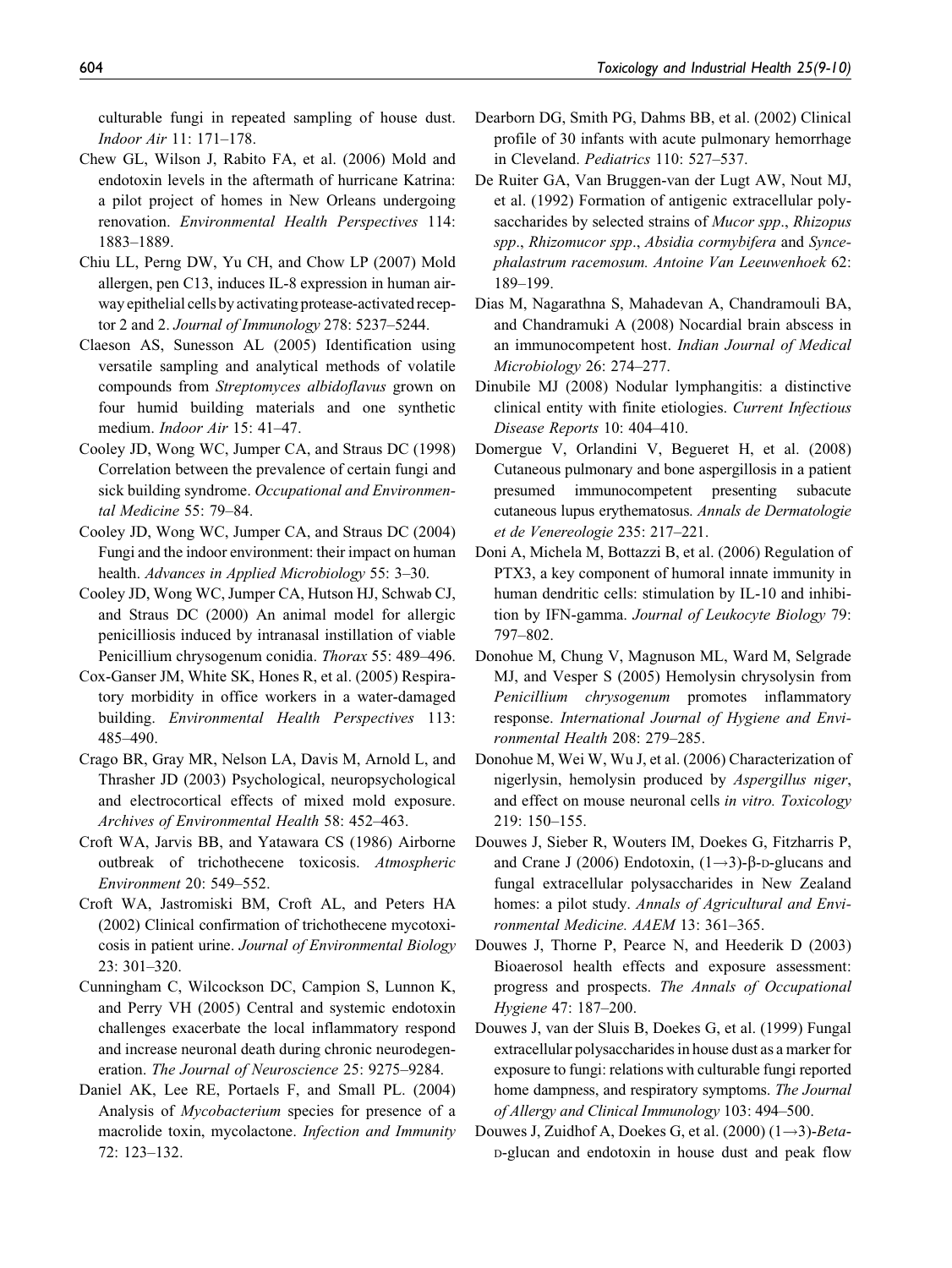variability in children. American Journal of Respiratory Care Medicine 162: 1348–1354.

- Elder G, Oberdorster G (2006) Translocation of ultrafine particles outside of the lung. Clinics in Occupational and Environmental Medicine 5: 785–796.
- Elidemer O, Colasurdo GN, Rossman SN, and Fran LL. (1999) Isolation of Stachybotrys from the lung of a child with pulmonary hemosiderosis. Pediatrics 104: 964–966.
- Elke K, Begerow, Oppermann H, Kramer U, Jermann E, and Dunemann L (1999) Determination of selected microbial organic compounds by diffusive sampling and dualcolumn GC-FID – a new feasible approach for the detection of exposure to indoor mould fungi? Journal of Environmental Monitoring: JEM 1: 445–452.
- Engelhart S, Loock A, Skutlarek D, et al. (2002) Occurrence of toxigenic *Aspergillus versicolor* isolates and sterigmatocystin in carpet dust from damp indoor environments. Applied and Environmental Microbiology 68: 3886–3890.
- Enstrom A, Onore C, Hertz-Picciotto I, et al. (2008) Detection of IL-17 abd UK-23 in plasma samples of children with autism. American Journal of Biochemistry and Biotechnology 4: 114–120.
- Eriksson C, Berman U, Franzen A, Sjoblom M, and Brittebo EB (1999) Transfer of some carboxylic acids in the olfactory system following intranasal administration. Journal of Drug Targeting 7: 131–142.
- Etzel SM, Montana E, Sorenson WG, Kullman GJ, Allan TM, and Dearborn DG (1998) Acute pulmonary hemorrhage in infants associated with exposure to Stachybotrys atra and other fungi. Archives of Pediatrics & Adolescent Medicine 152: 757–762.
- Falkinham JO (2003a) Mycobacterial aerosols and respiratory disease. CDC. Emerging Infectious Diseases 7: 763–767.
- Falkinham JO (2003b) The changing pattern of nontuberculous mycobacterial disease. The Canadian Journal of Infectious Diseases 14: 281–286.
- Ferraro C, Quemeneur L, Prigent AF, Taverne C, Revillard JP, Bonnefoy-Berard N (2000) Anthracyclines trigger apoptosis of both  $G_0$ - $G_1$  and cycling peripheral blood lymphocytes and induce massive deletion of mature T and B cells. Cancer Research 60: 1901–1907.
- Fisk WJ, Lei-Gomez Q, and Mendell MJ (2007) Meta-analyses of the associations of respiratory health effects with dampness and mold in homes. Indoor Air 17: 284–296.
- Flappan SM, Portnoy J, Jones P, and Barnes C (1999) Infant pulmonary hemorrhage in a suburban home with water damage and mold (Stachybotrys atra). Environmental Health Perspectives 107: 927–930.
- Flemming J, Hudson B, and Rand TG (2004) Comparison of inflammatory and cytotoxic lung responses in mice

after intrathecal exposure to spores to two different Stachybotrys chartarum strains. Toxicological Sciences 78: 267–275.

- Fogelmark B, Thorn J, and Rylander R (2002) Inhalation of  $(1\rightarrow 3)$ - $\beta$ - $D$ -glucan causes airway eosinophilia. *Mediator* Inflammation 10: 13–19.
- Foto M, Vrijmoed LL, Miller JD, Ruester K, Lawton M, and Dales RE (2005) A comparison of ergosterol, glucan, Air-O-Cell data in relation to physical assessments of mold damage and some other parameters. Indoor Air 15: 257–266.
- Fritz JM, Woeltje KF (2007) Mycobacterium fortuitum. Available at: http:/www.emedicine.com/med/topic1534.htm
- Fujita J, Ohtsuki Y, Shigeto E, et al. (2002) Pathological analysis of the cavitary wall in Mycobacterium avium intracellulare complex pulmonary disease. Internal Medicine 41: 617–621.
- Ganassini A, Cazzadori A (1995) Invasive pulmonary aspergillosis complicating bronchopulmonary aspergillosis. Respiratory Medicine 89: 143–145.
- Gandara A, Mota LC, Flores C, Perez H, Green CF, and Gibbs SG (2006) Isolation of Staphylococcus aureus and antibiotic-resistant Staphylococcus aureus from residential indoor bioaerosols. Environmental Health Perspectives 114: 1859–1864.
- Gangneux JP, Camus C, and Philippe B (2008) Epidemiology and risk factors for invasive aspergillosis. Revue des Maladies Respiratoires 25: 139–153.
- Gao P, Frederick K, Martin J, and Chen BT (2002) Determination of unique microbial volatile compounds produced by five Aspergillus species commonly found in problem buildings. AJHA Journal 63: 135–139.
- Gao P, Martin J (2002) Volatile metabolites by three strains of Stachybotrys chartarum cultivated on rice and gypsum board. Applied Occupational and Environmental Hygiene 17: 430–436.
- Garcia RJ, Troya P, and Edwards C (2006) Invasive aspergillosis with central nervous system dissemination in a presumably immunocompetent, non-neutropenic patient: a case report. Southern Medical Journal 99: 607–610.
- Gardiner DM, Waring P, and Howlett BJ (2005) The epipolythiodioxopiperazine (ETP) class of fungal toxins: distribution, mode of action, functions and biosynthesis. Microbiology 151: 1021–1032.
- Gaziano R, Bozza S, Bellocchio S, et al. (2004) Anti-Aspergillus fumigatus efficacy of Pentraxin 3 alone and in combination with antifungals. Antimicrobial Agents and Chemotherapy 48: 4414–4421.
- Gehring U, Douwes J, Doekes G, et al. (2001) Beta( $1\rightarrow 3$ ) glucan in house dust of German homes: housing characteristics, occupant behavior, and relations with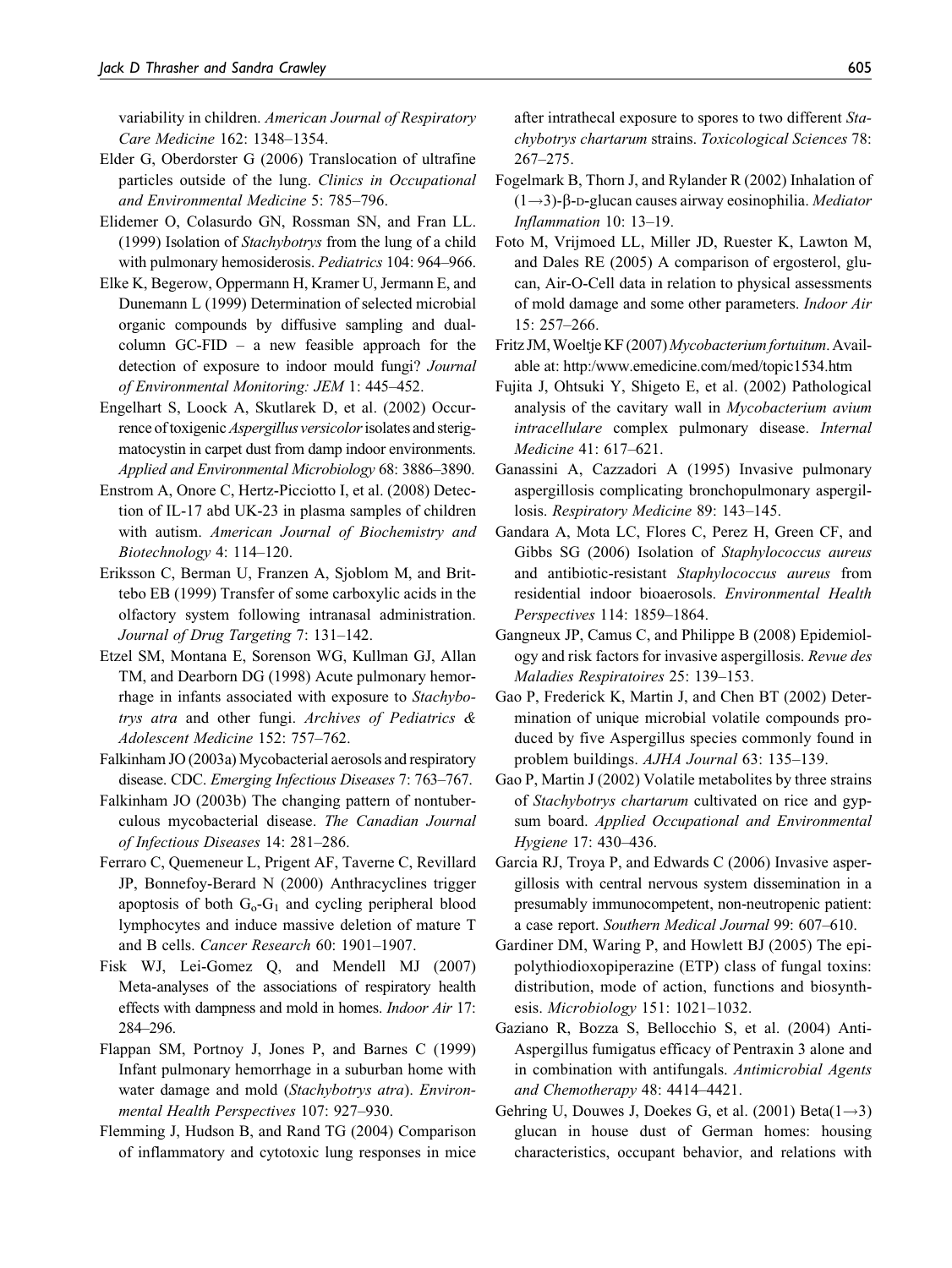endotoxins, allergens and molds. Environmental Health Perspectives 108: 139–144.

- Genuis SJ (2007) Clinical medicine and the budding science of indoor mold exposure. European Journal Internal Medicine 28: 516–523.
- Georghiou PR, Blacklock ZM (1992) Infection with Nocardia in Queensland. A review of 102 clinical isolates. The Medical Journal of Australia 156: 692–697.
- Godbout JP, Chen J, Abraham J, et al. (2005) Exaggerated neuroinflammation and sickness behavior in aged mice after activation of the peripheral innate immune system. The FASEB Journal (Express Article 20.1086/ fj.053776fje. Published online May 26 2005).
- Gong Y, Hounsa A, Egal S, Turner PC, Sutcliffe AE, and Hall AJ (2004) Postweaning exposure to aflatoxin results in impaired child growth: a longitudinal study in Benin, West Africa. Environmental Health Perspectives 112: 1334–1338.
- Gordon WA, Cantor JB (2004) The diagnosis of cognitive impairment associated with exposure to mold. Advances in Applied Microbiology 55: 361–374.
- Gordon WA, Cantor JB, Spielman L, Ashman TA, and Johanning E (2006) Cognitive impairment associated with toxigenic fungal exposure: a response to two critiques. Applied Neuropsychology 13: 251–257.
- Gorny RL (2004) Filamentous microorganisms and their fragments in indoor air – a review. Annals of Agricultural and Environmental Medicine: AAEM 11: 185–197.
- Gorny RL, Roponen T, Grinshpun SA, and Willeke K (2001) Source strength of fungal spore aerosolization from moldy building material. Atmospheric Environment 35: 4853–4862.
- Gorny RL, Roponen T, Willeke K, et al. (2002) Fungal fragments as indoor air biocontaminants. Applied and Environmental Microbiology 68: 3522–3531.
- Gottschalk C, Bauer J, and Meyer K (2008) Detection of satratoxin G and H in indoor air from a waterdamaged building. Mycopathologia 166: 103–107.
- Gravesen S, Nielsen PA, Iverson R, and Nielsen F (1999) Microfungal contamination of damp buildings – examples of risk constructions and risk materials. Environmental Health Perspectives 107: 505–508.
- Gray MR, Thrasher JD, Crago R, Madison RA, Arnold L, and Campbell AW (2003) Mixed mold mycotoxicosis: immunological changes in humans following exposure in water-damaged buildings. Archives of Environmental Health 58: 410–420.
- Griffith DE, Aksamit T, Brown-Elliott BA, et al., and the ATS Mycobacterial Diseases Subcommittee; American Thoracic Society; Infectious Disease Society of America. (2007) An official ATS/IDSA statement: diagnosis,

treatment, and prevention of nontuberculous mycobacterial diseases. American Journal of Respiratory and Critical Care Medicine 175: 367–416.

- Groves C (1997) Nocardia. The Johns Hopkins Microbiology Newsletter. August 25, Vol. 16. Available at: http:// pathology5.pathology.jhmi.edu/micro/vl16n32.htm.
- Gunsalus IC (1986) Bacteria: Antibiotic-Producing Streptomyces. New York: Academic Press.
- Han B, Mura M, Andrade CF, et al. (2005) TFF alphainduced long pentraxin PTX3 expression in human lung epithelial cells via JNK. Journal of Immunology 175: 8303–8311.
- Hanelt M, Gareis M, and Kollarczik B (1994) Cytotoxicity of mycotoxins evaluated by MTT-cell culture assay. Mycopathologia 128: 167–174.
- He X, Gan B, and Lin M (2007) Long pentraxin 3 in pulmonary and acute lung injury. American Journal of Physiology. Lung Cellular and Molecular Physiology 292: L1038–L1049.
- Hillerdal G, Benson L, Lindgren A, and Hjertquist SO (1984) Disseminated pulmonary aspergillosis in a previously health young woman. Scandinavian Journal of Infectious Diseases 16: 217–222.
- Hippelein M, Rugamer M (2004) Ergosterol as an indicator of mould growth on building materials. International Journal of Hygiene and Environmental Health 207: 379–385.
- Hirvonen MB, Huttunen K, and Roponen M (2005) Bacterial strains from moldy buildings are highly inducers of inflammatory and cytotoxic effects. Indoor Air 15: 65–70.
- Hodgson MJ, Morey P, Leung WY, et al. (1998) Building-associated pulmonary disease from exposure to Stachybotrys chartarum and Aspergillus versicolor. Journal of Occupational and Environmental Medicine 40: 241–249.
- Hohl TM, Van Epps HL, Rivera A, et al. (2005) Aspergillus fumigatus triggers inflammatory responses by stagespecific beta-glucan display. PLoS Pathogens 1: e30.
- Holck P, Sietmoen M, Stokke BT, Permin H, and Norn S (2007) Potentiation of histamine release by microfungal  $(1\rightarrow3)$  and  $(1\rightarrow6)$ beta-D-glucans. Basic and Clinical Pharmacology & Toxicology 10: 455–458.
- Hotujac L, Muftic RJ, and Filipovic N (1976) Verruculogen: a new substance for decreasing GABA levels in the CNS. Pharmacology 14: 297–300.
- Hu H, Wang G, Yang H, et al. (2004) Crystallization and preliminary crystallographic analysis of a native chitinase from the fungal pathogen Aspergillus fumigatus YJ-407. Acta Crystallographica. Section D, Biological Crystallography 60: 939–940.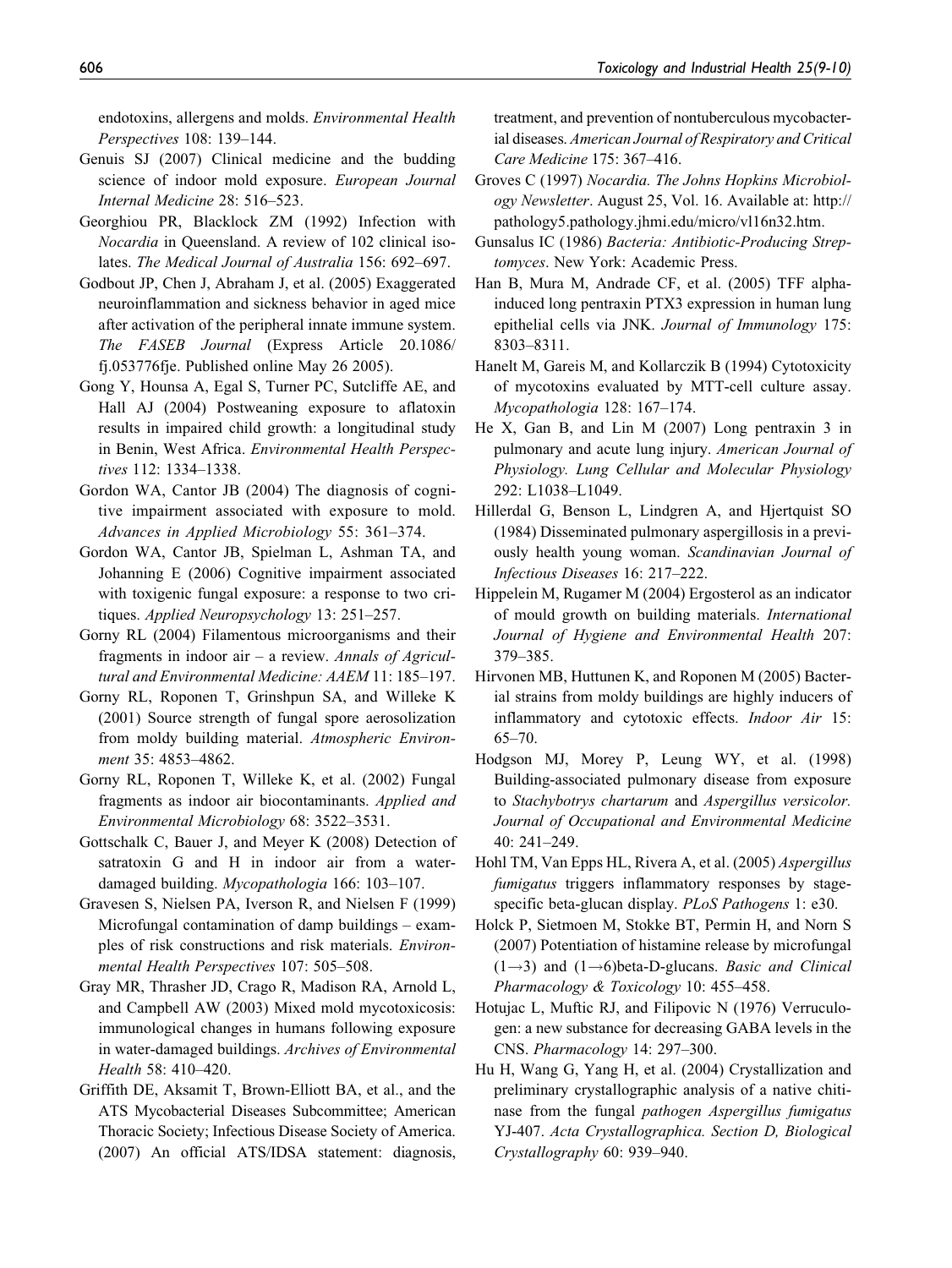- Huttunen K, Pelkonen J, Nielsen KF, Nuutinen U, Jussila J, and Hirvonen MR (2004) Synergistic interaction in simultaneous exposure to Streptomyces californicus and Stachybotrys chartarum. Environmental Health Perspectives 112: 659–665.
- Imamura M, Kawasaki T, Savchenko AS, et al. (2007) Lipopolysaccharide induced expression of pentraxin 3 in human neutrophils and monocyte-derived macrophages. Cellular Immunology 248: 86–94.
- Iseman MD, Corpe RF, O'Brien RJ, Rosenzwieg DY, and Wolinsky E (1985) Disease due to Mycobacterium avium-intracellulare. Chest 87: 139–149.
- Islam Z, Amuzie CJ, Harkema JR, and Pestka JJ (2007) Neurotoxicity and inflammation in the nasal airways of mice exposed to macrocyclic trichothecene mycotoxin roridin: a kinetics and potentiation by bacterial polysaccharide coexposure. Toxicological Sciences 98: 525–541.
- Islam Z, Harkema JR, and Pestka JJ (2006) Satratoxin G from the black mold Stachybotrys chartarum invokes olfactory sensory neuron loss and inflammation in the murine nose and brain. Environmental Health Perspectives 114: 1099–1107.
- Islam Z, Moon YS, Zhou HR, King LE, Fraker PJ, and Pestka JJ (2002) Endotoxin potentiation of trichothecene-induced lymphocyte apoptosis is mediated by up regulation of glucocorticoids. Toxicology and Applied Pharmacology 280: 43–55.
- Islam Z, Pestka JJ (2006) LPS priming potentiates and prolongs proinflammatory cytokine response to the trichothecene deoxynivalenol in the mouse. Toxicology and Applied Pharmacology 15: 53–63.
- Iwamoto S, Iwai S-i, Tsujiyama K, et al. (2007) TNF-a drives  $C14$ + monocytes to differentiate into  $CD70$ + dendritic cells evoking Th1 and Th17 responses. Journal of Immunology 179: 44957.
- Jaakkola MS, Jaakkola JJ (2004) Indoor molds and asthma in adults. Advances in Applied Microbiology 55: 309–338.
- Jaillon S, Peri G, Delneste Y, et al. (2007) The humoral pattern recognition receptor PTX3 is stored in neutrophil granules and localizes in extracellular traps. The Journal of Experimental Medicine 204: 793–804.
- Jain D, Kumar Y, Vasishta RK, Rajesh L, Pattari S, and Chakrabarti A (2006) Zygomycotic necrotizing fasciitis in immunocompetent patients: a series of 18 cases. Modern Pathology 19: 221–226.
- Jarvis BB (2002) Chemistry and toxicology of molds isolated from water-damaged buildings. Advances in Experimental Medicine and Biology 504: 43–52.
- Johanning E, Bareis M, Nielsen K, et al. (2002a) Airborne mycotoxins sampling and screening analysis.

Proceedings of the 9th International Conference on Indoor Air Quality and Climate (Indoor Air), Monterey, CA, June 20–July 5.

- Johanning E, Gareis M, Nielsen K, Dietrich R, and Martlbauer (2002b) Airborne mycotoxins sampling and screening analysis. Proceedings of the 9th International Conference on Indoor Air Quality and Climate, Monterey, California.
- Johanning E, Biagini R, Hull D, Morey P, Jarvis B, and Landsbergis P (1996) Health and immunology study following exposure to toxigenic fungi (Stachybotrys chartarum) in water-damaged office environment. International Archives of Occupational and Environmental Health 68: 207–218.
- Johanning E, Landsbergis P, Gareis M, Yang CS, and Olmsted E (1999) Clinical experience and results of a sentinel health investigation related to indoor fungal exposure. Environmental Health Perspectives 107: 489–494.
- Jung YW, Schoeb TR, Weaver CT, and Chaplin DO (2006) Antigen and lipopolysaccharide play synergistic roles in the effect phase of airway inflammation in mice. *American* Journal of Pathology 168: 1425–1434.
- Jusilla J, Komulainen H, Huttunen K, et al. (2001) Inflammatory response in mice after intrathecal instillation of spores of Streptomyces californicus isolated from indoor air of a moldy building. Toxicology and Applied Pharmacology 171: 61–69.
- Jussila JJ, Komulainen H, Huttunen K, et al. (2002a) Mycobacterium terrae isolated from indoor air of a moisturedamaged building induces sustained biphasic inflammatory response in mouse lungs. Environmental Health Perspectives 111: 1119–1125.
- Jussila J, Komulainen H, Kosma VM, Nevalainen A, Pelkonen J, and Hirvonen MU (2002b) Spores of Aspergillus versicolor isolated from indoor air of a moisturedamaged building provoke acute inflammation in mouse lungs. Inhalation Toxicology 14: 1261–1277.
- Jussila J, Pelkonen J, Kosma VM, Maki-Paakkanen J, Komulainen H, and Hirvonen MR (2003) Systemic immunoresponses in mice after repeated exposure of lungs to spores of Streptomyces californicus. Clinical and Diagnostic Laboratory Immunology 10: 30–37.
- Kagen SL, Fink IN, Schlueter DP, Kurup VP, and Fruchtman RB (1981) Streptomyces albus: a new cause of hypersensitivity pneumonitis. The Journal of Allergy and Clinical Immunology 68: 295–299.
- Kamberi M, Brummer E, and Stevens DA (2002) Regulation of bronchoalveolar macrophage proinflammatory cytokine production by dexamethasone and granulocyte-macrophage colony-stimulating factor after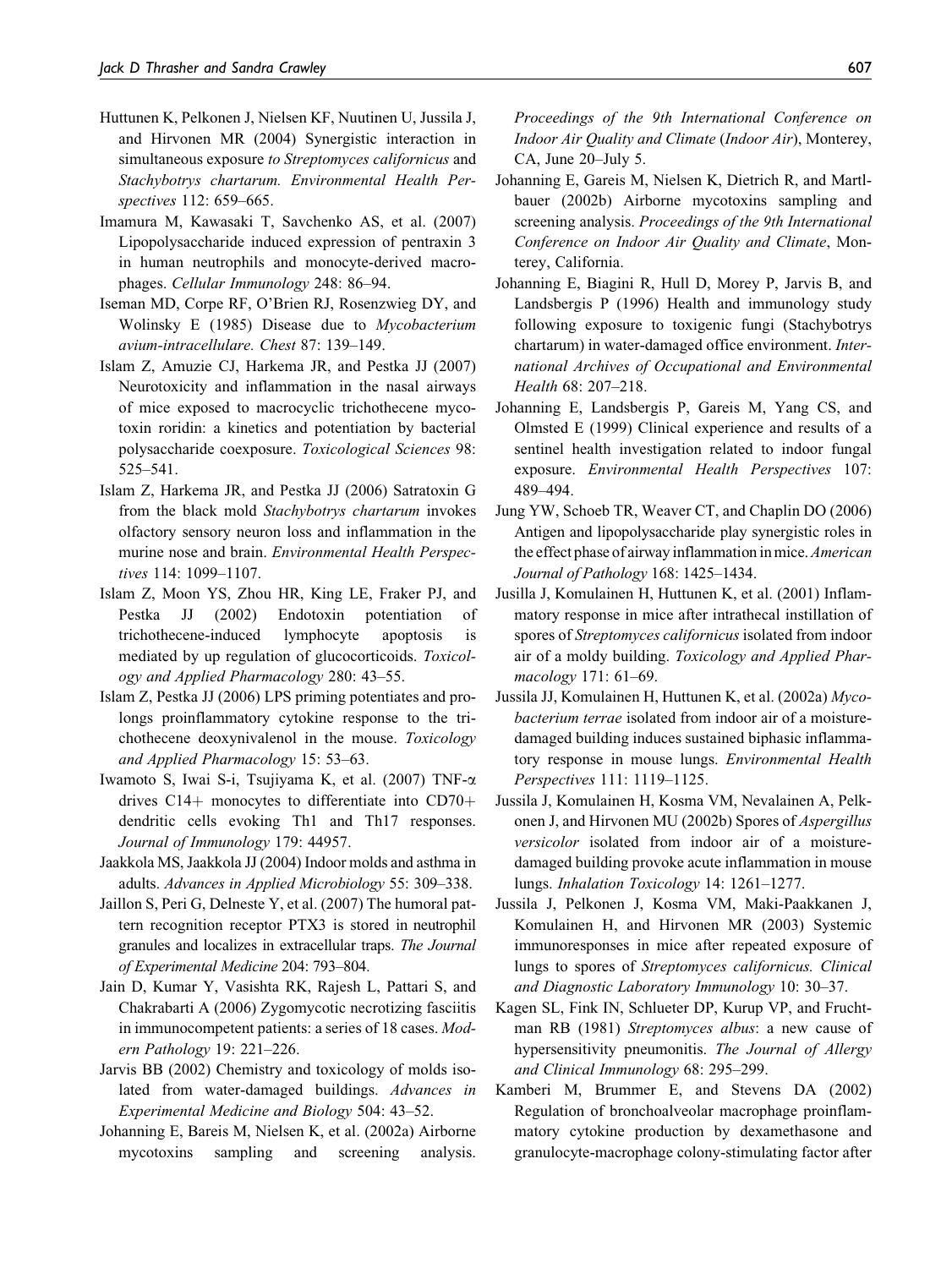stimulation by Aspergillus conidia or lipopolysaccharide. Cytokine 19: 14–20.

- Kamphuis HJ, De Ruiter GA, Veeneman GH, van Bomm JH, Rombouts F, and Notermans SH. 1992 Detection of Aspergillus and Penicillium extracellular polysaccharides (EPS) by ELISA: using antibodies raised against acid hydrolysed EPS. Antoine Van Leeuwenhoek 61: 323–332.
- Kandasamy J, Iqbal JH, Cooke RP, and Eldridge PR (2008) Primary Nocardia farcinica brain abscess with secondary meningitis and ventriculitis in an immunocompetent patient, successfully treated with moxifloxacin. Acta Neurochirurgica (Wien) 250: 505–506.
- Kang EY, Kim DH, Woo OH, Choi JA, Oh YW, and Kim CH (2002) Pulmonary aspergillosis in immunocompetent hosts without underlying lesions of the lung: radiologic and pathologic findings. AJR. American Journal of Roentgenology 178: 1395–1399.
- Kapadia M, Rolston KV, and Hari XY (2007) Invasive Streptomyces infections: six cases and literature review. American Journal of Clinical Pathology 127: 619–624.
- Kawayama T, Fujiki R, Honda J, Rikimaru T, and Aizawa H (2003) High concentration of  $1 \rightarrow -3$ -beta-p-glucan in BAL fluid in patients with eosinophilic pneumonia. Chest 123: 1302-1307.
- Kawkami O, Kenmochi J, Sugiura M, Kato H, Takagi S, and Ando T (2008) Case report of Nocardia brain abscess that needs to be distinguished from metastatic brain tumor. Rinsho Shinkeigaku 48: 401–405.
- Kebir H, Kreymborg K, Ifergan I, et al. (2007) Human TH17 lymphocytes promote blood-brain barrier disruptions and central nervous system inflammation. Nature Medicine 13: 1173-1175.
- Kedzierska A (2007) (1 $\rightarrow$ 3)-Beta-D-glucan a new marker for the early serodiagnosis of deep-seated fungal infections. Polish Journal of Microbiology 56: 3–9.
- Kennedy KJ, Chung KH, Bowden FJ, et al. (2007) A cluster of nocardial brain abscesses. Surgical Neurology l68: 43–49.
- Kern EB, Sherris D, Stergiou A, Katz L, Rosenblatt LC, and Ponikau J (2007) Diagnosis and treatment of chronic rhinosinusitis: focus on intranasal Amphotericin A. Therapeutics and Clinical Risk Management 3: 319–325.
- Khan U, Ahmad S, Mokaddas E, et al. 2007 Cerebral aspergillosis diagnosed by detection of Aspergillus f1avusspecific DNA, galactomannans and  $(1\rightarrow 3)$ - $\beta$ - $D$ -glucan in clinical specimens. Journal of Medical Microbiology 56: 129–132.
- Khatri ML, Stefanato CM, Benghazeil M, Shafi M, Kubba A, and Bhawan J (2000) Cutaneous and paranasal aspergillosis in an immunocompetent patient. International Journal of Dermatology 39: 853–856.
- Kilburn KH (2003) Indoor mold exposure associated with neurobehavioral and pulmonary impairment. Archives of Environmental Health 58: 390–398.
- Kilburn KH (2004) Role of molds and mycotoxins in being sick in buildings: neurobehavioral and pulmonary impairments. Advances in Applied Microbiology 55: 338–359.
- Kilburn KH (2009) Toward healthy homes. Toxicology and Industrial Health 25: 737–740.
- Kim JL, Elfman L, Mi Y, Wieslander G, Smedje G, and Norback D (2007) Indoor molds, bacteria, microbial volatile organic compounds and plasticizers in schools – associations with asthma and respiratory symptoms in pupils. Indoor Air 17: 153–63.
- Kinney PL, Chillrud SN, Ramstrom S, Ross J, and Spengler JD (2002) Exposures to multiple air toxics in New York City. Environmental Health Perspectives 110: 539–546.
- Kline IN, Cowden JD, Hunnghake GW, et al. (1999) Variable airway responsiveness to inhaled lipopolysaccharide. American Journal of Respiratory and Critical Care Medicine 160: 297–303.
- Kofteridis DP, Maraki S, Scoulica E, Tsioutis C, Maltezakis G, and Gikas A (2007) Streptomyces pneumonia in an immunocompetent patient: a case report and literature review. Diagnostic Microbiology and lnfectious Disease 4: 459–462.
- Kondori N, Edebo L, and Mattsby-Baltzer I (2004) Circulating  $\beta$ -(1-3)-glucan and immunoglobulin G subclass antibodies to Candida albicans cell wall antigens in patients with systemic Candidiasis. Clinical and Diagnostic Laboratory Immunology 11: 344–350.
- Korn T, Oukka M, Kuchroo V, and Bettelli E (2007) Th17 cells: effector cells with inflammatory properties. Seminars in Immunology 19: 362-371.
- Korpi A, Pasanen AL, and Pasanen P (1998) Volatile compounds originating from microbial cultures on building materials under various humidity conditions. Applied and Environmental Microbiology 64: 2914–2919.
- Kudanga T, Mwenje E, Mandivenga F, and Read JS (2007) Esterase and putative lipases from tropical isolates of Aureobasidium pullulans. Journal of Basic Microbiology 47: 138–147.
- Kuhlmann FM, Woeltje KF (2007) Mycobacterium chelonae. Available at: http://ww.emedicine.com/MED/ topic1533.htm
- Kupfahl C, Michalka A, Lass-Flori C, et al. (2008) Gliotoxin production by clinical and environmental Aspergillus fumigatus strains. International Journal of Medical Microbiology: IJMM 298: 319–327.
- Land CJ, Hult K, Fuchs R, Hagelberg S, and Lundstrom H (1987) Tremorgenic mycotoxins from Aspergillus fumigatus as a possible occupational health problem in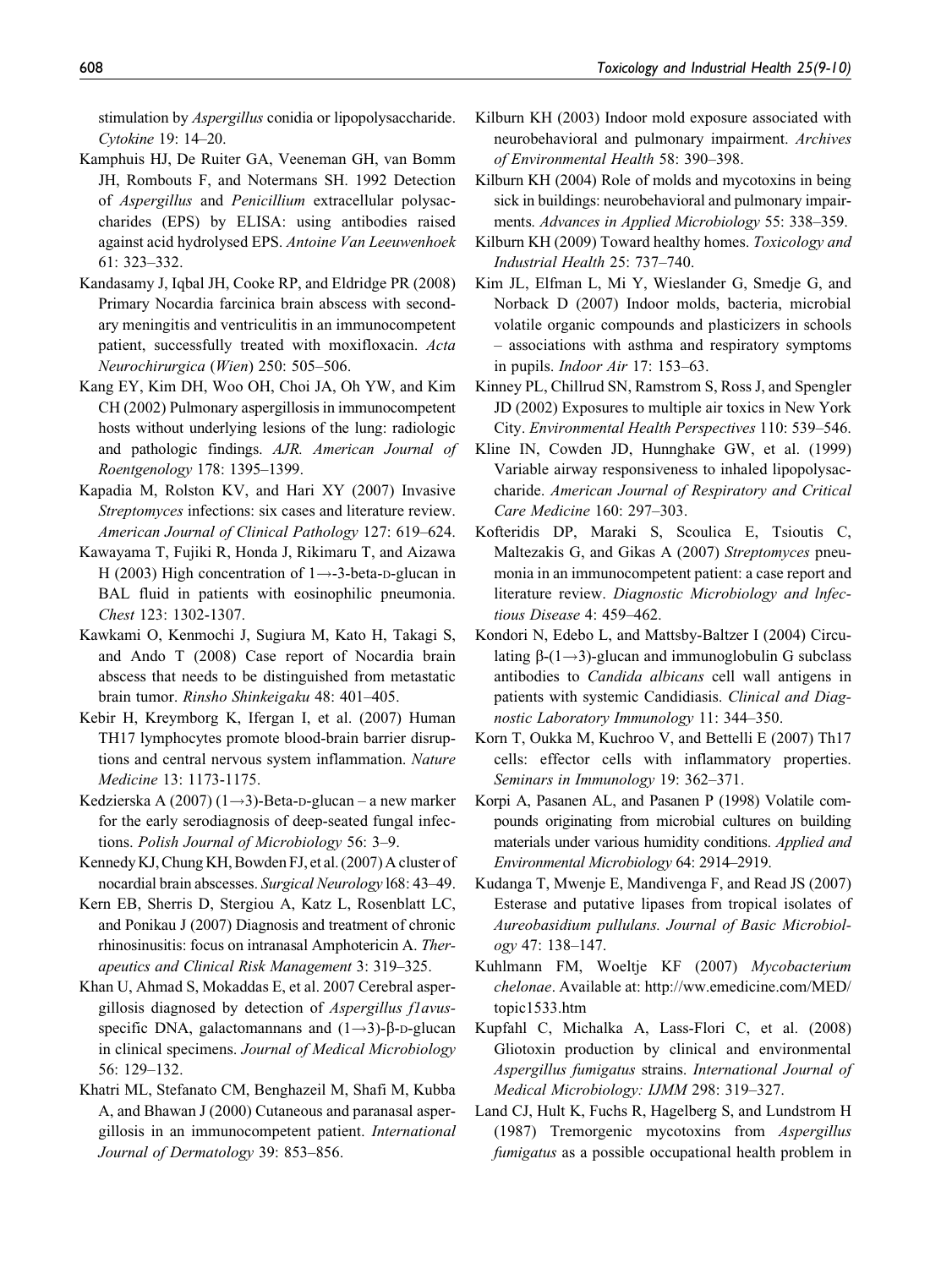Sawmills. Applied and Environmental Microbiology 53: 787–790.

- Larsson P, Tialve H (2000) Intranasal instillation of aflatoxin B1 in rats: bioactivation in the nasal mucosa and neuronal transport to the olfactory bulb. Toxicological Sciences 55: 383–391.
- Lee CS, Haghighat F, and Ghaly WS (2005) A study on VOC source and sink behavior in porous building materials – analytical model development and assessment. Indoor Air 15: 183–196.
- Leffers H, Naesby M, Vendelbo B, Skakkebaek NE, and Jorgensen M (2001) Oestrogenic potencies of Zeranol, oestradiol, diethystilboestrol, Bisphenol-A and genistein: implications for exposure assessment of potential endocrine disrupters. Human Reproduction 16: 1037–1045.
- Lehnardt S, Lachance C, Patrizi S, et al. (2002) The toll-like receptor TLR4 is necessary for lipopolysaccharideinduced oligodendrocyte injury in the CNS. The Journal of Neuroscience 22: 2478–2486.
- Lewis RE, Wiederhold NP, Chi J, et al. (2005a) Detection of gliotoxin in experimental and human aspergillosis. Infection and Immunity 73: 635–637.
- Lewis RE, Wiederhold NP, Lionakis MS, Prince RA, and Kontoyiannis DP (2005b) Frequency and species distribution of gliotoxin-producing Aspergillus isolates recovered from patients of a tertiary-care cancer center. Journal of Clinical Microbiology 43: 6120–6122.
- Li OW, Yang CS (2004) Fungal contamination as a major contributor to Sick Building Syndrome. Advances in Applied Microbiology 55: 32–112.
- Liebers V, Raulf-Heimsoth M, and Bruning T (2008) Health effects due to endotoxin inhalation (review). Archives of Toxicology 82: 203–210.
- London SJ (2007) Gene-air pollution interactions in asthma. Proceedings of the American Thoracic Society 4: 217–220.
- Luosojarvi RA, Husman TM, Seuri M, et al. (2004) Joint symptoms and diseases associated with moisture damage in a health center. Clinical Rheumatology 22: 381–385.
- Luyendyk JP, Bryant L, Copple CC, Barton P, Ganey E, and Roth RA (2003) Augmentation of aflatoxin B1, hepatoxicity by endotoxin: involvement of endothelium and the coagulation system. Toxicological Sciences 72: 272–281.
- Luyendyk JP, Spores LC, Gamey PE, and Roth RA (2002) Bacterial lipopolysaccharide exposure alters aflatoxin B1 hepatoxicity: Benchmark does analysis for markers of liver injury. Toxicological Sciences 68: 220–225.
- Madhusudhan KS, Gamanagatti S, Seith A, and Hari SA (2007) Pulmonary infections mimicking cancer: report of four cases. Singapore Medical Journal 48: 2327–2331.
- Mantovani A, Garlanda C, Doni A, and Bottazzi B (2008) Pentraxins in innate immunity: from C-reactive protein to long pentraxin PTX3. Journal of Clinical Immunology 28: 1–13.
- Marasas WF, Riley RT, Hendricks KA, et al. (2004) Fumonisins disrupt sphingolipid metabolism, folate transport, and neural tube development in embryo culture and in vivo: a potential risk factor for human neural tube defects among populations consuming fumonisin-contaminated maize. The Journal of Nutrition 134: 711–716.
- Mari B, Monton C, Mariscal D, Julan M, Sala M, and Domingo C (2001) Pulmonary nocardiosis: clinical experience in ten cases. Respiration 68: 383–388.
- Martinez FD (2007a) Gene-environment interactions in asthma with apologies to William of Ockham. Proceedings of the American Thoracic Society 4: 26–31.
- Martinez FD (2007b) CD14, endotoxin, and asthma risk. Actions and Interactions. Proceedings of the American Thoracic Society 4: 221–225.
- Martinez R, Ryes S, and Mendez R (2008) Pulmonary nocardiosis: risk factors, diagnosis and prognosis. Current Opinion in Pulmonary Medicine 14: 219–227.
- Massart F, Meucci V, Saggese G, and Soldani G (2008) High growth rate of girls with precocious puberty exposed to estrogenic mycotoxins. The Journal of Pediatrics 152: 690–695.
- Mauri T, Coppadoro A, Bellani G, et al (2008) Pentraxin 3 in acute respiratory distress syndrome: an early marker of severity. Critical Care Medicine 36: 2302–2308.
- Meier A, Kirschning CJ, Nikolaus T, Wagner H, Heesemann J, and Ebel F (2003) Toll-like receptor (TLR2) and TLR4 are essential for Aspergillus-induced activation of murine macrophages. Cellular Microbiology 5: 561–570.
- Mellon JE, Cotty PJ, and Dowd MK (2007) Aspergillus flavus hydrolases: their roles in pathogenesis. Applied Microbiology and Biotechnology 77: 497–504.
- Mikkola R, Andersson MA, Grigoriev P, et al. (2004) Bacillus amyloliquefaciens strains isolated from moisture-damaged buildings produced surfactin and a substance toxic to mammalian cells. Archives of Microbiology 181: 314–323.
- Mikkola R, Andersson MA, Teplova V, et al. (2007) Amylosin from *Bacillus amyloliquefaciens*, a  $K+$  and Na+ channel-forming toxic peptide containing a polyene structure. Toxicon 49: 1158–1171.
- Missmer SA, Suarez L, Felkner M, et al. (2006) Exposure to fumonisins and the occurrence of neural tube defects along the Texas-Mexico border. Environmental Health Perspectives 114: 237–241.
- Miyazaki T, Kohno S, Mitsutake K, et al. (1995) Plasma  $(1\rightarrow 3)$ -B-D-glucan and fungal antigemia in patients with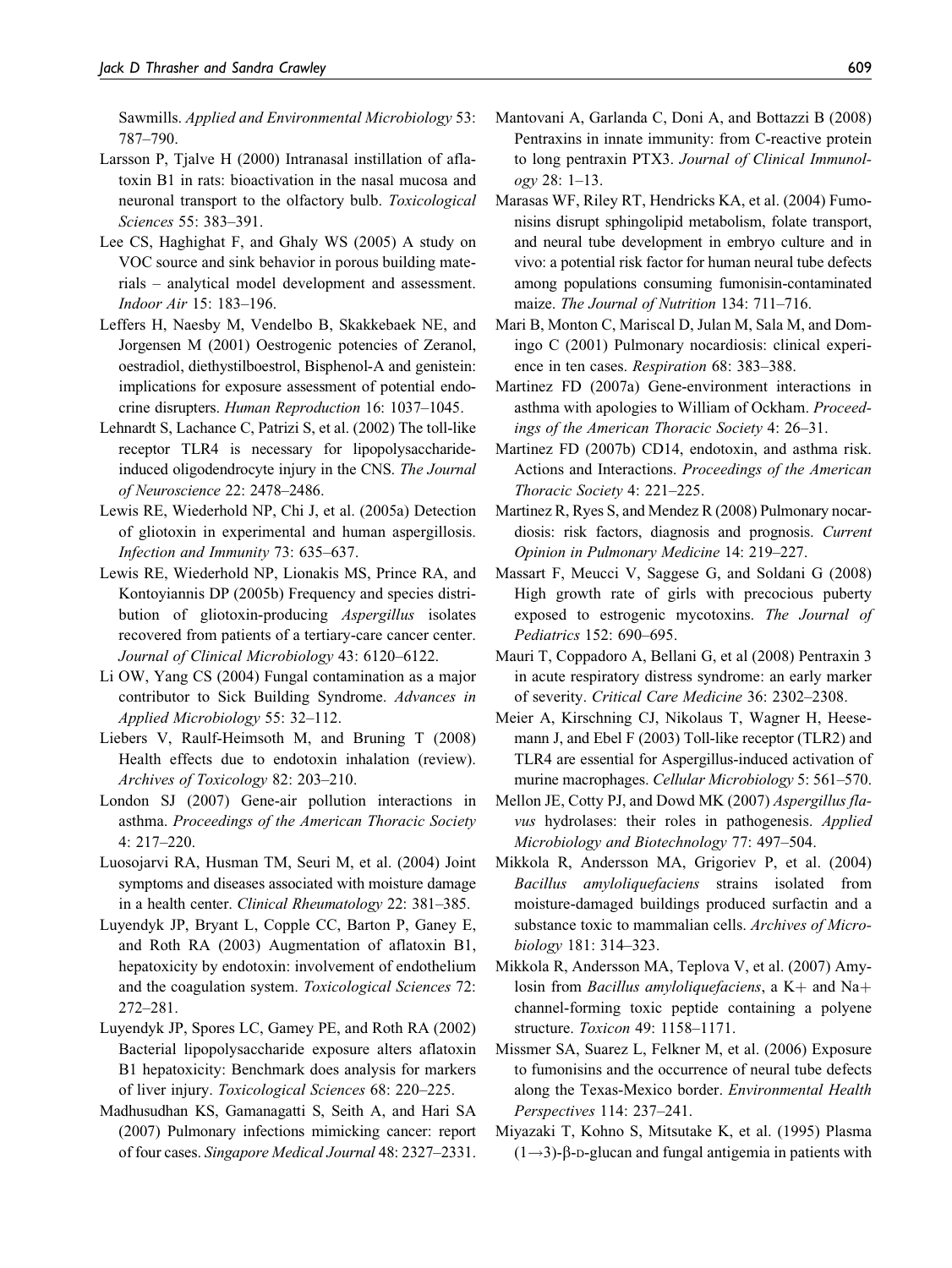candidemia, aspergillosis and cryptococcosis. Journal of Clinical Microbiology 33: 3225-3228.

- Mohan A, Guleria R, Mukhopadhyaya S, Das C, Nayak A, and Sharma SK (2006) Invasive tracheobronchial aspergillosis in an immunocompetent person. The American Journal of Medical Sciences 329: 107–109.
- Mongkolrattanothai K, Ramakrishnan S, Zaogardo M, and Gray B (2008) Ventriculitis and choroid plexitis caused by multidrug-resistant Nocardia pseudobrasiliensis. The Pediatric Infectious Disease Journal 27: 666–668.
- Moon JL, Shaw LN, Mayo JA, Protempa J, and Ravis J (2006) Isolation and properties of extracellular proteinases of Penicillium marneffei. Biological Chemistry 387: 985–993.
- Mudarri D, Fisk WJ (2007) Public health and economic impact of dampness and mold. Indoor Air 17: 226–235.
- Mullbacher A, Waring P, Tiwari-Palmi U, and Eichner RD (1986) Structural relationship of epipolythiodioxopiperazines and their immunomodulating activity. Molecular Immunology 23: 231–235.
- Muller B, Peri G, Doni A, Torri V, Landmann R, and Bottazzi B (2001) Circulating levels of long pentraxin 3 (PTX3) correlate with severity of infection in critically ill patients. Critical Care Medicine 29: 1404–1407.
- Murtoniemi T, Penttinen P, Nevalainen A, and Hirvonen MR (2005) Effects of microbial cocultivation on inflammatory and cytotoxic production of spores. Inhalation Toxicology 17: 681–693.
- Musher S, Fredricks D, Leisenring W, Balajee A, Smith C, and Marr KA (2004) Aspergillus galactomannans enzyme immunoassay and quantitative PCR for diagnosis of invasive Aspergillosis with bronchoalveolar lavage fluid. Journal of Clinical Microbiology 42: 5527–5522.
- Myllykangas-Luosujarvi R, Seuri M, Husman T, Korhonen R, Pakkala K, and Aho K (2002) A cluster of inflammatory rheumatic diseases in a moisture-damaged office. Clinical and Experimental Rheumatology 20: 833–836.
- Nassar AY, Megalia SE, El-Fattah HM, Hafez AH, and El-Deap TS (1982) Binding of aflatoxin B1, G1, and M to plasma albumin. Mycopathologia 79: 35–38.
- Nemmar A, Vanbilloen MF, Hoylaerts PH, Hoet A, Verbruggen A, and Menery B (2001) Passage of intrathecally instilled ultrafine particles from the lung into the systemic circulation in hamster. American Journal of Respiratory and Critical Care Medicine 164: 1665–1668.
- Nevalainen A, Seuri M (2005) Of microbes and men. Indoor Air 15: 58–64.
- Nielsen KF (2003) Mycotoxin production by indoor molds. Fungal Genetics Biology 39: 103–117.
- Nilsson A, Kihistrom E, Lagesson V, Sessen B, Szponar B, and Larsson L (2004) Microorganisms and volatile

organic compounds in airborne dust from damp residences. Indoor Air 14: 74–82.

- Notermans S, Dufrenne J, Wijnands LM, and Engel HW (1988) Human serum antibodies to extracellular polysaccharides (EPS) of moulds. Journal of Medical and Veterinary Mycology 26: 41–48.
- Notermans S, Soentoro PS (1986) Immunological relationship of extra-cellular polysaccharide antigens produced by different mould species. Antoine Van Leeuwenhoek 52: 393–401.
- Notermans S, Wieten G, Engel JW, Rombouts FM, Hoogerhout P, and van Boom JH (1987) Purification and properties of extracellular polysaccharides (EPS) antigens produced by different mold species. The Journal of Applied Bacteriology 62: 157–166.
- Novotny WE, Dixit A (2000) Pulmonary hemorrhage in an infant following 2 weeks of fungal exposure. Archives of Pediatrics & Adolescent Medicine 154: 271–275.
- Obayashi T, Yoshida M, Mori T, et al. (1995) Plasma  $(1 \rightarrow 3)$ -beta-D-glucan measurement in diagnosis of invasive deep mycosis and fungal febrile episodes. Lancet 345: 17–20.
- Oberdorster G, Sharp A, Atudorei V, et al. (2004) Translocation of inhaled ultrafine particulates to the brain. Inhalation Toxicology 16: 437–445.
- Ooi EH, Wormald PJ, Carney AS, James CL, and Tan LW (2007a) Fungal allergens induce cathelicidin LL-37 in a nasal explant study. American Journal of Rhinology 21: 367–372.
- Ooi EH, Wormald PJ, Carney AS, James CL, and Tan LW (2007b) Surfactant protein d expression in chronic rhinosinusitis patients and immune responses in vitro to Aspergillus and Alternaria in a nasal explant model. Laryngoscope 117: 51–57.
- Palanisamy A, Chao SD, Fouts M, and Kerr D (2005) Central nervous aspergillosis in an immunocompetent patient: cure in a hospice setting with very high-dose itraconazole. American Journal of Hospice and Palliative Care 22: 139–144.
- Parameswaran K, Joshi M, and Ravindran P (1999) Unusual radiological presentation and rapid fatal progression of invasive pulmonary aspergillosis in an immunocompetent young patient. Respirology 4: 287–290.
- Pardo J, Galvez EM, Ekert PG, et al. (2006) The mitochondrial protein Bak is pivotal for gliotoxin-induced apoptosis and a critical host factor of Aspergillus fumigatus virulence in mice. The Journal of Cell Biology 274: 509–519.
- Park JH, Cox-Ganser J, Rao C, and Kreiss K (2006) Fungal and endotoxin measurements in dust associated with respiratory symptoms in a water-damaged office building. Indoor Air 16: 192–202.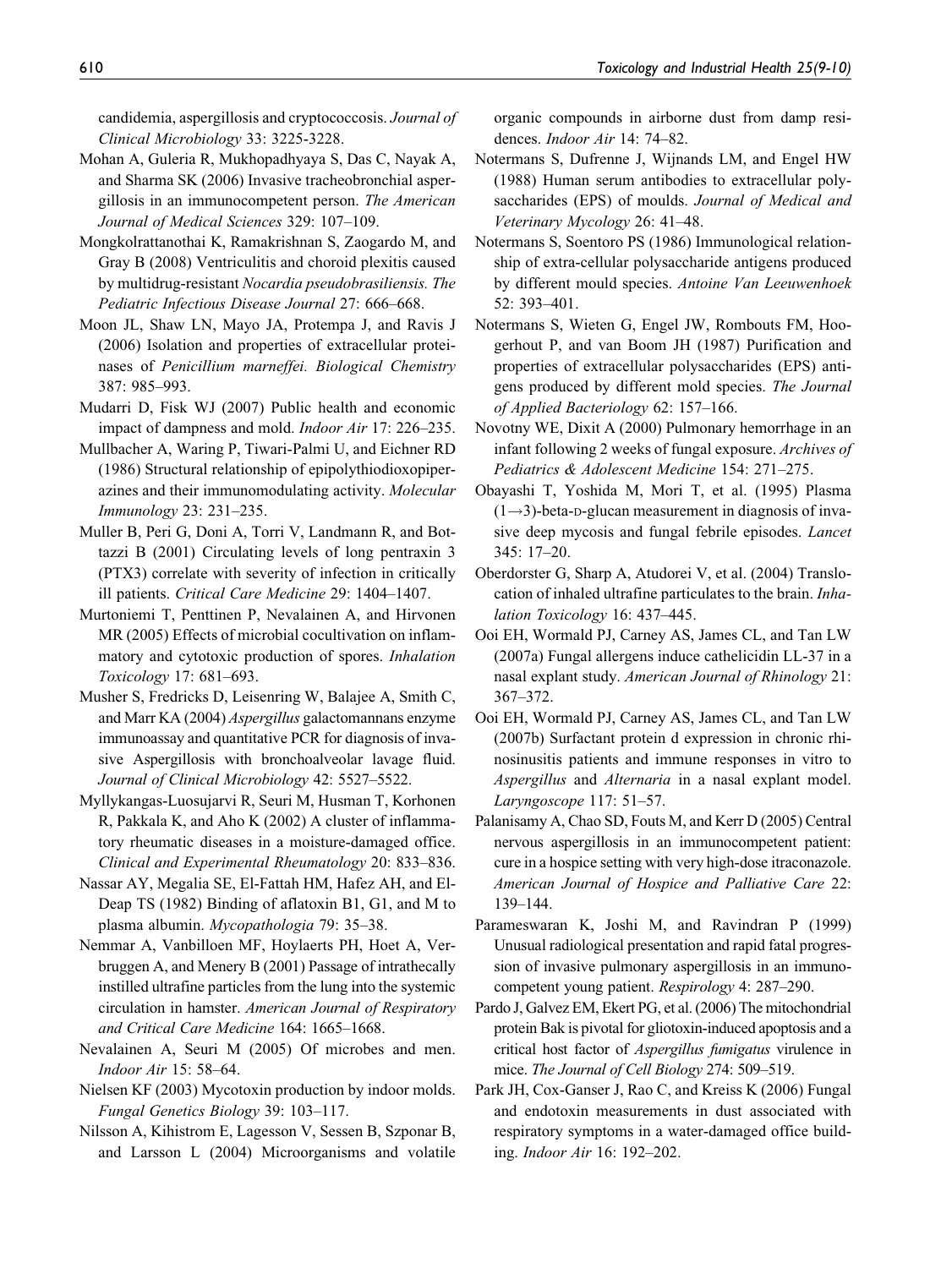- Park JH, Cox-Ganser JM, Kreiss K, White SK, and Rao CY (2008) Hydrophilic fungi and ergosterol associated with respiratory illness in a water-damaged building. Environmental Health Perspectives 116: 45–50.
- Park JH, Spiegelman DL, Burge HA, Gold DR, Chew GL, and Milton OK (2000) Longitudinal study of dust and airborne endotoxin in the home. Environmental Health Perspectives 108: 1023–1028.
- Pazos C, Ponton J, and Del Palacio A (2005) Contribution of  $(1\rightarrow 3)$ -beta-D-Glucan chromogenic assay to diagnosis and therapeutic monitoring of invasive aspergillosis in neutropenic adult patients: a comparison with serial screening for circulating galactomannans. Journal of Clinical Microbiology 43: 299–305.
- Peltola J, Andersson MA, Haahtela T, et al. (2001a) Toxic metabolite producing bacteria and fungus in an indoor environment. Applied and Environmental Microbiology 67: 3269–3274.
- Peltola J, Andersson MA, Kamper P, et al. (2001b) Isolation of toxigenic Nocardiopsis strains from indoor environments and description of two new Nocardiopsis species, N. exhalans sp. novo and N. umidischolae sp. novo. Applied and Environmental Microbiology 67: 4293–4304.
- Peng T, Li LQ, Peng MH, et al. (2007) Evaluation of oxidative stress in a group of adolescents exposed to high level of aflatoxin B1 – a multi-center and multibiomarker study. Carcinogenesis 28: 2347–2354.
- Penttinen P, Pelkonen J, Huttunen K, and Hirvonen MR (2006) Co-cultivation of Streptomyces californicus and Stachybotrys chartarum stimulates the production of cytostatic compound(s) with immunotoxic properties. Toxicology and Applied Pharmacology 217: 342–351.
- Penttinen P, Pelkonen J, Huttunen K, Toivola M, and Hirvonen MR (2005) Interaction between Streptomyces californicus and Stachybotrys chartarum can induce apoptosis and cell cycle arrest in mouse RAW264.7 macrophages. Toxicology and Applied Pharmacology 202: 278–288.
- Peraica M, Radic B, Lucic A, and Pavlovic M (1999) Toxic effects of mycotoxins in humans. Bulletin of the World Health Organization 77: 754–766.
- Perry VH (2004) The influence of systemic inflammation in the brain: implications for chronic neurodegenerative disease. Brain, Behavior, and Immunity 18: 407–413.
- Pestka JJ, Yike I, Dearborn DG, Ward MD, and Harkema JR (2008) Stachybotrys chartarum, trichothecene mycotoxins, and damp building-related illness: new insights into a public health enigma. Toxicological Sciences 104: 4–26.
- Pestka J, Zhou HR (2006) Toll-like receptor priming sensitizes macrophages to proinflammatory cytokine induction

by deoxynivalenol and other toxins. Toxicological Sciences 92: 445–455.

- Peters A, Verones B, Calderon-Garciduenas L, et al. (2006) Translocation and potential neurological effects of fine and ultrafine particles a critical update. Particle and Fibre Toxicology 3: 13–25.
- Pfeiffer CD, Fine JP, and Safdar N (2006) Diagnosis of invasive Aspergillosis using a galactomannans assay: a metaanalysis. Clinical Infectious Diseases 42: 1417–1427.
- Pfohl-Leszkowicz A, Tozlovanu M, Manderville R, et al. (2007) New molecular and field evidences for the implication of mycotoxins but not aristolochic acid in human nephropathy and urinary tract tumor. Molecular Nutrition & Food Research 51: 1131–1146.
- Philippe B, Ibrahim-Granet O, Prevost MC, et al. (2003) Killing of *Aspergillus fumigatus* by alveolar macrophages is mediated by reactive oxidant intermediates. Infection and Immunity 71: 3034–3042.
- Pickering JW, Sat HW, Bowles CA, Roberts WL, and Woods GL (2004) Evaluation of  $(1\rightarrow 3)$ beta-D-glucan assay for diagnosis of invasive fungal infections. Journal of Clinical Microbiology 43: 5967–5962.
- Polentarutti N, Bottazzi B, Di Santo E, et al. (2000) Inducible expression of the long pentraxins PTX3 in the central nervous system. Journal of Neuroimmunology 106: 87–94.
- Ponikau JU, Sherris DA, Kephart GM, Adolphson C, and Kita H (2006) The role of ubiquitous airborne fungi in chronic rhinosinusitis. Clinical Reviews in Allergy & Immunology 30: 187–194.
- Ponikau JU, Sherris A, Kephart GM, et al. (2005) Striking deposition of toxic eosinophil major basic protein in mucus: Implications for chronic rhinosinusitis. The Journal of Allergy and Clinical Immunology 116: 362–369.
- Prasad BNS, Shenoy A, and Nataraj KS (2008) Primary Gastrointestinal Mucormycosis in an Immunocompetent Person. Available at: www.jpgmonline.com/text.asp?2008/ 54/3/211/41805
- Primm TP, Lucero CA, and Falkinham JO, 3rd (2004) Health impacts of environmental mycobacteria. Clinical Microbiology Reviews 17: 98–106.
- Qin L, Liu Y, Wang T, et al. (2004) NAOPH oxidase mediates lipopolysaccharide-induced neurotoxicity and proinflammatory activated microglia. The Journal of Biological Chemistry 279: 1415–1421.
- Quintana ET, Wierzbicka K, Mackiewicz P, et al. (2008) Streptomyces sudanensis sp. nov., a new pathogen isolated from patients with actinomycetoma. Antoine Van Leeuwenhoek 93: 305–313.
- Raja NS, Singh NN (2006) Disseminated invasive aspergillosis in an apparently immunocompetent host. Journal of Microbiology, Immunology, and Infection 39: 73–77.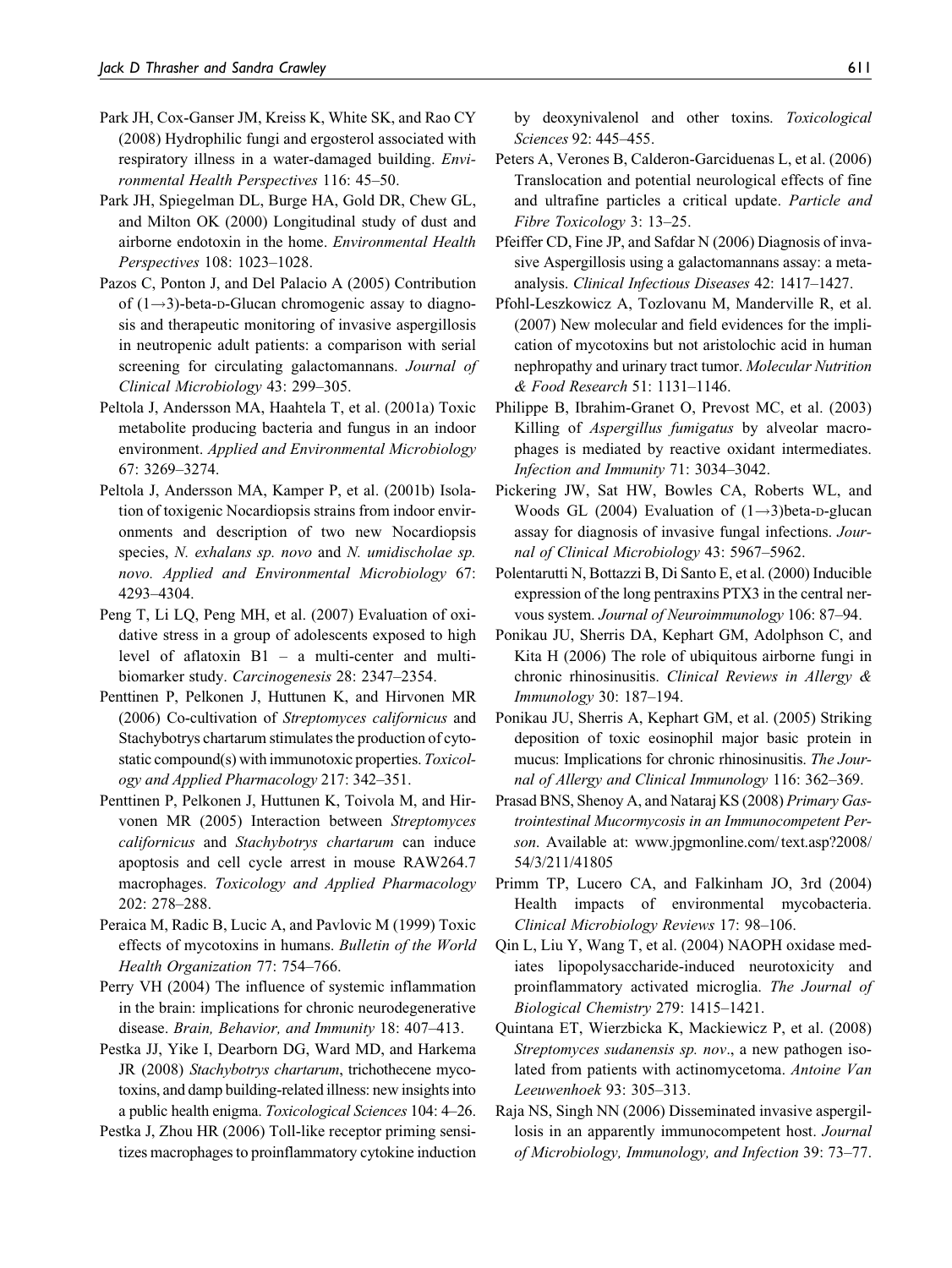- Ramakrishnan R, Bharathi MJ, Shivkumar C, et al. (2008) Microbiological profile of culture-proven cases of exogenous and endogenous endophthalmitis: a 10-year retrospective study. Eye 23: 945–956.
- Rand TG, Giles S, Flemming J, Miller JO, and Puniani E (2005) Inflammatory and cytotoxic responses in mouse lungs exposed to purified toxins from building isolated Penicillium brevicompactum Dierkx and P. chrysogenum Thom. Toxicological Sciences 87: 213–222.
- Rand TG, Mahoney M, White K, and Oulton M (2002) Microanatomical changes in alveolar type II cells in juvenile mice intrathecally exposed to Stachybotrys chartarum. Toxicological Sciences 65: 239–245.
- Rand TG, White WK, Logan A, and Gregory L (2003) Histological, immunothistochemical and morphometric changes in lung tissue in juvenile mice experimentally exposed to Stachybotrys chartarum spores. Mycopathologia 156: 119–131.
- Rantakokko-Jalava K, Laaksonen S, Issakainen J, et al. (2003) Semiquantitative detection by real-time PCR of Aspergillus fumigatus in bronchoalveolar lavage fluids and tissue biopsy specimens from patients with invasive aspergillosis. Journal of Clinical Microbiology 41: 4304–4311.
- Rao CT, Kurukularatne C, Garcia-Diaz JB, et al. (2007a) Implications of detecting the mold Syncephalastrum in clinical specimens of New Orleans residents after hurricane Katrina and Rita. Journal of Occupational and Environmental Medicine 49: 411–416.
- Rao CY, Riggs MA, Chew GL, et al. (2007b) Characterization of airborne molds, endotoxins, and glucans in homes in New Orleans after hurricanes Katrina and Rita. Applied and Environmental Microbiology 73: 1630–1634.
- Rautiala S, Torvinen E, Torkko P, et al. (2004) Potentially pathogenic, slow-growing mycobacteria released into workplace air during remediation of buildings. Journal of Occupational and Environmental Hygiene 1: 1–16.
- Rea WJ, Didriksen N, Simon TR, Pan Y, Fenyves EJ, and Griffiths B (2003) Effects of toxic exposure to molds and mycotoxins in building-related illnesses. Archives of Environmental Health 58: 399–405.
- Reed CE (2007) Inflammatory effect of environmental protease on airway mucosa. Current Allergy and Asthma Reports 7: 367–374.
- Reijula K (2004) Moisture-problem buildings with molds causing work-related diseases. Advances in Applied Microbiology 55: 175–189.
- Reijula K, Tuomi T (2003) Mycotoxins of Aspergilli; exposure and health effect. Frontiers in Bioscience 8: S232–S235.
- Ribes JA, Vanover-Sams CL, and Baker OJ (2000) Zygomycetes in human disease. Clinical Microbiology Reviews 13: 236–294.
- Richard RL (2007) Some major mycotoxins and their mycotoxicoses – an overview. International Journal of Food Microbiology 119: 3–10.
- Rintala H, Hyvarinen A, Paulin I, and Nevalainen A (2004) Detection of Streptomyces in house dust – comparison of culture and PCR methods. Indoor Air 14: 112–119.
- Rintala H, Nevalainene A, and Suutari M (2001) Diversity of Streptomyces in water-damaged building materials based on 16S rDNA sequences. Letters in Applied Microbiology 23: 439–443.
- Rintala M, Nevalainen A, and Suutari M (2002) Diversity of Streptomyces in water-damaged building materials base on 16S rDNA sequences. Letters in Applied Microbiology 34: 439–443.
- Romagnani S (2008) Human Th17 cells. Arthritis Research  $&$  Therapy 10: 1–8.
- Romani L, Puccetti P (2008) Immune regulation and tolerance to fungi in the lungs and skin. Chemical Immunology and Allergy 94: 124–137.
- Romani L, Zelante T, De Luca A, Fallarino R, and Pucccetti P (2008) IL-17 and therapeutic kynurenines in the pathogenic inflammation to fungi. Journal of Immunology 180: 5157–5162.
- Roussel S, Rebouz G, Dalphin JC, et al. (2005) Farmer's lung disease and microbiological composition of hay: a case-control study. Mycopathologia 160: 273–279.
- Rydjord B, Marton JH, Stromsnes H, et al. (2008) Mouldspecific immunoglobulin antibodies quantified by flow cytometry reflect mould exposure in Norwegian children. Clinical and Experimental Allergy 38: 430–437.
- Rylander R (1997) Airborne (1 $\rightarrow$ 3)-beta-p-glucan and airway disease in a day care center before and after renovation. Archives of Environmental Health 52: 281–285.
- Rylander R (1999) Indoor air-related effects of airborne  $(1\rightarrow 3)$ -beta-D-glucan. Environmental Health Perspectives 107: 501–503.
- Rylander R (2004) Microbial cell wall agents and sick building syndrome. Advances in Applied Microbiology 55: 139–154.
- Rylander R, Norhall M, Engdahl U, Tunsater A, and Holt PG (1998) Airway inflammation, atopy and  $(1\rightarrow 3)$ beta-D-glucan exposure in two schools. American Journal of Respiratory and Critical Care Medicine 158: 1685–1687.
- Samarakoon P, Soubani A (2008) Invasive aspergillosis in patients with COPD: a report of five cases and systematic review of the literature. Chronic Respiratory Disease 5: 19–27.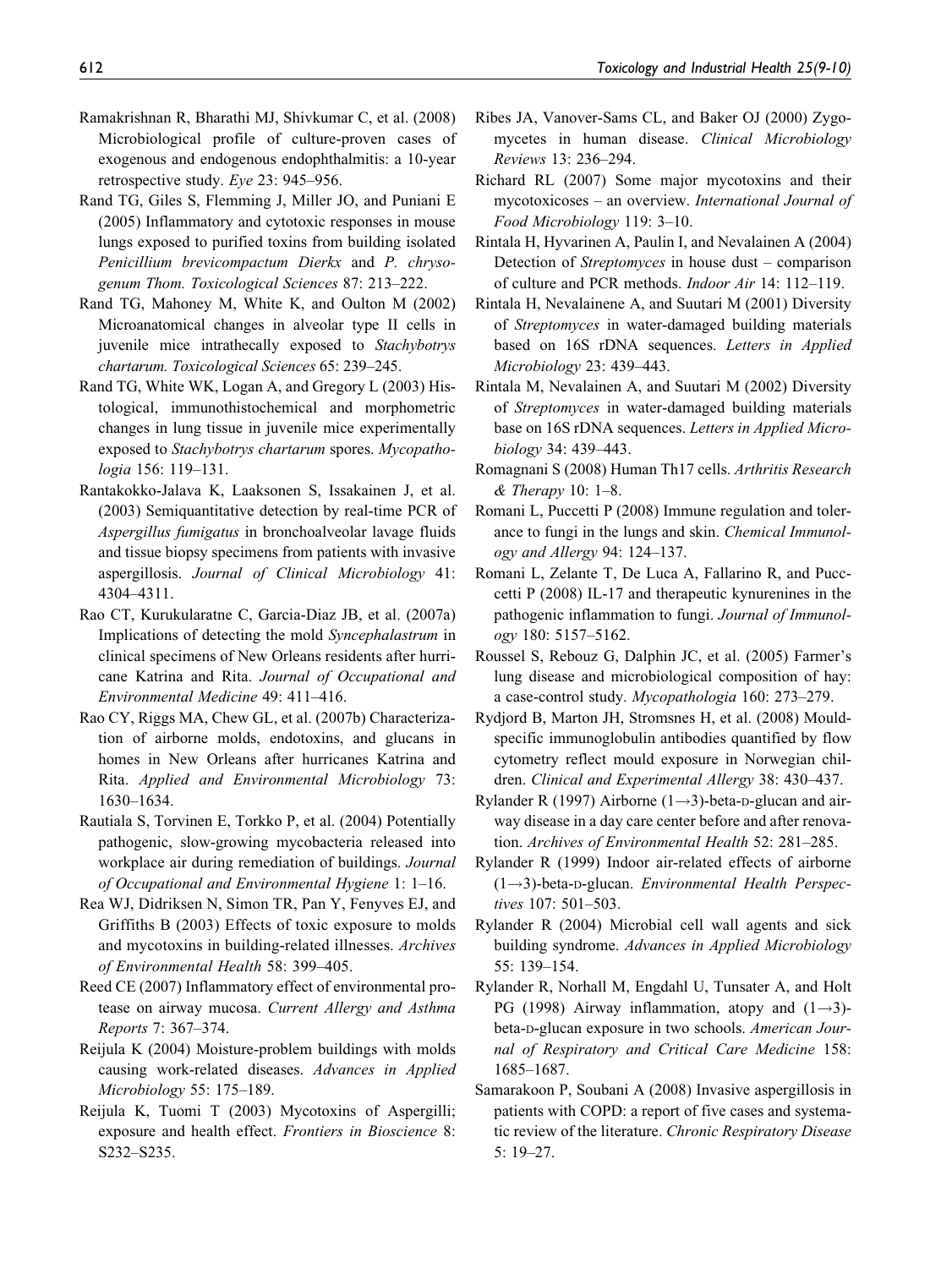Samkoff LM, Monajati A, and Shapiro JL (2008) Teaching neuorimage: nocardial intramedullary spinal cord abscess. Neurology 71: e5.

Sasama J, Sherris DA, Shin SH, Kephart GM, Kern EB, and Ponikau JU (2005) New paradigm for the roles of fungi and eosinophils in chronic rhinosinusitis. Current Opinion in Otolaryngology & Head and Neck Surgery 13: 2–8.

- Savchenko A, Imamura M, Ohashi R, et al. (2008) Expression of pentraxin 3 (PTX3) in human atherosclerotic lesions. Journal of Pathology 215: 48–55.
- Schlaberg R, Huard RC, and Delia-Latta P (2008) Nocardia cyriacigeorgica, an emerging pathogen in the United States. Journal of Clinical Microbiology 46: 265–273.
- Schretti M, Bignell E, Kragl C, et al. (2007) Distinct role for intra- and extracellular siderophores during Aspergillus fumigatus infection. PLoS Pathogens 3: 1195–1207.
- Schultz T, Senkpiel K, and Ohgke H (2004) Comparison of toxicity of reference mycotoxins and spore extracts of common indoor molds. International Journal of Hygiene and Environmental Health 207: 267–277.
- Schwab CJ, Straus DC (2004) Roles of Penicillium and Aspergillus in sick building syndrome. Advances in Applied Microbiology 55: 215–238.
- Selala Ml, Daelemans F, and Schepens PJ (1989) Fungal termorgens of action of single nitrogen containing toxins – a hypothesis. Drug and Chemical Toxicology 1: 237–257.
- Shelton BG, Kirkland KH, Flanders D, and Morris GK (2002) Profiles of fungi in buildings and outdoor environments in the United States. Applied and Environmental Microbiology 68: 1743–1753.
- Shin SH, Lee YH, and Jeon CH (2006) Protease-dependent activation of nasal polyp epithelial cells by airborne fungi leads to migration of eosinophils and neutrophils. Acta Oto-laryngologica 126: 1286–1294.
- Shin SH, Ponikau JU, Sherris DA, et al. (2004) Chronic rhinosinusitis: an enhanced immune response to ubiquitous airborne fungi. The Journal of Allergy and Clinical Immunology 114: 1369–1375.
- Shin SH, Ye MK, and Lee YH (2007) Fungus culture of nasal secretions of chronic rhinosinusitis patients: seasonal variations in Daegu, Korea. American Journal of Rhinology 21: 556–559.
- Shook B, Rapini RP (2007) Nocardiosis. Available at: http://emedicine.medscape.com/article/1052944-overview
- Siddiqui S, Anderson VL, Hilligoss DM, et al. (2007) Fulminant mulch pneumonitis: an emergency presentation of chronic granulomatous disease. Clinical Infectious Diseases 45: 673–681.
- Simpson A, John SL, Jury F, et al. (2006) Endotoxin, CD14 and allergic disease: an interaction between genes and

the environment. American Journal of Respiratory and Critical Care Medicine 174: 386–392.

- Smeenk FW, Klinkhamer PJ, Breed W, Jansz AR, and Jansveld CA (1997) Additional experiences with corticosteroids in COPD. Chest 112: 1715–1716.
- Smith JE, Anderson JG, Lewis CW, and Murad YM (1992) Cytotoxic fungal spores in the indoor atmosphere of the damp domestic environment. FEMS Microbiology Letters 79: 337–343.
- Smoragiewicz W, Cossette B, Boutard A, and Krzystyniak E (1993) Trichothecene mycotoxins in the dust ventilation systems in office buildings. International Archives of Occupational and Environmental Health 65: 113–117.
- Stanzani M, Orciuolo E, Lewis R, et al. (2005) Aspergillus fumigatus suppresses the human cellular immune response via gliotoxin-mediated apoptosis of monocytes. Blood 105: 2258–2265.
- Straus DC, Cooley JD, and Wong WC (2003) Studies on the role of fungi in sick building syndrome. Archives of Environmental Health 58: 475–478.
- Strelling MK, Rhaney K, Simmons OAR, and Thomson J (1966) Fatal acute pulmonary Aspergillosis in two children of one family. Archives of Disease in Childhood 41: 34–43.
- Subramanian S, Kandpai H, Sharma R, et al. (2007) Invasive aspergillosis with perineural spread in an immunocompetent patient. Australasian Radiology 51: 89–92.
- Sugui JA, Pardo J, Chang YC, et al. (2007) Gliotoxin is a virulence factor of Aspergillus fumigatus: gliP deletion attenuates virulence in mice immunocompromised with hydrocortisone. Eukaryotic Cell 6: 1562–1569.
- Suliman ME, Yilmz MI, Carrero JJ, et al. (2008) Novel links between the long pentraxin 4, endothelial dysfunction, and albuminuria in early and advanced chronic kidney disease. Clinical Journal of the American Society of Nephrology 3: 976–98.
- Sun CA, Wang LY, Chen CJ, et al. (2001) Genetic polymorphisms of glutathione S-transferases M1 and T1 associated with susceptibility to aflatoxin-related heptocarcinogenesis among chronic hepatitis B carriers: a nested case-control study in Taiwan. Carcinogenesis 22: 1289–1294.
- Sunesson AL, Nilson CA, Andersson B, and Blomquist G (1996) Volatile metabolites produces by two fungal species cultivated on building materials. The Annals of Occupational Hygiene 40: 397–410.
- Sutton P, Newcombe NR, Waring P, and Mullbacher A (1994) In vivo immunosuppressive activity of gliotoxin, a metabolite produced by human pathogenic fungi. Infection and Immunity 62: 1192–1198.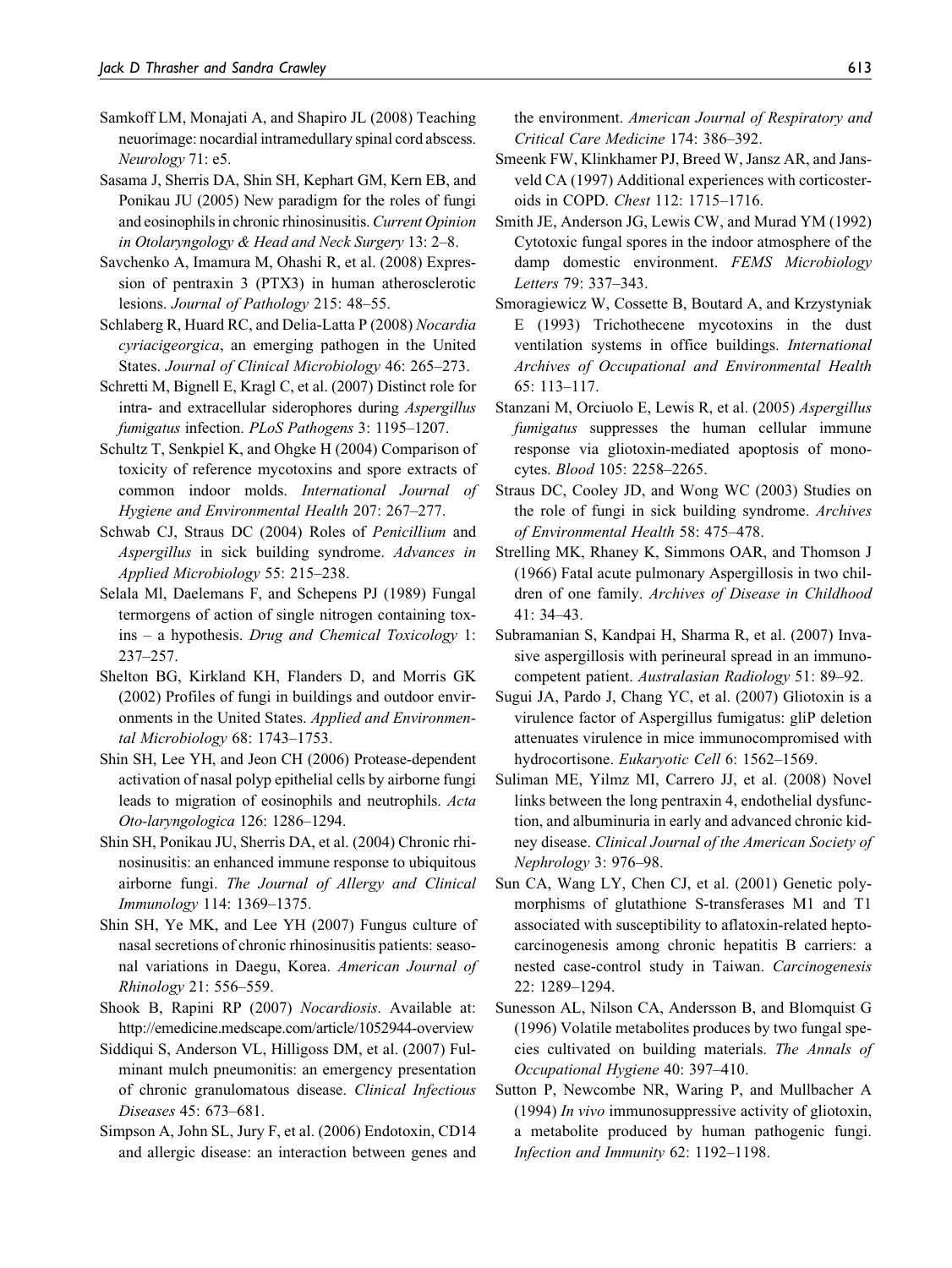- Tada Y, Fukuoka M, Mitamura M, et al. (2008) Nocardiosis in adult-onset Still's disease and vasculitis. The American Journal of Medical Sciences 336: 77–80.
- Tanimura N, Saitoh S, Matsumoto F, Akashi-Takamura S, and Myake K (2008) Roles for LPS-dependent interaction and relocation of TLR4 and TRAM in TRF-signaling. Biochemical and Biophysical Research Communications 368: 94–99.
- Tantracheewathorn T (2004) Nocardia pneumonia and empyema thoracis in a healthy neonate: a case report. Journal of the Medical Association of Thailand 87: 438–441.
- Taramelli D, Malabarba MG, Sala G, Basilico N, and Cocuzza G (1996) Production of cytokines by alveolar and peritoneal macrophages stimulated by Aspergillus fumigatus conidia or hyphae. Journal of Medical and Veterinary Mycology 34: 49–56.
- Tesmer LA, Lundy SK, Sarkar S, and Fox DA (2008) Th17 cells in human disease. Immunological Reviews 223: 87–113.
- Thorn J, Beijer L, and Rylander R (2001) Effects after inhalation of  $(1\rightarrow 3)$ -beta-D-glucan in healthy humans. Mediators Inflammation 10: 173–178.
- Thorn J, Rylander R (1998) Airways inflammation and glucan in a rowhouse area. American Journal of Respiratory and Critical Care Medicine 157: 1798–1803.
- Togbe D, Schnyder-Candrian S, Schnyder B, et al. (2007) Toll-like receptor and tumour necrosis factor dependent endotoxin-induced acute lung injury. International Journal of Experimental Pathology 88: 387–391.
- Torvinen E, Lehtola MJ, Martikainen PJ, and Miettinen IT (2007) Survival of Mycobacterium avium in drinking water biofilms as affected by water flow velocity, availability of phosphorous, and temperature. Applied and Environmental Microbiology 73: 6201–6207.
- Torvinen E, Meklin T, Torkko P, Suomalainen S, and Reiman M (2006) Mycobacteria in moisture-damaged building materials. Applied and Environmental Microbiology 72: 6822–6824.
- Trof RJ, Beishuizen A, Debets-Ossenkopp YJ, Girbes AR, and Groeneveld AB (2007) Management of invasive pulmonary aspergillosis in non-neutropenic critically ill patients. Intensive Care Medicine 33: 1694–1703.
- Tucker K, Stolze JL, Kennedy AH, and Money NP (2007) Biomechanics of conidial dispersal in the toxic mold Stachybotrys chartarum. Fung Genetics and Biology 44: 641–647.
- Tuomi T, Reijula K, Johnsson T, Hemminki K, Hintikka E-L, et al. 2000 Mycotoxins in crude building materials from water-damaged buildings. Applied and Environmental Microbiology 66: 1899–1904.
- USEPA. (2007) EPA Technology for Mold Identification and Enumeration. Available at: http://epa.gov/ nerlcwww/moldtech.htm
- Valdes JJ, Cameron JE, and Cole RJ (1985) Aflatrem: a tremorgenic mycotoxin with acute neurotoxic effects. Environmental Health Perspectives 62: 459–463.
- Van Emon JM, Reed AW, Yike I, and Vesper SJ (2003) ELISA measurement of stachylysin in serum to quantify human exposures to indoor mold Stachybotrys chartarum. Journal of Occupational and Environmental Medicine 45: 582–591.
- Vesper SJ, Dearborn DG, Elidemir O, and Haugland RA (2000) Quantification of siderophore and hemolysin from Stachybotrys chartarum strains, including a strain isolated from the lung of child with pulmonary hemorrhage and hemosiderosis. Applied and Environmental Microbiology 66: 2678–2681.
- Vesper SJ, Varma M, Wymer LJ, Dearborn DG, Sobolewski J, and Haugland RA (2004) Quantitative polymerase chain reaction analysis of fungi in dust from homes of infants who developed idiopathic pulmonary hemorrhaging. Journal of Occupational and Environmental Medicine 46: 596–601.
- Vesper SJ, Vesper MJ (2004) Possible role of fungal hemolysins in sick building syndrome. Advances in Applied Microbiology 55: 191–213.
- Visconti A, Minervini F, Lucivero G, and Gambatesa V (1991) Cytotoxic and immunotoxic effects of Fusarium mycotoxins using a rapid calorimetric bioassay. Mycopathologia 113: 181–186.
- Vojdani A, Campbell AW, Kashanian A, and Vojdani E (2003a) Antibodies against molds and mycotoxins following exposure to toxigenic fungi in a water-damaged building. Archives Environmental Health 58: 324–336.
- Vojdani A, Thrasher JD, Madison RA, et al. (2003b) Antibodies to molds and satratoxin in individuals exposed in water-damaged buildings. Archives of Environmental Health 58: 421–432.
- Walinder R, Ernstgard L, Johanson G, Norback D, Venge P, and Wieslander G (2005) Acute effects of a fungal volatile compound. Environmental Health Perspectives 113: 1775–1778.
- Walinder R, Norback D, Wessen B, and Venge P (2001) Nasal lavage biomarkers: effects of water damage and microbial growth in an office building. Archives of Environmental Health 56: 30–36.
- Wallace L, Nelson W, Ziegenfus R, et al. (1991) The Los Angeles TEAM Study: personal exposures, indooroutdoor air concentrations, and breath concentrations of 25 volatile organic compounds. Journal of Exposure Analysis and Environmental Epidemiology 1: 157–192.